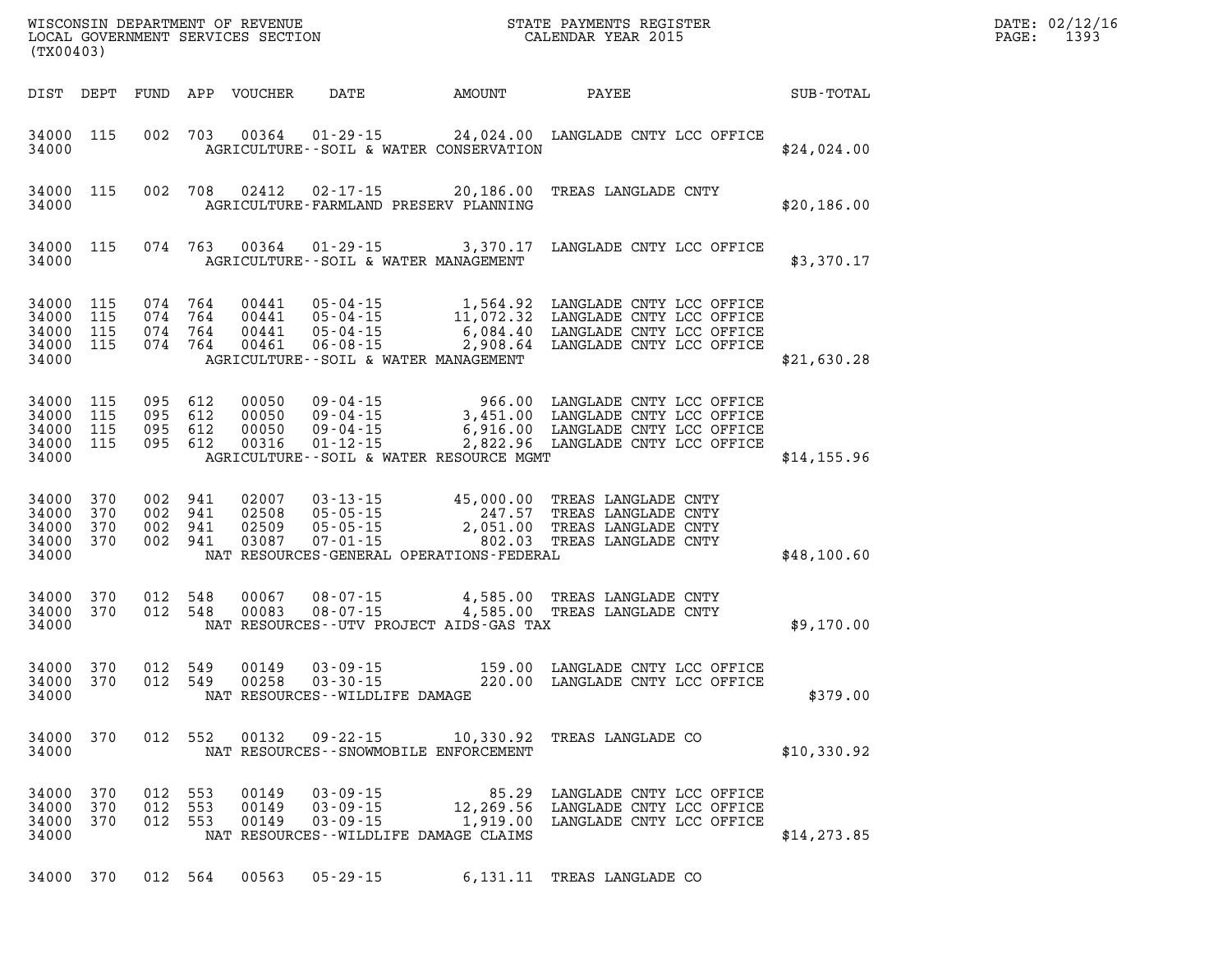| (TX00403)                                                              |                   |         |                                          |                                           |                                                    | WISCONSIN DEPARTMENT OF REVENUE<br>LOCAL GOVERNMENT SERVICES SECTION THE STATE PAYMENTS REGIST                                                                                                                                                             | STATE PAYMENTS REGISTER                                                   |               | DATE: 02/12/16<br>PAGE: 1394 |
|------------------------------------------------------------------------|-------------------|---------|------------------------------------------|-------------------------------------------|----------------------------------------------------|------------------------------------------------------------------------------------------------------------------------------------------------------------------------------------------------------------------------------------------------------------|---------------------------------------------------------------------------|---------------|------------------------------|
| DIST DEPT                                                              |                   |         |                                          | FUND APP VOUCHER                          |                                                    | DATE AMOUNT PAYEE                                                                                                                                                                                                                                          |                                                                           | SUB-TOTAL     |                              |
|                                                                        |                   |         |                                          |                                           |                                                    | 34000 NAT RESOURCES - RECREATION AIDS - FISH                                                                                                                                                                                                               |                                                                           | \$6,131.11    |                              |
| 34000 370<br>34000                                                     |                   |         | 012 566                                  |                                           |                                                    | 00001  09-17-15  49, 733.43  TREAS LANGLADE CO<br>NAT RESOURCES-FOREST CROP/MANAGED FOREST                                                                                                                                                                 |                                                                           | \$49,733.43   |                              |
| 34000                                                                  | 34000 370         |         | 012 572                                  |                                           |                                                    | 00005  04-07-15  48,636.21  TREAS LANGLADE CO<br>NAT RESOURCES--URBAN FORESTRY/CO FORESTS                                                                                                                                                                  |                                                                           | \$48,636.21   |                              |
| 34000 370<br>34000 370<br>34000 370<br>34000                           |                   |         | 012 575<br>012 575<br>012 575            | 00080<br>00333<br>00510                   |                                                    | 08-07-15 68,962.50 TREAS LANGLADE CNTY<br>08-28-15 68,962.50 TREAS LANGLADE CNTY<br>09-21-15 30,963.47 TREAS LANGLADE CNTY<br>NAT RESOURCES - - SNOWMOBILE TRAIL AIDS                                                                                      |                                                                           | \$168,888.47  |                              |
| 34000 370<br>34000 370<br>34000 370<br>34000 370<br>34000 370<br>34000 |                   | 012 576 | 012 576<br>012 576<br>012 576<br>012 576 | 00081<br>00082<br>00310<br>00332<br>00334 |                                                    | 08-07-15 26,465.00 TREAS LANGLADE CNTY<br>08-07-15 27,510.00 TREAS LANGLADE CNTY<br>08-27-15 27,510.00 TREAS LANGLADE CNTY<br>08-28-15 26,465.00 TREAS LANGLADE CNTY<br>08-28-15 225.00 TREAS LANGLADE CNTY<br>NAT RESOURCES - - ALL-TERRAIN VEHICLE TRAIL |                                                                           | \$108, 175.00 |                              |
| 34000 370<br>34000 370<br>34000 370<br>34000                           |                   |         | 012 577<br>012 577<br>012 577            |                                           |                                                    | 00084  08-07-15  225.00 TREAS LANGLADE CNTY<br>01578  01-21-15  225.00 TREAS LANGLADE CNTY<br>02034  03-16-15  23,250.00 TREAS LANGLADE CNTY<br>NAT RESOURCES--ALL-TERRAIN VEHICLE TRAIL                                                                   |                                                                           | \$23,700.00   |                              |
| 34000 370<br>34000                                                     |                   |         | 012 584                                  | 00018                                     |                                                    | 09-01-15 16.43 TREAS LANGLADE CO<br>NAT RESOURCES--PMT IN LIEU OF TAXES                                                                                                                                                                                    |                                                                           | \$16.43       |                              |
| 34000 370<br>34000                                                     |                   |         | 012 663                                  |                                           |                                                    | 01806  02-17-15  16,767.85  TREAS LANGLADE CO<br>NAT RESOURCES - - LAKES MANAGEMENT GRANTS                                                                                                                                                                 |                                                                           | \$16,767.85   |                              |
| 34000 395<br>34000                                                     |                   |         | 011 168                                  | 50034                                     |                                                    | 06-09-15 68,117.00 COUNTY OF LANGLADE<br>TRANSPORTATION -- ELDERLY & DISABLED                                                                                                                                                                              |                                                                           | \$68,117.00   |                              |
| 34000<br>34000                                                         | 395               |         | 011 170                                  | 40453                                     | $02 - 24 - 15$                                     | TRANSPORTATION--COUNTY FOREST ROAD AIDS                                                                                                                                                                                                                    | 2,407.42 TREAS LANGLADE CO                                                | \$2,407.42    |                              |
| 34000<br>34000<br>34000<br>34000                                       | 395<br>395<br>395 | 011     | 011 190<br>190<br>011 190                | 36034<br>52034<br>64034                   | $01 - 05 - 15$<br>$07 - 06 - 15$<br>$10 - 05 - 15$ | 151,727.09<br>303,454.18<br>TRANSPORTATION--GENERAL TRANSP AIDS-GTA                                                                                                                                                                                        | COUNTY OF LANGLADE<br>COUNTY OF LANGLADE<br>151,727.10 COUNTY OF LANGLADE | \$606,908.37  |                              |
| 34000 395                                                              |                   |         | 011 278                                  | 52502                                     | $07 - 01 - 15$                                     |                                                                                                                                                                                                                                                            | 50,237.22 TREAS LANGLADE CO                                               |               |                              |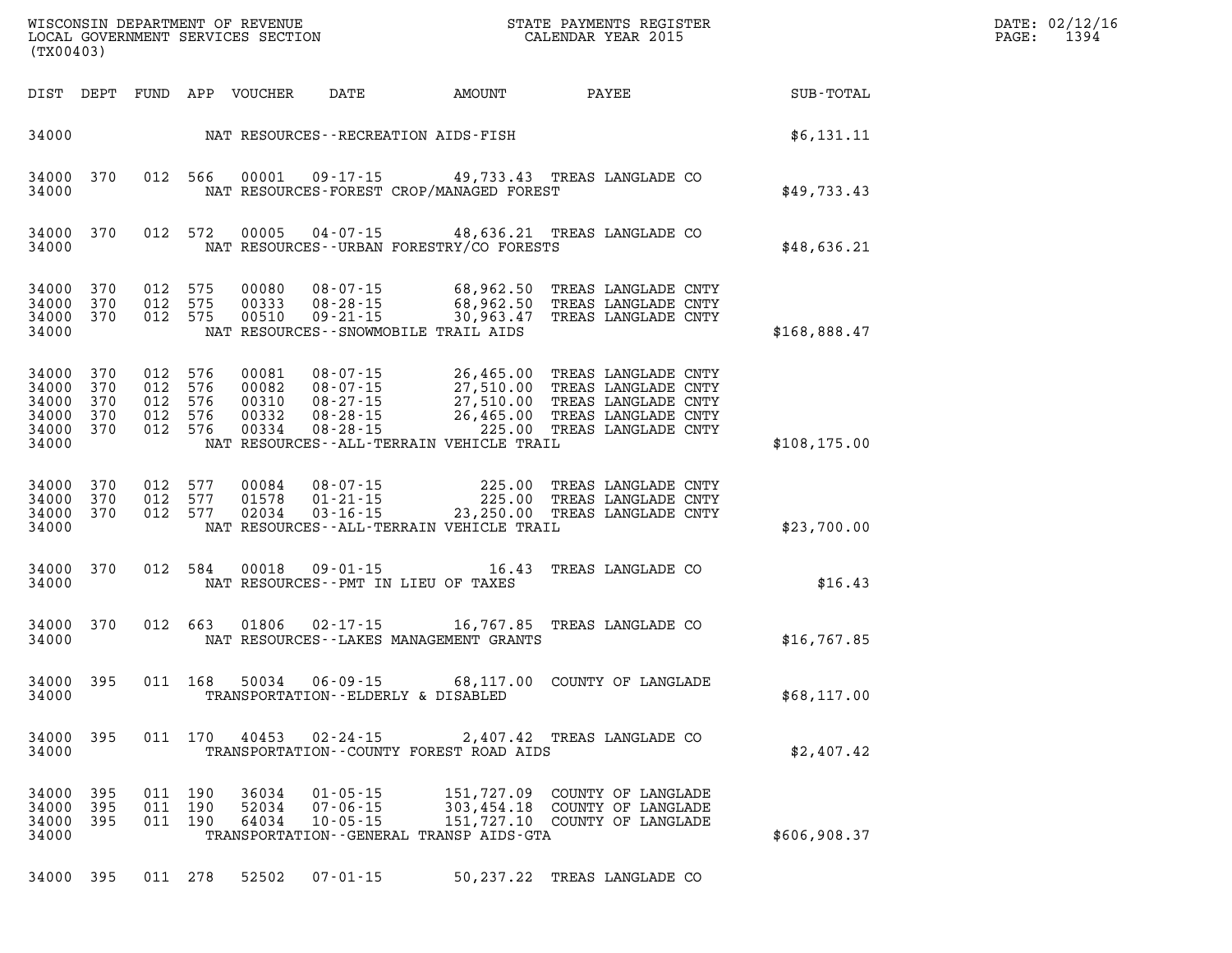| (TX00403)                                                                                                                                                      |                                                                                                                     |                                                                                                                         |                                                                                                              | WISCONSIN DEPARTMENT OF REVENUE<br>LOCAL GOVERNMENT SERVICES SECTION                                                                                  | $\mathbf N$                                                                                                                                                                                                                                                                                        |                                                                                                                                                                                                                                                                         | STATE PAYMENTS REGISTER<br>CALENDAR YEAR 2015                                                                                                                                                                                                     |  | DATE: 02/12/16<br>1395<br>PAGE:                                                                                                                              |  |
|----------------------------------------------------------------------------------------------------------------------------------------------------------------|---------------------------------------------------------------------------------------------------------------------|-------------------------------------------------------------------------------------------------------------------------|--------------------------------------------------------------------------------------------------------------|-------------------------------------------------------------------------------------------------------------------------------------------------------|----------------------------------------------------------------------------------------------------------------------------------------------------------------------------------------------------------------------------------------------------------------------------------------------------|-------------------------------------------------------------------------------------------------------------------------------------------------------------------------------------------------------------------------------------------------------------------------|---------------------------------------------------------------------------------------------------------------------------------------------------------------------------------------------------------------------------------------------------|--|--------------------------------------------------------------------------------------------------------------------------------------------------------------|--|
| DIST DEPT                                                                                                                                                      |                                                                                                                     |                                                                                                                         |                                                                                                              | FUND APP VOUCHER                                                                                                                                      | DATE                                                                                                                                                                                                                                                                                               | AMOUNT                                                                                                                                                                                                                                                                  | PAYEE                                                                                                                                                                                                                                             |  | SUB-TOTAL                                                                                                                                                    |  |
| 34000 395<br>34000                                                                                                                                             |                                                                                                                     | 011 278                                                                                                                 |                                                                                                              | 68896                                                                                                                                                 | $12 - 14 - 15$                                                                                                                                                                                                                                                                                     | 3,138.68<br>TRANSPORTATION - - LRIP/TRIP/MSIP GRANTS                                                                                                                                                                                                                    | TREAS LANGLADE CO                                                                                                                                                                                                                                 |  | \$53,375.90                                                                                                                                                  |  |
| 34000<br>34000<br>34000<br>34000<br>34000<br>34000<br>34000<br>34000<br>34000<br>34000<br>34000<br>34000<br>34000                                              | 435<br>435<br>435<br>435<br>435<br>435<br>435<br>435<br>435<br>435<br>435<br>435                                    | 005 000<br>005<br>005<br>005<br>005<br>005<br>005<br>005<br>005<br>005<br>005<br>005 000                                | 000<br>000<br>000<br>000<br>000<br>000<br>000<br>000<br>000<br>000                                           | 90511<br>90514<br>90515<br>90517<br>90518<br>90519<br>90600<br>90601<br>90604<br>90607<br>90609<br>90611                                              | $01 - 01 - 15$<br>HEALTH SERVICES - - STATE/FED AIDS                                                                                                                                                                                                                                               | 28,824.00<br>01-01-15<br>02-01-15<br>03-01-15<br>04-01-15<br>55,764.00 LANGLADE CO<br>04-01-15<br>55,764.00 LANGLADE CO<br>04-01-15<br>5,405.00 LANGLADE CO<br>05-01-15<br>6,556.00 LANGLADE CO<br>07-01-15<br>6,556.00 LANGLADE CO<br>08-01-15<br>1,424.00 LANGLADE CO | LANGLADE CO                                                                                                                                                                                                                                       |  | \$150, 126.00                                                                                                                                                |  |
|                                                                                                                                                                |                                                                                                                     |                                                                                                                         |                                                                                                              |                                                                                                                                                       |                                                                                                                                                                                                                                                                                                    |                                                                                                                                                                                                                                                                         |                                                                                                                                                                                                                                                   |  |                                                                                                                                                              |  |
| 34000<br>34000<br>34000<br>34000<br>34000<br>34000<br>34000<br>34000<br>34000<br>34000<br>34000<br>34000<br>34000<br>34000<br>34000<br>34000<br>34000<br>34000 | 437<br>437<br>437<br>437<br>437<br>437<br>437<br>437<br>437<br>437<br>437<br>437<br>437<br>437<br>437<br>437<br>437 | 005<br>005<br>005<br>005<br>005<br>005<br>005<br>005<br>005<br>005<br>005<br>005<br>005<br>005<br>005<br>005<br>005 000 | 000<br>000<br>000<br>000<br>000<br>000<br>000<br>000<br>000<br>000<br>000<br>000<br>000<br>000<br>000<br>000 | 00000<br>00000<br>00000<br>00000<br>00000<br>00000<br>00000<br>00000<br>00000<br>00000<br>00000<br>00000<br>00000<br>00000<br>00000<br>00000<br>00000 | $01 - 05 - 15$<br>$01 - 30 - 15$<br>$02 - 05 - 15$<br>$02 - 12 - 15$<br>$03 - 05 - 15$<br>$03 - 24 - 15$<br>$04 - 06 - 15$<br>04-30-15<br>$05 - 05 - 15$<br>$06 - 05 - 15$<br>$07 - 06 - 15$<br>07-30-15<br>$08 - 05 - 15$<br>$08 - 21 - 15$<br>$09 - 08 - 15$<br>$09 - 29 - 15$<br>$10 - 05 - 15$ | 12,046.97 LANGLADE<br>CHILDREN & FAMILIES - - STATE/FEDERAL AIDS                                                                                                                                                                                                        | 11,999.65 LANGLADE<br>78,525.63 LANGLADE CHILD SUPPORT<br>11,860.50 LANGLADE<br>3,037.36 LANGLADE<br>373.51 LANGLADE<br>373.51 LANGLADE<br>22,542.67 LANGLADE<br>86,473.02 LANGLADE<br>86,473.02 LANGLADE CHILD SUPPORT<br>12,726.63 LANGLADE<br> |  | $\star$<br>$\star$<br>$\star$<br>$\star$<br>$\star$<br>$\star$<br>$\star$<br>$\star$<br>$\star$<br>$\star$<br>$\star$<br>$\star$<br>$\star$<br>\$741, 359.83 |  |
| 34000<br>34000                                                                                                                                                 | 455                                                                                                                 | 002 202                                                                                                                 |                                                                                                              | 05850                                                                                                                                                 | $04 - 27 - 15$                                                                                                                                                                                                                                                                                     | JUSTICE--LAW ENFORCEMENT TRAINING REIMB                                                                                                                                                                                                                                 | 459.12 TREAS LANGLADE CNTY                                                                                                                                                                                                                        |  | \$459.12                                                                                                                                                     |  |
| 34000 455<br>34000                                                                                                                                             |                                                                                                                     |                                                                                                                         |                                                                                                              | 002 221 14                                                                                                                                            | 07-21-15                                                                                                                                                                                                                                                                                           | JUSTICE -- LAW ENFORCEMENT SERVICES AID                                                                                                                                                                                                                                 | 450.00 TREAS LANGLADE CNTY                                                                                                                                                                                                                        |  | \$450.00                                                                                                                                                     |  |
| 34000 455<br>34000                                                                                                                                             |                                                                                                                     |                                                                                                                         |                                                                                                              |                                                                                                                                                       | JUSTICE - - LAW ENFORCEMENT SERVICES                                                                                                                                                                                                                                                               |                                                                                                                                                                                                                                                                         | 002 226 03702 01-15-15 20,724.00 TREAS LANGLADE CO                                                                                                                                                                                                |  | \$20,724.00                                                                                                                                                  |  |
| 34000 455<br>34000 455                                                                                                                                         |                                                                                                                     |                                                                                                                         | 002 231<br>002 231                                                                                           | 05850<br>14                                                                                                                                           | $04 - 27 - 15$<br>$04 - 08 - 15$                                                                                                                                                                                                                                                                   |                                                                                                                                                                                                                                                                         | 869.61 TREAS LANGLADE CNTY<br>6,080.00 TREAS LANGLADE CNTY                                                                                                                                                                                        |  |                                                                                                                                                              |  |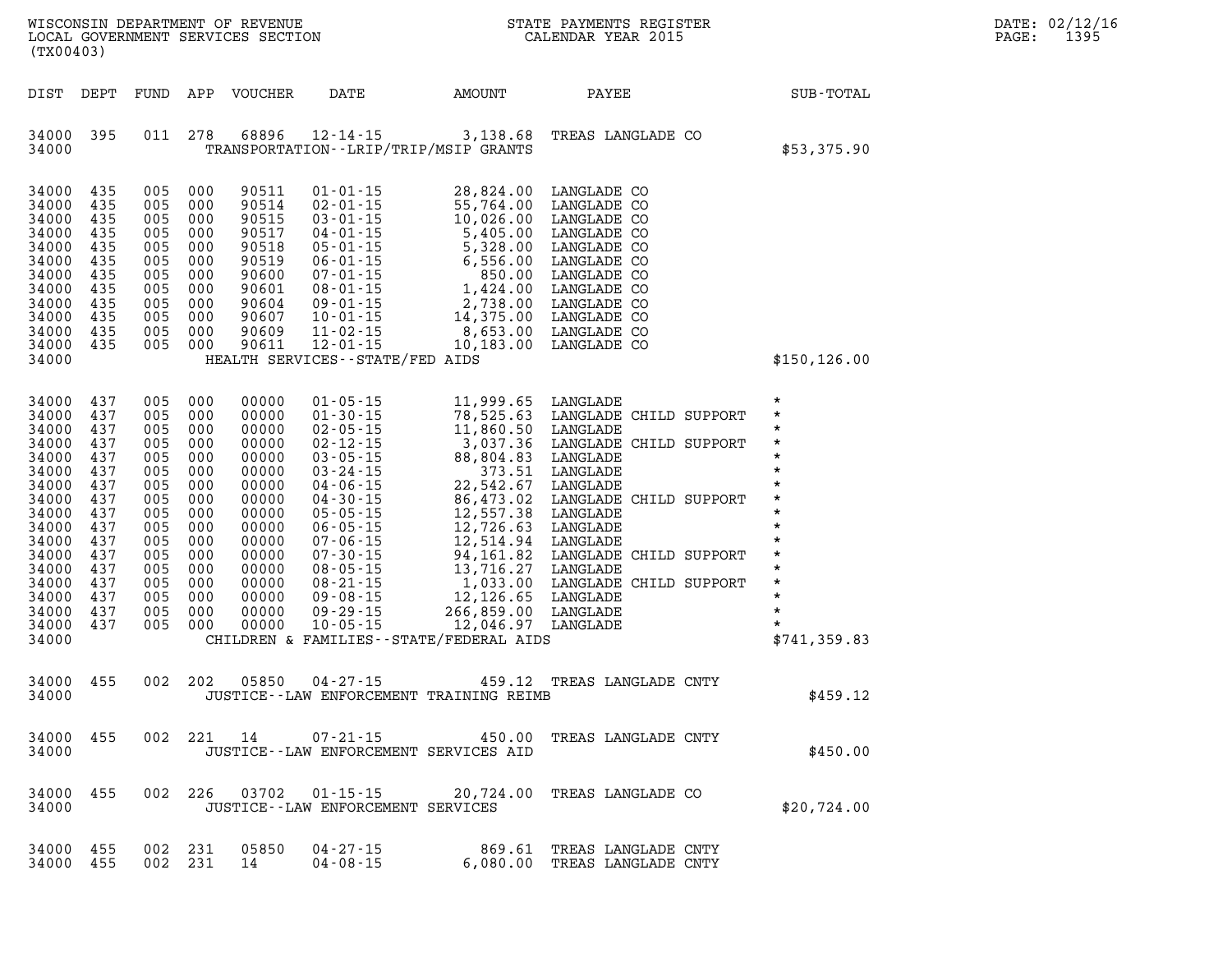| DATE: | 02/12/16 |
|-------|----------|
| PAGE: | 1396     |

| (TX00403)                                                                                                                                   |                                                                                           |                                                             |                                                                                                                               |                                                                                                                                     |                                                                                                                                                                                                    |                                                                                                                                                                                                                                                                                                                                                               |                                                                                                                                                                                                                                    |                                                        | DATE: 02/12/1<br>$\mathtt{PAGE}$ :<br>1396 |
|---------------------------------------------------------------------------------------------------------------------------------------------|-------------------------------------------------------------------------------------------|-------------------------------------------------------------|-------------------------------------------------------------------------------------------------------------------------------|-------------------------------------------------------------------------------------------------------------------------------------|----------------------------------------------------------------------------------------------------------------------------------------------------------------------------------------------------|---------------------------------------------------------------------------------------------------------------------------------------------------------------------------------------------------------------------------------------------------------------------------------------------------------------------------------------------------------------|------------------------------------------------------------------------------------------------------------------------------------------------------------------------------------------------------------------------------------|--------------------------------------------------------|--------------------------------------------|
|                                                                                                                                             |                                                                                           |                                                             |                                                                                                                               |                                                                                                                                     |                                                                                                                                                                                                    |                                                                                                                                                                                                                                                                                                                                                               |                                                                                                                                                                                                                                    | DIST DEPT FUND APP VOUCHER DATE AMOUNT PAYEE SUB-TOTAL |                                            |
|                                                                                                                                             |                                                                                           |                                                             |                                                                                                                               |                                                                                                                                     |                                                                                                                                                                                                    | 34000 JUSTICE - LAW ENFORCEMENT TRAINING $$6,949.61$                                                                                                                                                                                                                                                                                                          |                                                                                                                                                                                                                                    |                                                        |                                            |
| 34000 455<br>34000 455<br>34000                                                                                                             |                                                                                           |                                                             |                                                                                                                               |                                                                                                                                     |                                                                                                                                                                                                    | 002 532 04 03-09-15 7,313.02 TREAS LANGLADE CO<br>002 532 12 07-27-15 5,499.71 TREAS LANGLADE CO<br>JUSTICE--VICTIM/WITNESS ASSISTANCE SERV                                                                                                                                                                                                                   |                                                                                                                                                                                                                                    | \$12,812.73                                            |                                            |
| 34000 465<br>34000                                                                                                                          |                                                                                           |                                                             |                                                                                                                               |                                                                                                                                     |                                                                                                                                                                                                    | 002 337 01351 06-24-15 3,943.00 TREAS LANGLADE CO<br>MILITARY AFFAIRS-EMERGENCY MGMT PLANNING                                                                                                                                                                                                                                                                 |                                                                                                                                                                                                                                    | \$3,943.00                                             |                                            |
| 34000 465<br>34000 465<br>34000                                                                                                             |                                                                                           |                                                             |                                                                                                                               |                                                                                                                                     |                                                                                                                                                                                                    | 002 342 00915 01-15-15 16,785.87 TREAS LANGLADE CO<br>002 342 01422 06-25-15 16,797.57 TREAS LANGLADE CO<br>MILITARY AFFAIRS-EMERGENCY MGMT-FED FUND                                                                                                                                                                                                          |                                                                                                                                                                                                                                    | \$33,583.44                                            |                                            |
| 34000 465<br>34000                                                                                                                          |                                                                                           |                                                             |                                                                                                                               |                                                                                                                                     |                                                                                                                                                                                                    | 072 364 00998 01-20-15 3,939.00 TREAS LANGLADE CO<br>MILITARY AFFAIRS-EMER MGMT-PLANNING AID                                                                                                                                                                                                                                                                  |                                                                                                                                                                                                                                    | \$3,939.00                                             |                                            |
| 34000                                                                                                                                       | 34000 485                                                                                 |                                                             |                                                                                                                               |                                                                                                                                     | VETERANS AFFAIRS GRANTS                                                                                                                                                                            | 002 127 06037 06-12-15 850.00 TREAS LANGLADE CO                                                                                                                                                                                                                                                                                                               |                                                                                                                                                                                                                                    | \$850.00                                               |                                            |
| 34000                                                                                                                                       | 34000 485                                                                                 |                                                             |                                                                                                                               |                                                                                                                                     |                                                                                                                                                                                                    | 082  267  06037  06-12-15  3,825.00  TREAS LANGLADE CO<br>VETERANS AFFAIRS--GRANTS TO COUNTIES                                                                                                                                                                                                                                                                |                                                                                                                                                                                                                                    | \$3,825.00                                             |                                            |
| 34000 485<br>34000                                                                                                                          |                                                                                           |                                                             |                                                                                                                               |                                                                                                                                     | VETERANS AFFAIRS - - GRANTS                                                                                                                                                                        | 082 280 02998 01-02-15 2,953.68 TREAS LANGLADE CO                                                                                                                                                                                                                                                                                                             |                                                                                                                                                                                                                                    | \$2,953.68                                             |                                            |
| 34000 485<br>34000                                                                                                                          |                                                                                           |                                                             |                                                                                                                               |                                                                                                                                     |                                                                                                                                                                                                    | 083 370 06037 06-12-15 3,825.00 TREAS LANGLADE CO<br>VETERANS AFFAIRS - GRANTS TO COUNTIES                                                                                                                                                                                                                                                                    |                                                                                                                                                                                                                                    | \$3,825.00                                             |                                            |
| 34000 505<br>34000 505<br>34000<br>34000<br>34000<br>34000<br>34000<br>34000<br>34000<br>34000<br>34000<br>34000<br>34000<br>34000<br>34000 | - 505<br>505<br>505<br>505<br>505<br>505<br>505<br>505<br>505<br>505<br>505<br>505<br>505 | 002<br>002<br>002<br>002<br>002<br>002<br>002<br>002<br>002 | 002 155<br>002 155<br>002 155<br>002 155<br>002 155<br>155<br>155<br>155<br>155<br>155<br>155<br>155<br>155<br>155<br>002 155 | 60013<br>60013<br>60076<br>60149<br>60436<br>60436<br>60541<br>60541<br>60609<br>60609<br>60682<br>60682<br>60759<br>60759<br>60842 | $01 - 26 - 15$<br>$01 - 26 - 15$<br>$02 - 25 - 15$<br>$02 - 25 - 15$<br>$03 - 25 - 15$<br>$03 - 25 - 15$<br>$04 - 24 - 15$<br>$04 - 24 - 15$<br>$05 - 22 - 15$<br>$05 - 22 - 15$<br>$06 - 24 - 15$ | 07-24-15 1,834.03 TREAS LANGLADE CNTY<br>07-24-15 691.91 TREAS LANGLADE CNTY<br>08-26-15 1,507.57 TREAS LANGLADE CNTY<br>09-24-15 496.78 TREAS LANGLADE CNTY<br>01-26-15 2,831.18 TREAS LANGLADE CNTY<br>2,831.18 TREAS LANGLADE CNTY<br>4,759.77<br>2,047.84<br>6,715.77<br>1,462.57<br>3,066.12<br>3,594.95<br>666.50<br>3, 115. 72<br>1,076.53<br>1,356.36 | TREAS LANGLADE CNTY<br>TREAS LANGLADE CNTY<br>TREAS LANGLADE CNTY<br>TREAS LANGLADE CNTY<br>TREAS LANGLADE CNTY<br>TREAS LANGLADE CNTY<br>TREAS LANGLADE CNTY<br>TREAS LANGLADE CNTY<br>TREAS LANGLADE CNTY<br>TREAS LANGLADE CNTY |                                                        |                                            |

**34000 505 002 155 60842 06-24-15 3,460.13 TREAS LANGLADE CNTY**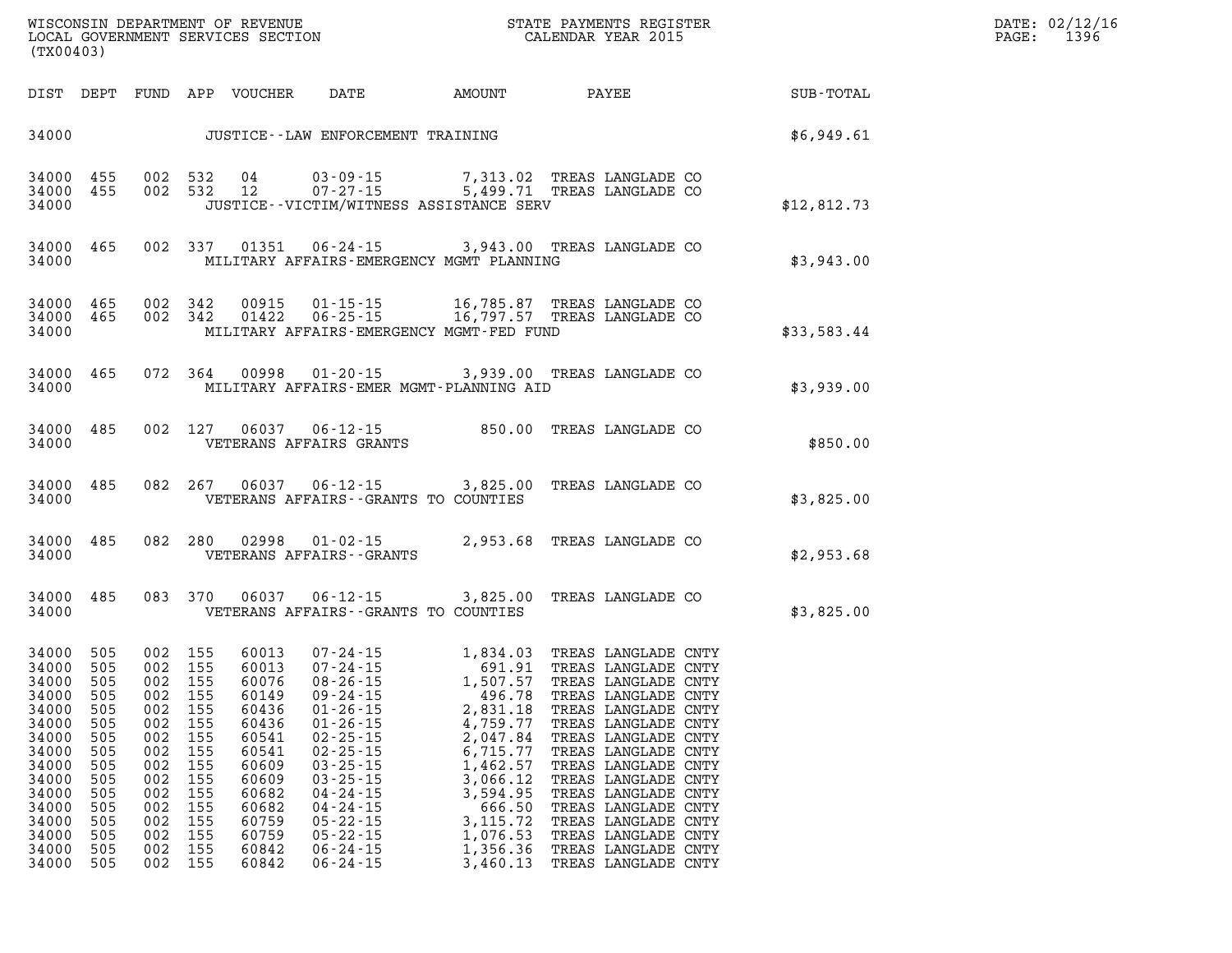| 34000 505 089 166 04927 01-21-15<br>1,000.00 TREAS LANGLADE CNTY |  |  |  |  |  |  |  |  |  |  |
|------------------------------------------------------------------|--|--|--|--|--|--|--|--|--|--|
|------------------------------------------------------------------|--|--|--|--|--|--|--|--|--|--|

| しェぃぃぃ<br>34000 | ے بات<br>505 | 002 | <u>ل ۱۳</u><br>743 | 09575 | 000 LI 10                                    | LO, AAT.OO IRURD DRINGURDD CNII<br>07-08-15 26,698.00 TREAS LANGLADE CNTY                                                                    |                     |              |
|----------------|--------------|-----|--------------------|-------|----------------------------------------------|----------------------------------------------------------------------------------------------------------------------------------------------|---------------------|--------------|
| 34000          |              |     |                    |       | DOA--HOUSING ASSISTANCE GRANTS               |                                                                                                                                              |                     | \$587,098.00 |
|                |              |     |                    |       |                                              |                                                                                                                                              |                     |              |
|                |              |     |                    |       |                                              |                                                                                                                                              |                     |              |
| 34000          | 505          | 035 | 371                | 60013 | $07 - 24 - 15$                               | 1,267.53                                                                                                                                     | TREAS LANGLADE CNTY |              |
| 34000          | 505          | 035 | 371                | 60013 | $07 - 24 - 15$                               | 1,202.73                                                                                                                                     | TREAS LANGLADE CNTY |              |
| 34000          | 505          | 035 | 371                | 60013 | $07 - 24 - 15$                               | 179.80                                                                                                                                       | TREAS LANGLADE CNTY |              |
| 34000          | 505          | 035 | 371                | 60076 | 08 - 26 - 15<br>08 - 26 - 15                 | 2,112.93                                                                                                                                     | TREAS LANGLADE CNTY |              |
| 34000          | 505          | 035 | 371                | 60076 |                                              | 1,015.92                                                                                                                                     | TREAS LANGLADE CNTY |              |
| 34000          | 505          | 035 | 371                | 60076 | 08-26-15                                     | 4,084.97                                                                                                                                     | TREAS LANGLADE CNTY |              |
| 34000          | 505          | 035 | 371                | 60149 |                                              | 1,360.07                                                                                                                                     | TREAS LANGLADE CNTY |              |
| 34000          | 505          | 035 | 371                | 60149 | 09 - 24 - 15<br>09 - 24 - 15                 | 1,911.99                                                                                                                                     | TREAS LANGLADE CNTY |              |
| 34000          | 505          | 035 | 371                | 60149 | $09 - 24 - 15$                               | 1,857.21                                                                                                                                     | TREAS LANGLADE CNTY |              |
| 34000          | 505          | 035 | 371                | 60436 |                                              |                                                                                                                                              | TREAS LANGLADE CNTY |              |
| 34000          | 505          | 035 | 371                | 60436 |                                              |                                                                                                                                              | TREAS LANGLADE CNTY |              |
| 34000          | 505          | 035 | 371                | 60436 |                                              |                                                                                                                                              | TREAS LANGLADE CNTY |              |
| 34000          | 505          | 035 | 371                | 60541 |                                              | $01 - 26 - 15$<br>$01 - 26 - 15$<br>$01 - 26 - 15$<br>$02 - 25 - 15$<br>$03 - 25 - 15$<br>$04 - 26 - 15$<br>$06 - 24 - 20$<br>$07 - 25 - 15$ | TREAS LANGLADE CNTY |              |
| 34000          | 505          | 035 | 371                | 60541 | 02-25-15                                     | 149.18                                                                                                                                       | TREAS LANGLADE CNTY |              |
| 34000          | 505          | 035 | 371                | 60541 | $02 - 25 - 15$                               | 223.81                                                                                                                                       | TREAS LANGLADE CNTY |              |
| 34000          | 505          | 035 | 371                | 60609 | $03 - 25 - 15$                               | 452.72                                                                                                                                       | TREAS LANGLADE CNTY |              |
| 34000          | 505          | 035 | 371                | 60609 | $03 - 25 - 15$                               | 470.08                                                                                                                                       | TREAS LANGLADE CNTY |              |
| 34000          | 505          | 035 | 371                | 60609 |                                              | $03 - 25 - 15$<br>04 - 24 - 15 1, 159.04                                                                                                     | TREAS LANGLADE CNTY |              |
| 34000          | 505          | 035 | 371                | 60682 | $04 - 24 - 15$<br>04 - 24 - 15               |                                                                                                                                              | TREAS LANGLADE CNTY |              |
| 34000          | 505          | 035 | 371                | 60682 |                                              | 7.89                                                                                                                                         | TREAS LANGLADE CNTY |              |
| 34000          | 505          | 035 | 371                | 60682 | 04-24-15                                     | 1,241.79                                                                                                                                     | TREAS LANGLADE CNTY |              |
| 34000          | 505          | 035 | 371                | 60759 |                                              | 1,312.55                                                                                                                                     | TREAS LANGLADE CNTY |              |
| 34000          | 505          | 035 | 371                | 60759 | 05 - 22 - 15<br>05 - 22 - 15<br>05 - 22 - 15 | 103.35                                                                                                                                       | TREAS LANGLADE CNTY |              |
| 34000          | 505          | 035 | 371                | 60759 |                                              | 1,266.64                                                                                                                                     | TREAS LANGLADE CNTY |              |
| 34000          | 505          | 035 | 371                | 60842 | $06 - 24 - 15$                               | 1,319.83                                                                                                                                     | TREAS LANGLADE CNTY |              |
| 34000          | 505          | 035 | 371                | 60842 |                                              | 1,273.75                                                                                                                                     | TREAS LANGLADE CNTY |              |
| 34000          | 505          | 035 | 371                |       |                                              | 92.28                                                                                                                                        | TREAS LANGLADE CNTY |              |
| 34000          |              |     |                    |       | DOA--PUBLIC BENEFITS FUND                    |                                                                                                                                              |                     | \$24,403.65  |
|                |              |     |                    |       |                                              |                                                                                                                                              |                     |              |

**34000 DOA-HOUSING ASSISTANCE-FEDERAL FUNDS \$38,683.73 34000 505 002 743 00408 08-11-15 21,882.00 TREAS LANGLADE CNTY 34000 505 002 743 00970 09-08-15 61,357.00 TREAS LANGLADE CNTY 34000 505 002 743 01028 09-08-15 44,957.00 TREAS LANGLADE CNTY 34000 505 002 743 01282 09-14-15 17,413.00 TREAS LANGLADE CNTY 34000 505 002 743 04493 01-12-15 35,868.00 TREAS LANGLADE CNTY 34000 505 002 743 04833 01-20-15 54,489.00 TREAS LANGLADE CNTY 34000 505 002 743 05158 01-26-15 29,828.00 TREAS LANGLADE CNTY 34000 505 002 743 05464 02-10-15 20,935.00 TREAS LANGLADE CNTY 34000 505 002 743 06098 02-26-15 56,354.00 TREAS LANGLADE CNTY 34000 505 002 743 06484 03-13-15 28,088.00 TREAS LANGLADE CNTY 34000 505 002 743 06984 04-02-15 23,592.00 TREAS LANGLADE CNTY 34000 505 002 743 07659 04-23-15 77,379.00 TREAS LANGLADE CNTY 34000 505 002 743 07979 05-13-15 36,468.00 TREAS LANGLADE CNTY 34000 505 002 743 08701 06-10-15 38,566.00 TREAS LANGLADE CNTY 34000 505 002 743 09029 06-17-15 13,224.00 TREAS LANGLADE CNTY 34000 505 002 743 09575 07-08-15 26,698.00 TREAS LANGLADE CNTY 34000 DOA--HOUSING ASSISTANCE GRANTS \$587,098.00** 

**DIST DEPT FUND APP VOUCHER DATE AMOUNT PAYEE SUB-TOTAL** 

wisconsin department of revenue<br>In the State Payments Register (Search Captus Communicated Captus Calendar Year 2015<br>Data Government Services Section LOCAL GOVERNMENT SERVICES SECTION **(TX00403)**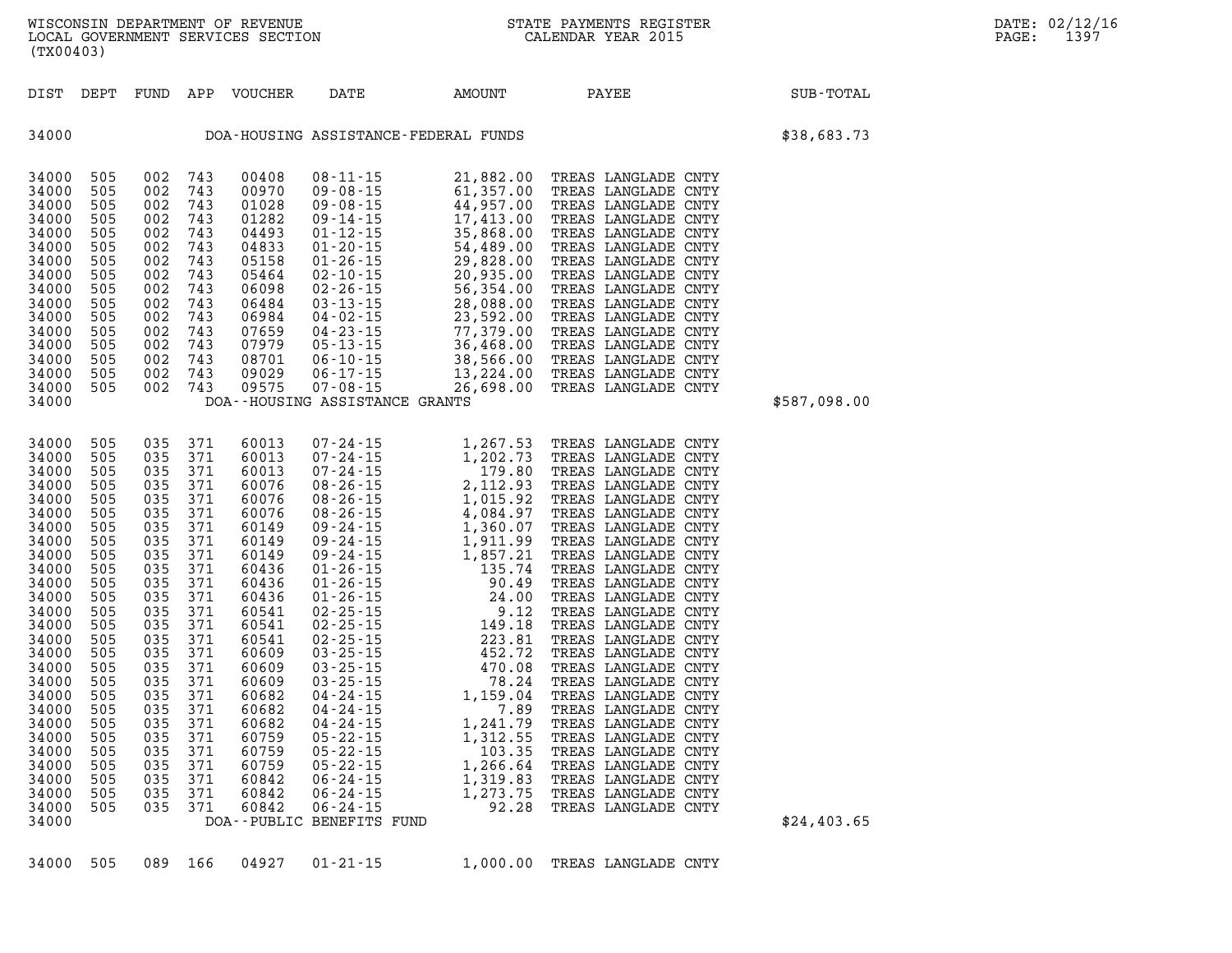| (TX00403)      |      |      |     | WISCONSIN DEPARTMENT OF REVENUE<br>LOCAL GOVERNMENT SERVICES SECTION |                                              |            | STATE PAYMENTS REGISTER<br>CALENDAR YEAR 2015 |             | PAGE: | DATE: 02/12/16<br>1398 |
|----------------|------|------|-----|----------------------------------------------------------------------|----------------------------------------------|------------|-----------------------------------------------|-------------|-------|------------------------|
| DIST           | DEPT | FUND | APP | <b>VOUCHER</b>                                                       | DATE                                         | AMOUNT     | PAYEE                                         | SUB-TOTAL   |       |                        |
| 34000<br>34000 | 505  | 089  | 166 | 09099                                                                | $06 - 23 - 15$<br>DOA--LAND INFORMATION FUND | 64,528.00  | TREAS LANGLADE CNTY                           | \$65,528.00 |       |                        |
| 34000<br>31000 | 835  | 002  | 105 | 43785                                                                | 07-27-15<br>PEVENIIE--STATE SHAPE DEVENIIES  | 108,934.47 | TREAS LANGLADE CO                             | $\&108917$  |       |                        |

| DIST                    | DEPT       | FUND       | APP        | VOUCHER               | DATE                                                | AMOUNT                                                                 |       | PAYEE                            | SUB-TOTAL      |
|-------------------------|------------|------------|------------|-----------------------|-----------------------------------------------------|------------------------------------------------------------------------|-------|----------------------------------|----------------|
| 34000<br>34000          | 505        | 089        | 166        | 09099<br>DOA - - LAND | $06 - 23 - 15$<br>INFORMATION FUND                  | 64,528.00                                                              |       | TREAS LANGLADE CNTY              | \$65,528.00    |
| 34000<br>34000          | 835        | 002        | 105        | 43785                 | $07 - 27 - 15$<br>REVENUE - - STATE SHARED REVENUES | 108,934.47                                                             |       | TREAS LANGLADE CO                | \$108,934.47   |
| 34000<br>34000          | 835        | 002        | 109        | 01034                 | $07 - 27 - 15$<br>REVENUE--EXEMPT COMPUTER AID      | 5,609.00                                                               | TREAS | LANGLADE CO                      | \$5,609.00     |
| 34000<br>34000<br>34000 | 835<br>835 | 002<br>002 | 302<br>302 | 10049<br>11049        | 07-27-15<br>07-27-15                                | 2,114,657.16<br>694,631.49<br>REVENUE-FIRST DOLLAR/SCHOOL LEVY CREDITS | TREAS | TREAS LANGLADE CO<br>LANGLADE CO | \$2,809,288.65 |
| 34000<br>34000          | 835        | 021        | 363        | 37188                 | $03 - 23 - 15$<br>REVENUE - - LOTTERY CREDIT -      | 582,993.49                                                             |       | TREAS LANGLADE CO                | \$582,993.49   |
| 34000                   |            |            |            |                       | DISTRICT TOTAL APPROPRIATIONS                       |                                                                        |       |                                  | \$6,526,817.37 |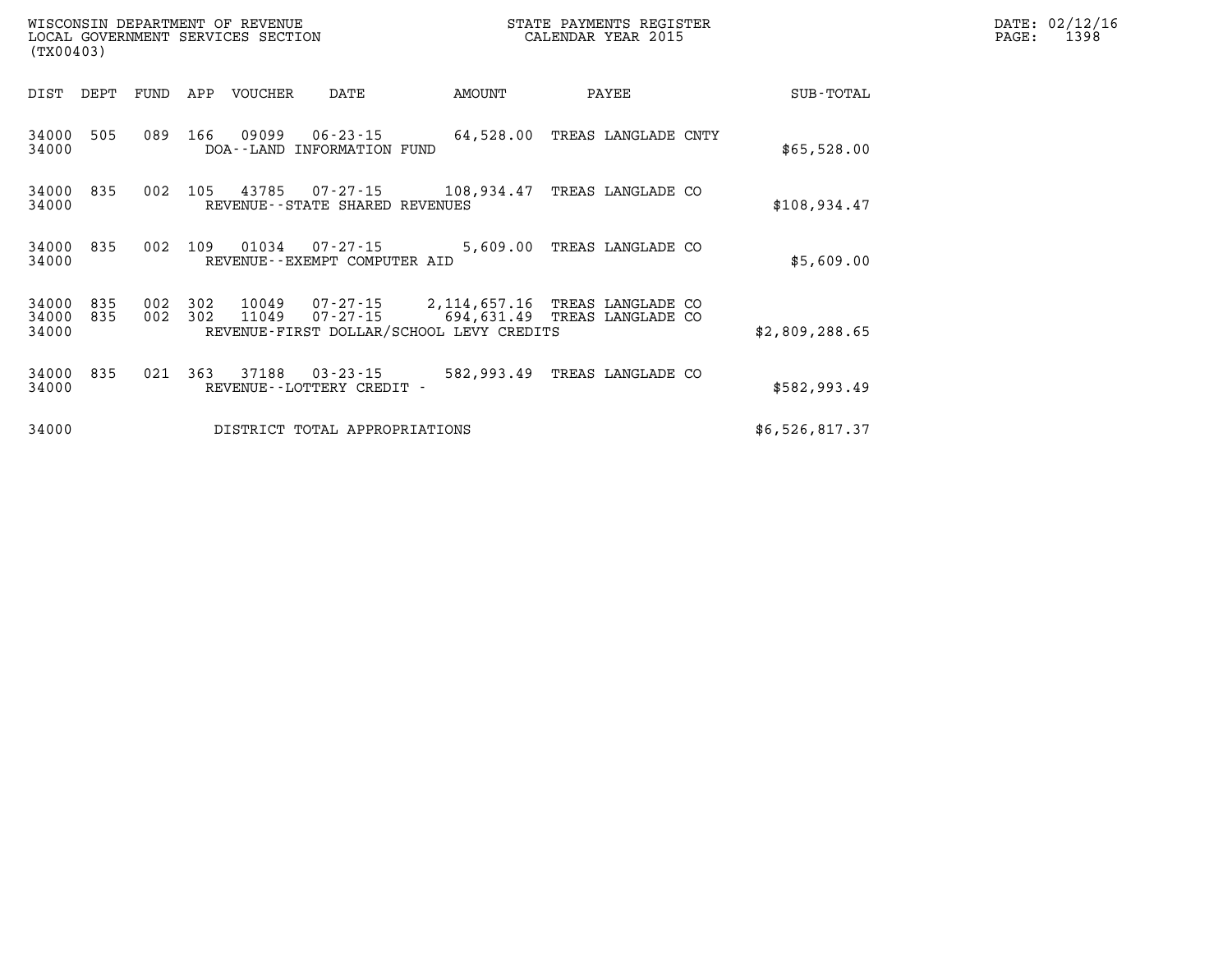| (TX00403)                                     |                        |                                          |       |                                      |                                              | WISCONSIN DEPARTMENT OF REVENUE<br>LOCAL GOVERNMENT SERVICES SECTION<br>CALENDAR YEAR 2015                                                                                           |                                                    | DATE: 02/12/16<br>PAGE: 1399 |
|-----------------------------------------------|------------------------|------------------------------------------|-------|--------------------------------------|----------------------------------------------|--------------------------------------------------------------------------------------------------------------------------------------------------------------------------------------|----------------------------------------------------|------------------------------|
|                                               |                        |                                          |       |                                      |                                              |                                                                                                                                                                                      | DIST DEPT FUND APP VOUCHER DATE AMOUNT PAYEE TOTAL |                              |
| 34002                                         | 34002 165              |                                          |       |                                      | SAFETY/PROF SERV--FIRE INSURANCE DUES        | 002 225 00835 06-25-15 1,146.44 TREAS TN ACKLEY                                                                                                                                      | \$1,146.44                                         |                              |
| 34002                                         | 34002 370              |                                          |       |                                      | NAT RESOURCES--AIDS IN LIEU OF TAXES         | 002 503 17582 01-12-15 1,907.62 TREAS TN ACKLEY                                                                                                                                      | \$1,907.62                                         |                              |
| 34002                                         | 34002 370<br>34002 370 |                                          |       |                                      | NAT RESOURCES--FOREST CROP/MFL/CO FOREST     | 012 571 39097 06-02-15 748.52 TREAS TN ACKLEY<br>012 571 39097 06-02-15 6,817.91 TREAS TN ACKLEY                                                                                     | \$7,566.43                                         |                              |
| 34002                                         | 34002 370<br>34002 370 |                                          |       |                                      | NAT RESOURCES--AIDS IN LIEU OF TAXES         | 012 579  20386  04-03-15  729.78  TREAS TN ACKLEY<br>012 579  20386  04-03-15  56.28  TREAS TN ACKLEY                                                                                | \$786.06                                           |                              |
| 34002                                         | 34002 370              |                                          |       | NAT RESOURCES - - RU RECYCLING GRANT |                                              | 074 670 42751 05-29-15 800.00 TREAS TN ACKLEY                                                                                                                                        | \$800.00                                           |                              |
| 34002<br>34002<br>34002<br>34002 395<br>34002 | 395<br>395<br>395      | 011 191<br>011 191<br>011 191<br>011 191 | 38838 | 54838 07-06-15<br>66838 10-05-15     | TRANSPORTATION - - GENERAL TRANSP AIDS - GTA | 38838  01-05-15  15,606.49  TOWN OF ACKLEY<br>46838  04-06-15  15,606.49  TOWN OF ACKLEY<br>54838  07-06-15  15,606.49  TOWN OF ACKLEY<br>66838  10-05-15  15,606.51  TOWN OF ACKLEY | \$62,425.98                                        |                              |
| 34002                                         | 34002 835              |                                          |       | REVENUE - - STATE SHARED REVENUES    |                                              | 002 105 43766 07-27-15 3,795.02 TREAS TN ACKLEY                                                                                                                                      | \$3,795.02                                         |                              |
| 34002                                         | 34002 835              |                                          |       |                                      |                                              | 002 109 02783 07-27-15 4.00 TREAS TN ACKLEY<br>REVENUE--EXEMPT COMPITTER ATD                                                                                                         | \$4.00                                             |                              |
| 34002                                         |                        |                                          |       | DISTRICT TOTAL APPROPRIATIONS        |                                              |                                                                                                                                                                                      | \$78,431.55                                        |                              |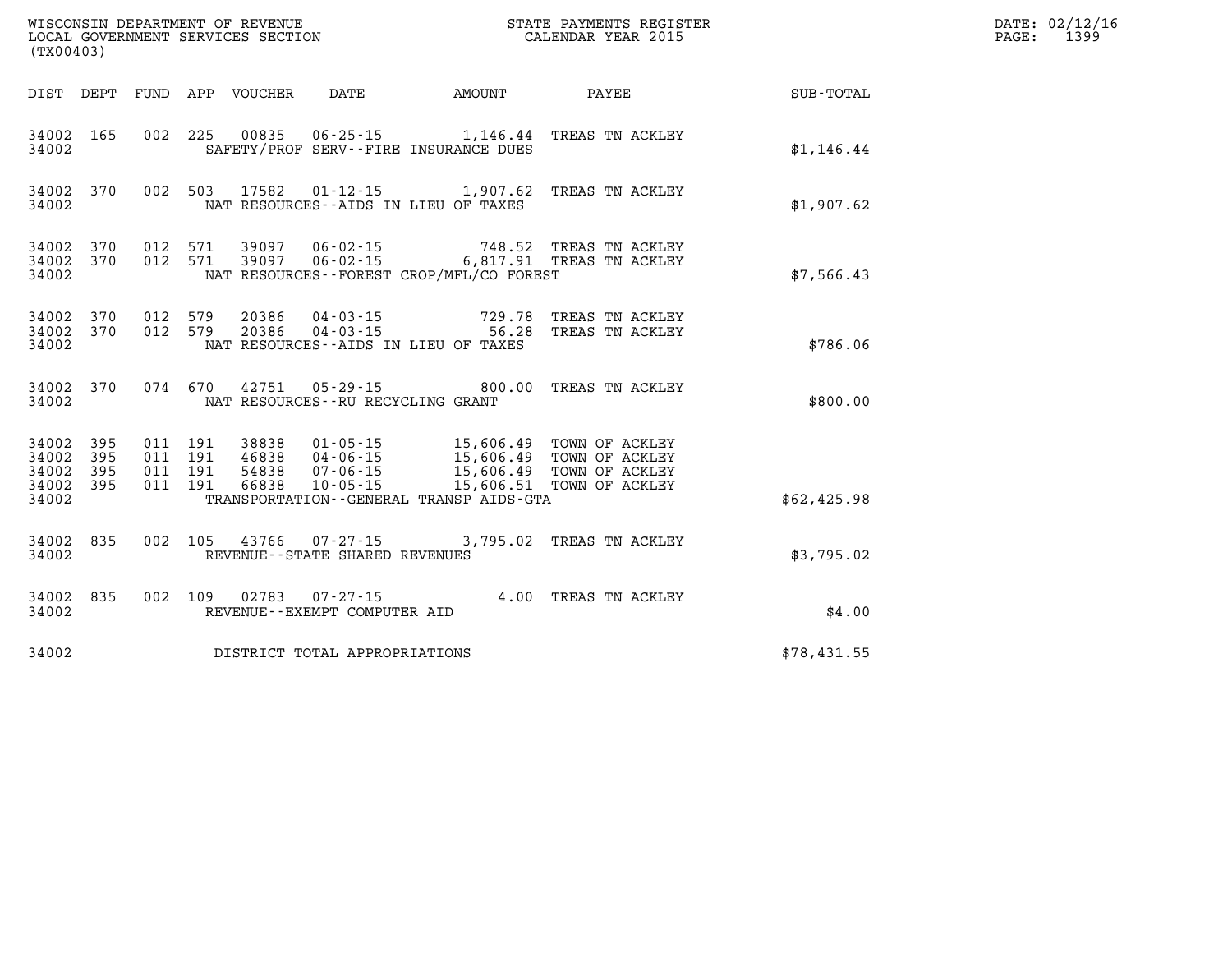| $\mathtt{DATE}$ : | 02/12/16 |
|-------------------|----------|
| PAGE:             | 1400     |

| (TX00403)                                             |                                |     |                                                     | LOCAL GOVERNMENT SERVICES SECTION         |                                                     |                                              | CALENDAR YEAR 2015                                                                                                                                                                                             |              | PAGE: | 1400 |
|-------------------------------------------------------|--------------------------------|-----|-----------------------------------------------------|-------------------------------------------|-----------------------------------------------------|----------------------------------------------|----------------------------------------------------------------------------------------------------------------------------------------------------------------------------------------------------------------|--------------|-------|------|
|                                                       |                                |     |                                                     |                                           |                                                     |                                              | DIST DEPT FUND APP VOUCHER DATE AMOUNT PAYEE TO SUB-TOTAL                                                                                                                                                      |              |       |      |
| 34004                                                 | 34004 165                      |     |                                                     |                                           |                                                     | SAFETY/PROF SERV--FIRE INSURANCE DUES        | 002 225 00836 06-25-15 2,047.79 TREAS TN AINSWORTH                                                                                                                                                             | \$2,047.79   |       |      |
| 34004 370<br>34004 370<br>34004                       | 34004 370                      |     | 000 001<br>000 001<br>000 001                       |                                           |                                                     | NAT RESOURCES-SEVERANCE/YIELD/WITHDRAWAL     |                                                                                                                                                                                                                | \$3,324.95   |       |      |
| 34004                                                 |                                |     |                                                     |                                           |                                                     | NAT RESOURCES--AIDS IN LIEU OF TAXES         | 34004 370 002 503 18193 01-12-15 13,271.36 TREAS TN AINSWORTH                                                                                                                                                  | \$13,271.36  |       |      |
| 34004                                                 |                                |     |                                                     |                                           |                                                     | NAT RESOURCES--FOREST CROP/MFL/CO FOREST     | $\begin{array}{cccccc} 34004 & 370 & 012 & 571 & 39098 & 06-02-15 & & 1,178.40 & \text{TREAS TN AINSWORTH} \\ 34004 & 370 & 012 & 571 & 39098 & 06-02-15 & & 6,693.40 & \text{TREAS TN AINSWORTH} \end{array}$ | \$7,871.80   |       |      |
| 34004 370<br>34004<br>34004<br>34004<br>34004         | 370<br>370<br>370<br>34004 370 |     | 012 579<br>012 579<br>012 579<br>012 579<br>012 579 | 20387<br>20387<br>20387<br>20387<br>20387 |                                                     | NAT RESOURCES--AIDS IN LIEU OF TAXES         |                                                                                                                                                                                                                | \$2,064.18   |       |      |
| 34004                                                 | 34004 370                      |     | 074 670                                             | 42752                                     | NAT RESOURCES--RU RECYCLING GRANT                   |                                              | 05-29-15 1,472.88 TREAS TN AINSWORTH                                                                                                                                                                           | \$1,472.88   |       |      |
| 34004 395<br>34004<br>34004 395<br>34004 395<br>34004 | 395                            |     | 011 191<br>011 191<br>011 191<br>011 191            | 54839                                     |                                                     | TRANSPORTATION - - GENERAL TRANSP AIDS - GTA | 38839  01-05-15  23,065.95  TOWN OF AINSWORTH<br>46839  04-06-15  23,065.95  TOWN OF AINSWORTH<br>54839  07-06-15  23,065.95  TOWN OF AINSWORTH<br>66839  10-05-15  23,065.95  TOWN OF AINSWORTH               | \$92, 263.80 |       |      |
| 34004                                                 | 34004 395                      |     |                                                     |                                           |                                                     | TRANSPORTATION - - LRIP/TRIP/MSIP GRANTS     | 011 278 43459 03-25-15 10,677.74 TREAS TN AINSWORTH                                                                                                                                                            | \$10,677.74  |       |      |
| 34004                                                 | 34004 835 002 105              |     |                                                     | 43767                                     | $07 - 27 - 15$<br>REVENUE - - STATE SHARED REVENUES |                                              | 1,979.23 TREAS TN AINSWORTH                                                                                                                                                                                    | \$1,979.23   |       |      |
| 34004<br>34004                                        | 835                            | 002 | 109                                                 | 02784                                     | $07 - 27 - 15$<br>REVENUE--EXEMPT COMPUTER AID      |                                              | 1.00 TREAS TN AINSWORTH                                                                                                                                                                                        | \$1.00       |       |      |
| 34004                                                 |                                |     |                                                     |                                           | DISTRICT TOTAL APPROPRIATIONS                       |                                              |                                                                                                                                                                                                                | \$134,974.73 |       |      |

WISCONSIN DEPARTMENT OF REVENUE **STATE PAYMENTS REGISTER**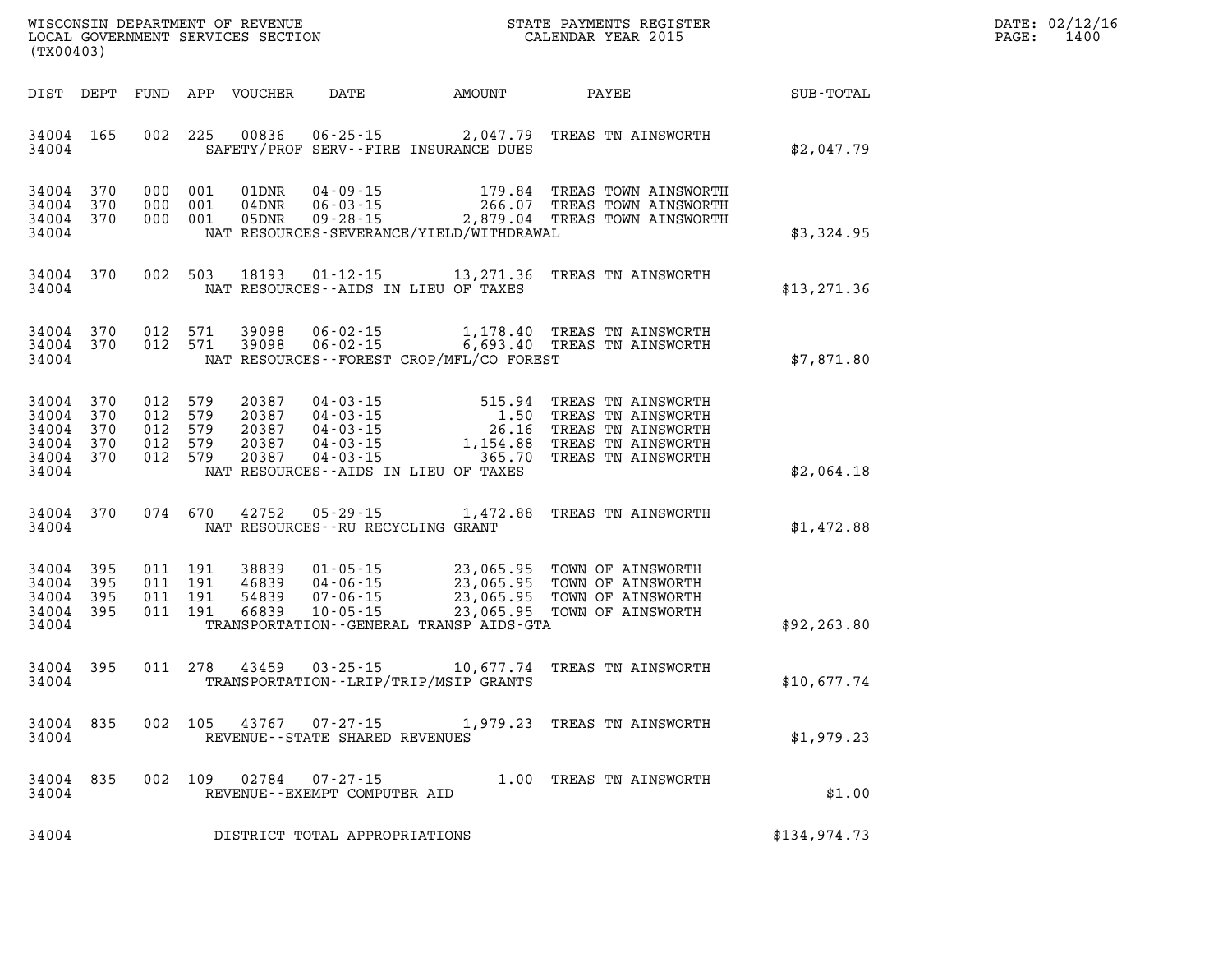| (TX00403)                        |                          |         |                  |                                   |                                                                                                                                                                                                                                                                                                                                                   |                                                 |               | DATE: 02/12/16<br>$\mathtt{PAGE}$ :<br>1401 |
|----------------------------------|--------------------------|---------|------------------|-----------------------------------|---------------------------------------------------------------------------------------------------------------------------------------------------------------------------------------------------------------------------------------------------------------------------------------------------------------------------------------------------|-------------------------------------------------|---------------|---------------------------------------------|
|                                  | DIST DEPT                |         | FUND APP VOUCHER | DATE                              | <b>EXAMPLE THE AMOUNT</b>                                                                                                                                                                                                                                                                                                                         | <b>PAYEE</b> PAYEE                              | SUB-TOTAL     |                                             |
| 34006 165<br>34006               |                          |         |                  |                                   | SAFETY/PROF SERV--FIRE INSURANCE DUES                                                                                                                                                                                                                                                                                                             | 002 225 00837 06-25-15 3,712.04 TREAS TN ANTIGO | \$3,712.04    |                                             |
| 34006<br>34006                   | 370                      | 000 001 |                  |                                   | NAT RESOURCES-SEVERANCE/YIELD/WITHDRAWAL                                                                                                                                                                                                                                                                                                          | 04DNR  06-03-15  2,252.81 TREAS TOWN ANTIGO     | \$2,252.81    |                                             |
| 34006<br>34006                   | 370                      |         |                  |                                   | NAT RESOURCES - - FOREST CROP/MFL/CO FOREST                                                                                                                                                                                                                                                                                                       | 012 571 39099 06-02-15 129.21 TREAS TN ANTIGO   | \$129.21      |                                             |
| 34006<br>34006                   | 370                      |         |                  | NAT RESOURCES--RU RECYCLING GRANT |                                                                                                                                                                                                                                                                                                                                                   | 074 670 42753 05-29-15 5,053.46 TREAS TN ANTIGO | \$5,053.46    |                                             |
| 34006<br>34006<br>34006<br>34006 | 395<br>395<br>395<br>395 |         |                  |                                   | $\begin{array}{cccc} 011 & 191 & 38840 & 01\texttt{-}05\texttt{-}15 & 22,080.55 & \texttt{TOWN OF ANTIGO} \\ 011 & 191 & 46840 & 04\texttt{-}06\texttt{-}15 & 22,080.55 & \texttt{TOWN OF ANTIGO} \\ 011 & 191 & 54840 & 07\texttt{-}06\texttt{-}15 & 22,080.55 & \texttt{TOWN OF ANTIGO} \\ 011 & 191 & 66840 & 10\texttt{-}05\texttt{-}15 & 22$ |                                                 |               |                                             |
| 34006                            |                          |         |                  |                                   | TRANSPORTATION--GENERAL TRANSP AIDS-GTA                                                                                                                                                                                                                                                                                                           |                                                 | \$88,322.22   |                                             |
| 34006<br>34006                   | 835                      |         |                  | REVENUE - - STATE SHARED REVENUES |                                                                                                                                                                                                                                                                                                                                                   | 002 105 43768 07-27-15 3,517.87 TREAS TN ANTIGO | \$3,517.87    |                                             |
| 34006<br>34006                   | 835                      |         |                  | REVENUE--EXEMPT COMPUTER AID      |                                                                                                                                                                                                                                                                                                                                                   | 002 109 02785 07-27-15 238.00 TREAS TN ANTIGO   | \$238.00      |                                             |
| 34006                            |                          |         |                  | DISTRICT TOTAL APPROPRIATIONS     |                                                                                                                                                                                                                                                                                                                                                   |                                                 | \$103, 225.61 |                                             |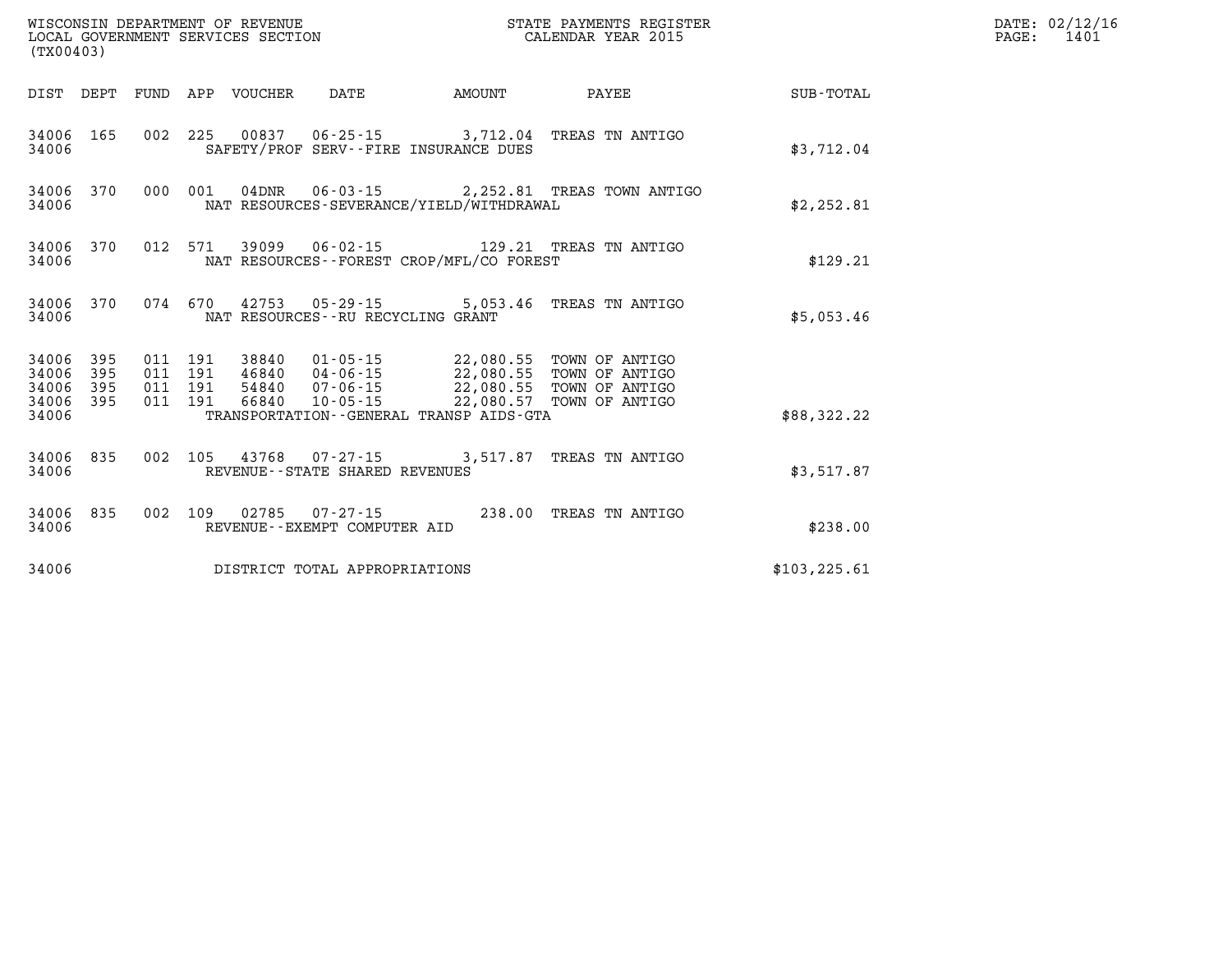| WISCONSIN DEPARTMENT OF REVENUE      | PAYMENTS REGISTER<br>3TATE | DATE: | 02/12/16 |
|--------------------------------------|----------------------------|-------|----------|
| GOVERNMENT SERVICES SECTION<br>LOCAL | CALENDAR YEAR 2015         | PAGE  | 1402     |

| (TX00403)                                 |                          |     |                                          | LOCAL GOVERNMENT SERVICES SECTION |                                                | CALENDAR YEAR 2015                                                                                                                                                                           |                           |              | PAGE: | 1402 |
|-------------------------------------------|--------------------------|-----|------------------------------------------|-----------------------------------|------------------------------------------------|----------------------------------------------------------------------------------------------------------------------------------------------------------------------------------------------|---------------------------|--------------|-------|------|
|                                           |                          |     |                                          |                                   |                                                |                                                                                                                                                                                              |                           |              |       |      |
| 34008 165<br>34008                        |                          |     | 002 225                                  | 00838                             |                                                | 06-25-15 5,997.82 TREAS TN ELCHO<br>SAFETY/PROF SERV--FIRE INSURANCE DUES                                                                                                                    |                           | \$5,997.82   |       |      |
| 34008 370<br>34008<br>34008<br>34008      | 370<br>370               | 000 | 000 001<br>000 001<br>001                | 01DNR<br>04DNR<br>05DNR           | $04 - 09 - 15$                                 | 06-03-15 138.41 TREAS TOWN ELCHO<br>09-28-15 1,291.13 TREAS TOWN ELCHO<br>NAT RESOURCES-SEVERANCE/YIELD/WITHDRAWAL                                                                           | 1,212.02 TREAS TOWN ELCHO | \$2,641.56   |       |      |
| 34008 370<br>34008<br>34008               | 370                      |     | 012 571<br>012 571                       | 39100<br>39100                    |                                                | 06-02-15 1,544.10 TREAS TN ELCHO<br>06-02-15 4,349.47 TREAS TN ELCHO<br>NAT RESOURCES--FOREST CROP/MFL/CO FOREST                                                                             |                           | \$5,893.57   |       |      |
| 34008<br>34008<br>34008                   | 370<br>370               |     | 012 579<br>012 579                       | 20388<br>20388                    |                                                | 04-03-15 1.07 TREAS TN ELCHO<br>04-03-15 502.08 TREAS TN ELCHO<br>NAT RESOURCES -- AIDS IN LIEU OF TAXES                                                                                     |                           | \$503.15     |       |      |
| 34008 370<br>34008                        |                          |     |                                          | 074 670 42754                     | NAT RESOURCES--RU RECYCLING GRANT              | 05-29-15 3,881.75 TREAS TN ELCHO                                                                                                                                                             |                           | \$3,881.75   |       |      |
| 34008<br>34008<br>34008<br>34008<br>34008 | 395<br>395<br>395<br>395 |     | 011 191<br>011 191<br>011 191<br>011 191 | 38841<br>46841<br>54841<br>66841  |                                                | 01-05-15 43,599.60 TOWN OF ELCHO<br>04-06-15 43,599.60 TOWN OF ELCHO<br>07-06-15 43,599.60 TOWN OF ELCHO<br>10-05-15 43,599.60 TOWN OF ELCHO<br>TRANSPORTATION - - GENERAL TRANSP AIDS - GTA |                           | \$174,398.40 |       |      |
| 34008 395<br>34008                        |                          |     |                                          | 011 278 52518                     |                                                | 07-01-15 11,479.34 TREAS TN ELCHO<br>TRANSPORTATION - - LRIP/TRIP/MSIP GRANTS                                                                                                                |                           | \$11,479.34  |       |      |
| 34008 435<br>34008                        |                          |     | 005 162                                  | 01DHS                             |                                                | 09-11-15 4,715.39 ELCHO EMS<br>HS--AMBULANCE FUNDING ASSISTANCE GRANTS                                                                                                                       |                           | \$4,715.39   |       |      |
| 34008<br>34008                            | 835                      |     |                                          |                                   | REVENUE - - STATE SHARED REVENUES              | 002 105 43769 07-27-15 3,349.06 TREAS TN ELCHO                                                                                                                                               |                           | \$3,349.06   |       |      |
| 34008 835<br>34008                        |                          |     | 002 109                                  | 02786                             | $07 - 27 - 15$<br>REVENUE--EXEMPT COMPUTER AID | 74.00 TREAS TN ELCHO                                                                                                                                                                         |                           | \$74.00      |       |      |
| 34008                                     |                          |     |                                          |                                   | DISTRICT TOTAL APPROPRIATIONS                  |                                                                                                                                                                                              |                           | \$212,934.04 |       |      |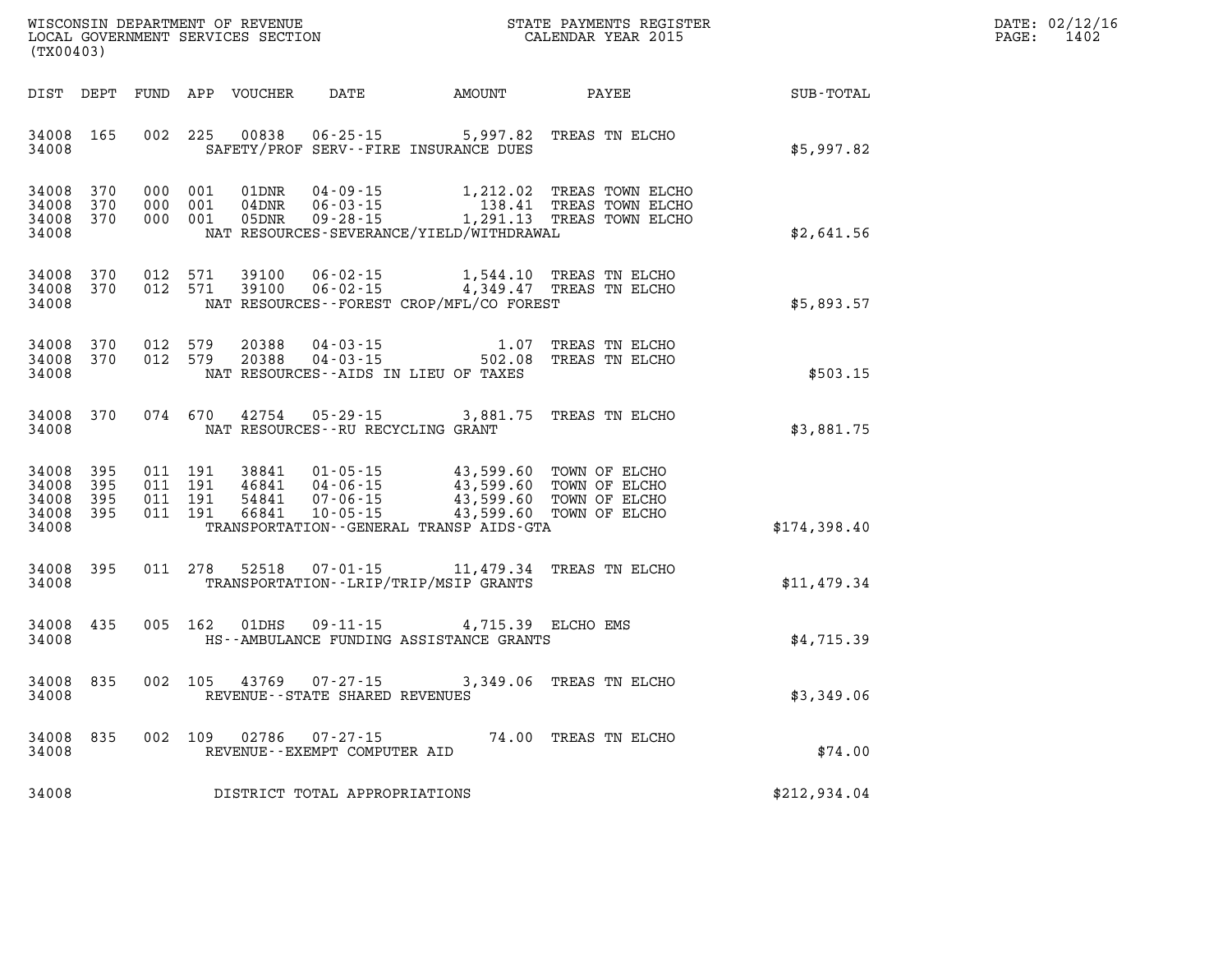| (TX00403) |                                                  |  |  |  |                                         |                                              |                                                                                                                                                                                                                      |             | DATE: 02/12/16<br>PAGE: 1403 |
|-----------|--------------------------------------------------|--|--|--|-----------------------------------------|----------------------------------------------|----------------------------------------------------------------------------------------------------------------------------------------------------------------------------------------------------------------------|-------------|------------------------------|
|           |                                                  |  |  |  |                                         |                                              | DIST DEPT FUND APP VOUCHER DATE AMOUNT PAYEE TOTAL                                                                                                                                                                   |             |                              |
|           |                                                  |  |  |  |                                         | 34010 SAFETY/PROF SERV--FIRE INSURANCE DUES  | 34010 165 002 225 00839 06-25-15 990.86 TREAS TN EVERGREEN                                                                                                                                                           | \$990.86    |                              |
| 34010     |                                                  |  |  |  |                                         | NAT RESOURCES - SEVERANCE/YIELD/WITHDRAWAL   | $34010$ 370 000 001 01DNR 04-09-15 321.45 TREAS TOWN EVERGREEN 34010 370 000 001 05DNR 09-28-15 2,427.07 TREAS TOWN EVERGREEN                                                                                        | \$2,748.52  |                              |
| 34010     |                                                  |  |  |  |                                         | NAT RESOURCES--AIDS IN LIEU OF TAXES         | 34010 370 002 503 17583 01-12-15 3,362.00 TREAS TN EVERGREEN                                                                                                                                                         | \$3,362.00  |                              |
|           | 34010                                            |  |  |  |                                         | NAT RESOURCES -- FOREST CROP/MFL/CO FOREST   | 34010 370 012 571 39101 06-02-15 707.19 TREAS TN EVERGREEN 34010 370 012 571 39101 06-02-15 2,052.18 TREAS TN EVERGREEN                                                                                              | \$2,759.37  |                              |
| 34010     |                                                  |  |  |  |                                         | NAT RESOURCES--AIDS IN LIEU OF TAXES         | 34010 370 012 579 20389 04-03-15 290.97 TREAS TN EVERGREEN 34010 370 012 579 20389 04-03-15 1,149.22 TREAS TN EVERGREEN                                                                                              | \$1,440.19  |                              |
|           |                                                  |  |  |  | 34010 NAT RESOURCES--RU RECYCLING GRANT |                                              | 34010 370 074 670 42755 05-29-15 1,649.48 TREAS TN EVERGREEN                                                                                                                                                         | \$1,649.48  |                              |
| 34010     | 34010 395<br>34010 395<br>34010 395<br>34010 395 |  |  |  |                                         | TRANSPORTATION - - GENERAL TRANSP AIDS - GTA | 011 191 38842 01-05-15 14,947.46 TOWN OF EVERGREEN<br>011 191 46842 04-06-15 14,947.46 TOWN OF EVERGREEN<br>011 191 54842 07-06-15 14,947.46 TOWN OF EVERGREEN<br>011 191 66842 10-05-15 14,947.47 TOWN OF EVERGREEN | \$59,789.85 |                              |
|           |                                                  |  |  |  |                                         | 34010 REVENUE - - STATE SHARED REVENUES      | 34010 835 002 105 43770 07-27-15 4,105.42 TREAS TN EVERGREEN                                                                                                                                                         | \$4,105.42  |                              |
| 34010     |                                                  |  |  |  | REVENUE--EXEMPT COMPUTER AID            |                                              | 34010 835 002 109 02787 07-27-15 1.00 TREAS TN EVERGREEN                                                                                                                                                             | \$1.00      |                              |

**34010 DISTRICT TOTAL APPROPRIATIONS \$76,846.69**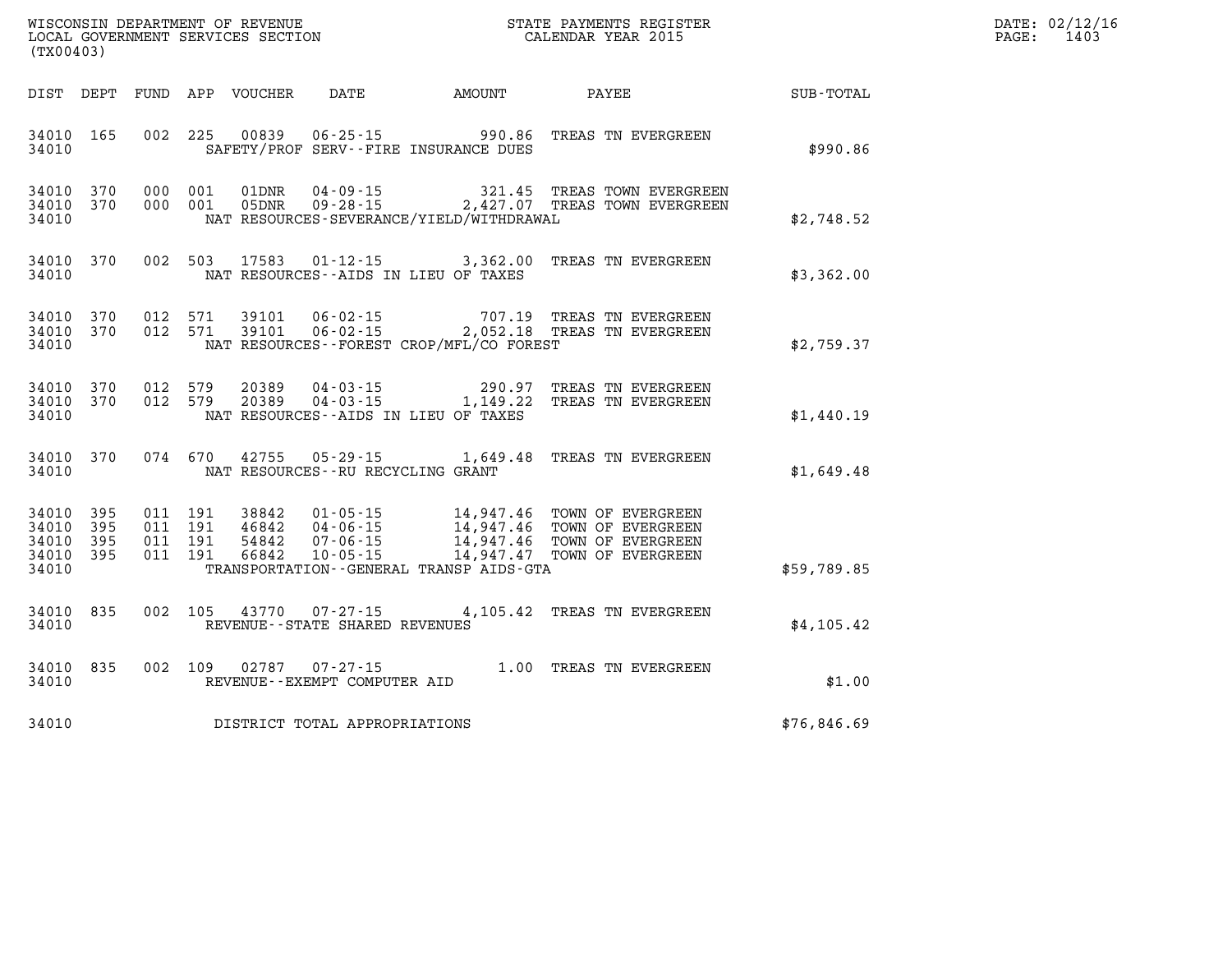| WISCONSIN DEPARTMENT OF REVENUE   | STATE PAYMENTS REGISTER |      | DATE: 02/12/16 |
|-----------------------------------|-------------------------|------|----------------|
| LOCAL GOVERNMENT SERVICES SECTION | CALENDAR YEAR 2015      | PAGE | 1404           |

| (TX00403)                                                             |                          |                                                              |                                                                          |                                                                                                  |                                                                              |             |
|-----------------------------------------------------------------------|--------------------------|--------------------------------------------------------------|--------------------------------------------------------------------------|--------------------------------------------------------------------------------------------------|------------------------------------------------------------------------------|-------------|
| DIST<br>DEPT                                                          | FUND                     | APP<br><b>VOUCHER</b>                                        | <b>DATE</b>                                                              | <b>AMOUNT</b>                                                                                    | PAYEE                                                                        | SUB-TOTAL   |
| 34012<br>165<br>34012                                                 | 002                      | 225<br>00840                                                 | $06 - 25 - 15$<br>SAFETY/PROF SERV--FIRE INSURANCE DUES                  | 1,952.35                                                                                         | TREAS TN LANGLADE                                                            | \$1,952.35  |
| 370<br>34012<br>34012<br>370<br>34012<br>370<br>34012                 | 000<br>000<br>000        | 001<br>01DNR<br>001<br>04DNR<br>001<br>05DNR                 | $04 - 09 - 15$<br>$06 - 03 - 15$<br>$09 - 28 - 15$                       | 6,120.86<br>7,980.99<br>5,584.25<br>NAT RESOURCES-SEVERANCE/YIELD/WITHDRAWAL                     | TREAS TOWN LANGLADE<br>TREAS TOWN LANGLADE<br>TREAS TOWN LANGLADE            | \$19,686.10 |
| 370<br>34012<br>34012                                                 | 002                      | 503<br>17584                                                 | $01 - 12 - 15$<br>NAT RESOURCES -- AIDS IN LIEU OF TAXES                 | 12,830.87                                                                                        | TREAS TN LANGLADE                                                            | \$12,830.87 |
| 370<br>34012<br>34012<br>370<br>34012                                 | 012<br>012               | 571<br>39102<br>571<br>39102                                 | $06 - 02 - 15$<br>$06 - 02 - 15$                                         | 5,275.40<br>1,871.71<br>NAT RESOURCES--FOREST CROP/MFL/CO FOREST                                 | TREAS TN LANGLADE<br>TREAS TN LANGLADE                                       | \$7,147.11  |
| 370<br>34012<br>34012<br>370<br>34012                                 | 012<br>012               | 579<br>20390<br>579<br>20390                                 | $04 - 03 - 15$<br>$04 - 03 - 15$<br>NAT RESOURCES--AIDS IN LIEU OF TAXES | 80.20<br>1,784.26                                                                                | TREAS TN LANGLADE<br>TREAS TN LANGLADE                                       | \$1,864.46  |
| 34012<br>370<br>34012                                                 | 074                      | 670<br>42756                                                 | $05 - 29 - 15$<br>NAT RESOURCES - - RU RECYCLING GRANT                   | 1,638.39                                                                                         | TREAS TN LANGLADE                                                            | \$1,638.39  |
| 34012<br>395<br>34012<br>395<br>34012<br>395<br>34012<br>395<br>34012 | 011<br>011<br>011<br>011 | 191<br>38843<br>191<br>46843<br>191<br>54843<br>191<br>66843 | $01 - 05 - 15$<br>$04 - 06 - 15$<br>$07 - 06 - 15$<br>$10 - 05 - 15$     | 12,617.46<br>12,617.46<br>12,617.46<br>12,617.46<br>TRANSPORTATION - - GENERAL TRANSP AIDS - GTA | TOWN OF LANGLADE<br>TOWN OF LANGLADE<br>TOWN OF LANGLADE<br>TOWN OF LANGLADE | \$50,469.84 |
| 835<br>34012<br>34012                                                 | 002                      | 105<br>43771                                                 | $07 - 27 - 15$<br>REVENUE - - STATE SHARED REVENUES                      | 1,018.63                                                                                         | TREAS TN LANGLADE                                                            | \$1,018.63  |
| 835<br>34012<br>34012                                                 | 002                      | 109<br>02788                                                 | $07 - 27 - 15$<br>REVENUE--EXEMPT COMPUTER AID                           | 12.00                                                                                            | TREAS TN LANGLADE                                                            | \$12.00     |
| 34012                                                                 |                          |                                                              | DISTRICT TOTAL APPROPRIATIONS                                            |                                                                                                  |                                                                              | \$96,619.75 |

WISCONSIN DEPARTMENT OF REVENUE **STATE PAYMENTS REGISTER**<br>LOCAL GOVERNMENT SERVICES SECTION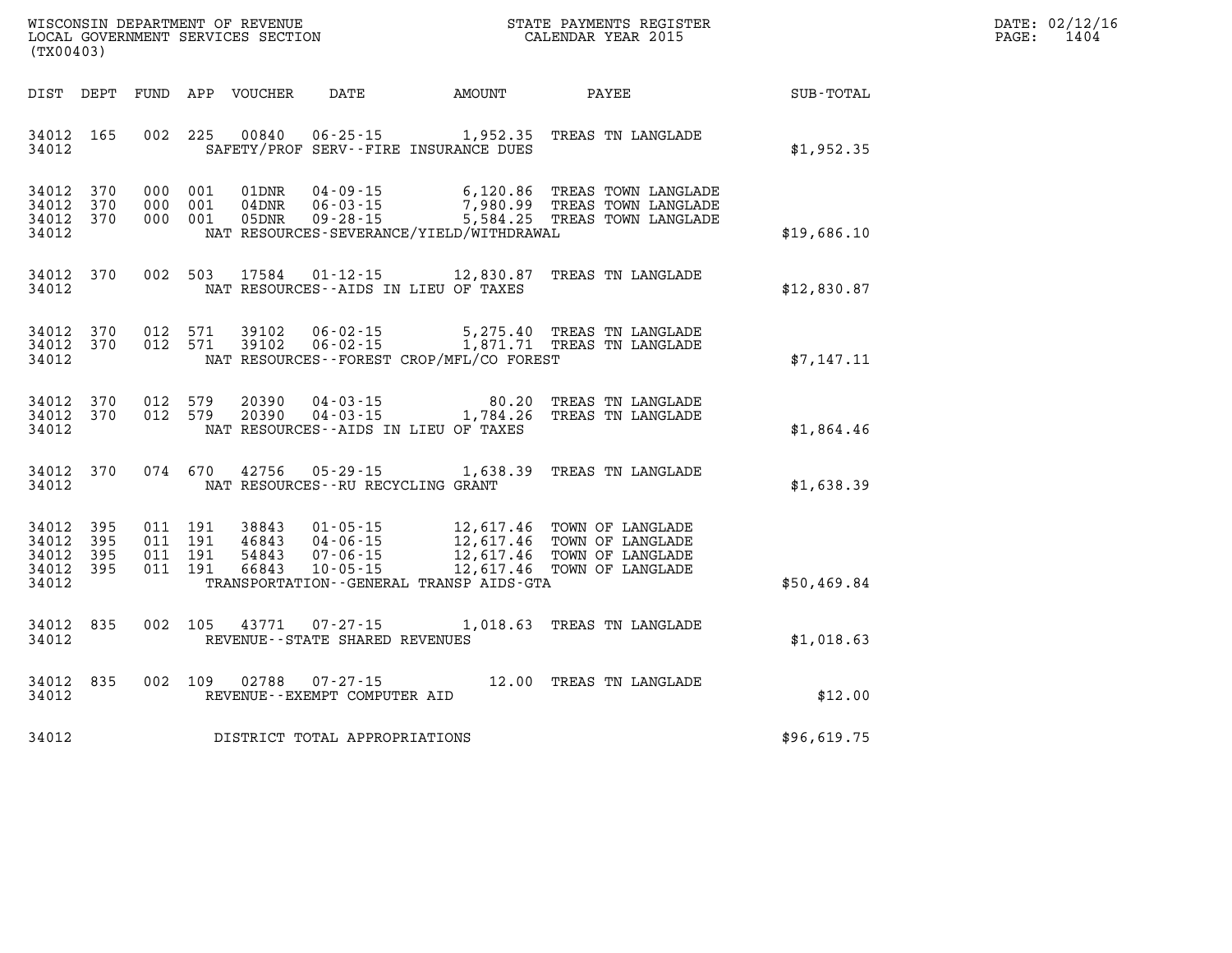| $\mathtt{DATE}$ : | 02/12/16 |
|-------------------|----------|
| PAGE:             | 1405     |

| WISCONSIN DEPARTMENT OF REVENUE<br>(TX00403)                                                      | LOCAL GOVERNMENT SERVICES SECTION                                                                                                                                               | STATE PAYMENTS REGISTER<br>CALENDAR YEAR 2015 |                                                                                  |             |  |
|---------------------------------------------------------------------------------------------------|---------------------------------------------------------------------------------------------------------------------------------------------------------------------------------|-----------------------------------------------|----------------------------------------------------------------------------------|-------------|--|
| DIST<br>DEPT<br><b>FUND</b>                                                                       | APP<br>VOUCHER<br><b>DATE</b>                                                                                                                                                   | <b>AMOUNT</b>                                 | PAYEE                                                                            | SUB-TOTAL   |  |
| 002<br>34014<br>165<br>34014                                                                      | 225<br>00841<br>SAFETY/PROF SERV--FIRE INSURANCE DUES                                                                                                                           |                                               | 06-25-15 2,482.73 TREAS TN NEVA                                                  | \$2,482.73  |  |
| 370<br>34014<br>000<br>34014<br>370<br>000<br>34014<br>370<br>000<br>34014                        | $04 - 09 - 15$<br>001<br>01DNR<br>001<br>$04$ DNR<br>$06 - 03 - 15$<br>001<br>05DNR<br>$09 - 28 - 15$<br>NAT RESOURCES-SEVERANCE/YIELD/WITHDRAWAL                               |                                               | 5,395.46 TREAS TOWN NEVA<br>724.61 TREAS TOWN NEVA<br>762.65 TREAS TOWN NEVA     | \$6,882.72  |  |
| 012<br>34014<br>370<br>012<br>34014<br>370<br>34014                                               | 571<br>39103<br>$06 - 02 - 15$<br>571<br>39103<br>$06 - 02 - 15$<br>NAT RESOURCES - - FOREST CROP/MFL/CO FOREST                                                                 | 821.40                                        | TREAS TN NEVA<br>262.70 TREAS TN NEVA                                            | \$1,084.10  |  |
| 370<br>012<br>34014<br>34014<br>370<br>012<br>34014<br>370<br>012<br>34014                        | 579<br>20391<br>$04 - 03 - 15$<br>579<br>20391<br>$04 - 03 - 15$<br>579<br>20391<br>$04 - 03 - 15$<br>NAT RESOURCES -- AIDS IN LIEU OF TAXES                                    | 38.54<br>12.50<br>253.38                      | TREAS TN NEVA<br>TREAS TN NEVA<br>TREAS TN NEVA                                  | \$304.42    |  |
| 370<br>074<br>34014<br>34014                                                                      | 670<br>42757 05-29-15 3,223.43<br>NAT RESOURCES - - RU RECYCLING GRANT                                                                                                          |                                               | TREAS TN NEVA                                                                    | \$3, 223.43 |  |
| 395<br>011<br>34014<br>34014<br>395<br>011<br>34014<br>395<br>011<br>34014<br>395<br>011<br>34014 | 191<br>38844<br>$01 - 05 - 15$<br>191<br>46844<br>$04 - 06 - 15$<br>191<br>54844<br>$07 - 06 - 15$<br>191<br>66844<br>$10 - 05 - 15$<br>TRANSPORTATION--GENERAL TRANSP AIDS-GTA | 16,773.73<br>16,773.75                        | 16,773.73 TOWN OF NEVA<br>16,773.73 TOWN OF NEVA<br>TOWN OF NEVA<br>TOWN OF NEVA | \$67,094.94 |  |
| 002<br>34014<br>835<br>34014                                                                      | 105<br>43772<br>$07 - 27 - 15$<br>REVENUE - - STATE SHARED REVENUES                                                                                                             | 3,860.85                                      | TREAS TN NEVA                                                                    | \$3,860.85  |  |
| 002<br>835<br>34014<br>34014                                                                      | 02789<br>109<br>$07 - 27 - 15$<br>REVENUE--EXEMPT COMPUTER AID                                                                                                                  | 4.00                                          | TREAS TN NEVA                                                                    | \$4.00      |  |
| 34014                                                                                             | DISTRICT TOTAL APPROPRIATIONS                                                                                                                                                   |                                               |                                                                                  | \$84,937.19 |  |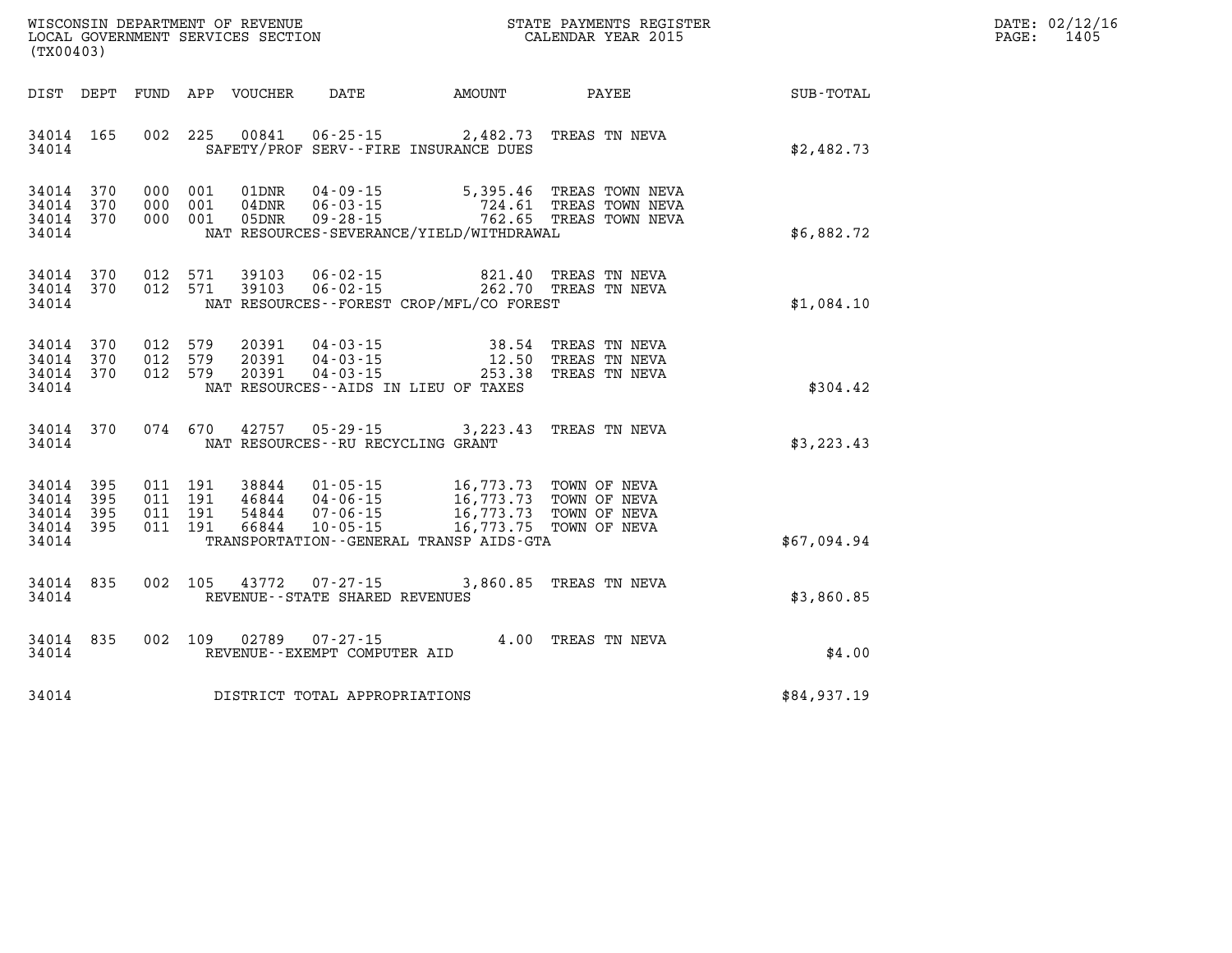| WISCONSIN DEPARTMENT OF REVENUE<br>LOCAL GOVERNMENT SERVICES SECTION<br>(TX00403) |                   |  |                                          |                                  |                                                  |                                                                         | STATE PAYMENTS REGISTER<br>CALENDAR YEAR 2015                                                                   |              | DATE: 02/12/16<br>PAGE:<br>1406 |
|-----------------------------------------------------------------------------------|-------------------|--|------------------------------------------|----------------------------------|--------------------------------------------------|-------------------------------------------------------------------------|-----------------------------------------------------------------------------------------------------------------|--------------|---------------------------------|
|                                                                                   |                   |  |                                          | DIST DEPT FUND APP VOUCHER       |                                                  | DATE AMOUNT PAYEE                                                       |                                                                                                                 | SUB-TOTAL    |                                 |
| 34016 165<br>34016                                                                |                   |  |                                          | 002 225 00842                    |                                                  | SAFETY/PROF SERV--FIRE INSURANCE DUES                                   | 06-25-15 2,274.12 TREAS TN NORWOOD                                                                              | \$2,274.12   |                                 |
| 34016<br>34016                                                                    | 370               |  | 000 001                                  | 01DNR                            | 04-09-15                                         | NAT RESOURCES-SEVERANCE/YIELD/WITHDRAWAL                                | 1,767.10 TREAS TOWN NORWOOD                                                                                     | \$1,767.10   |                                 |
| 34016<br>34016                                                                    | 370               |  | 002 503                                  | 17585                            |                                                  | NAT RESOURCES--AIDS IN LIEU OF TAXES                                    | 01-12-15 8,349.00 TREAS TN NORWOOD                                                                              | \$8,349.00   |                                 |
| 34016<br>34016                                                                    | 370               |  | 012 571                                  |                                  |                                                  | NAT RESOURCES--FOREST CROP/MFL/CO FOREST                                | 39104  06-02-15  770.15  TREAS TN NORWOOD                                                                       | \$770.15     |                                 |
| 34016<br>34016 370<br>34016                                                       | 370               |  | 012 579<br>012 579                       | 20392<br>20392                   | $04 - 03 - 15$                                   | $04 - 03 - 15$ 72.66<br>69.50<br>NAT RESOURCES -- AIDS IN LIEU OF TAXES | TREAS TN NORWOOD<br>TREAS TN NORWOOD                                                                            | \$142.16     |                                 |
| 34016<br>34016                                                                    | 370               |  | 074 670                                  | 42758                            | 05-29-15<br>NAT RESOURCES - - RU RECYCLING GRANT |                                                                         | 2,189.00 TREAS TN NORWOOD                                                                                       | \$2,189.00   |                                 |
| 34016 370<br>34016                                                                |                   |  | 095 532                                  | 01661                            | $01 - 26 - 15$                                   | NAT RESOURCES - - DAM SAFETY PROJECTS                                   | 52,358.03 TREAS TN NORWOOD                                                                                      | \$52,358.03  |                                 |
| 34016<br>34016<br>34016<br>34016 395<br>34016                                     | 395<br>395<br>395 |  | 011 191<br>011 191<br>011 191<br>011 191 | 38845<br>46845<br>54845<br>66845 | $04 - 06 - 15$<br>07 - 06 - 15<br>$10 - 05 - 15$ | 23,588.92<br>TRANSPORTATION--GENERAL TRANSP AIDS-GTA                    | 01-05-15 23,588.92 TOWN OF NORWOOD<br>23,588.92 TOWN OF NORWOOD<br>TOWN OF NORWOOD<br>23,588.94 TOWN OF NORWOOD | \$94,355.70  |                                 |
| 34016<br>34016                                                                    | 835               |  | 002 105                                  | 43773                            | $07 - 27 - 15$<br>REVENUE--STATE SHARED REVENUES |                                                                         | 5,518.05 TREAS TN NORWOOD                                                                                       | \$5,518.05   |                                 |
| 34016 835<br>34016                                                                |                   |  |                                          | 002 109 02790                    | 07-27-15<br>REVENUE--EXEMPT COMPUTER AID         |                                                                         | 4.00 TREAS TN NORWOOD                                                                                           | \$4.00       |                                 |
| 34016                                                                             |                   |  |                                          |                                  | DISTRICT TOTAL APPROPRIATIONS                    |                                                                         |                                                                                                                 | \$167,727.31 |                                 |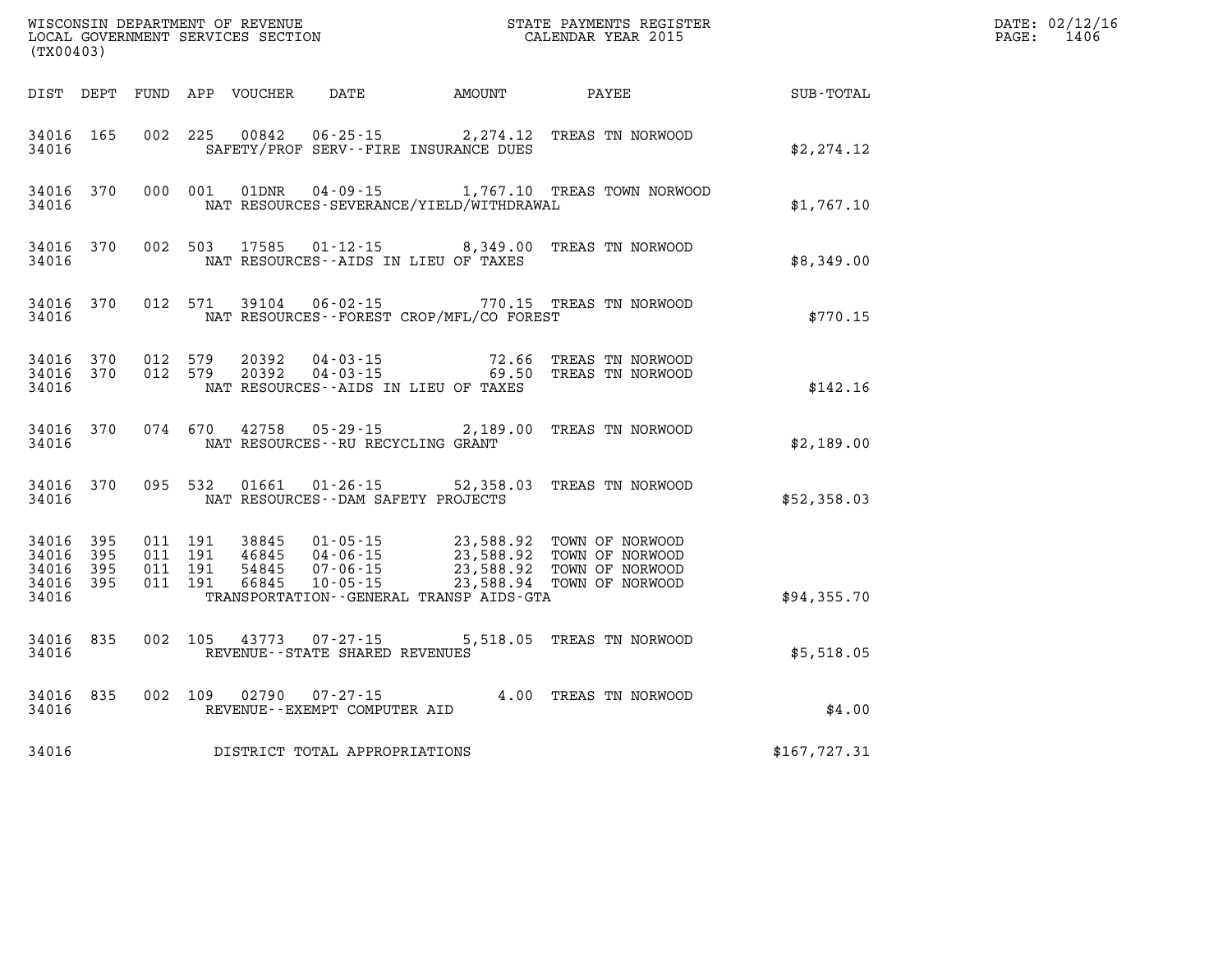| (TX00403)                                 |                          |         |                               | LOCAL GOVERNMENT SERVICES SECTION | WISCONSIN DEPARTMENT OF REVENUE                          |                                              | STATE PAYMENTS REGISTER<br>CALENDAR YEAR 2015                                                                                                                                        | DATE: 02/12/16<br>$\mathtt{PAGE}$ :<br>1407 |  |
|-------------------------------------------|--------------------------|---------|-------------------------------|-----------------------------------|----------------------------------------------------------|----------------------------------------------|--------------------------------------------------------------------------------------------------------------------------------------------------------------------------------------|---------------------------------------------|--|
| DIST DEPT                                 |                          |         |                               | FUND APP VOUCHER DATE             |                                                          | AMOUNT                                       | PAYEE                                                                                                                                                                                | SUB-TOTAL                                   |  |
| 34018                                     |                          |         |                               |                                   |                                                          | SAFETY/PROF SERV--FIRE INSURANCE DUES        | 34018 165 002 225 00843 06-25-15 378.50 TREAS TN PARRISH                                                                                                                             | \$378.50                                    |  |
| 34018<br>34018<br>34018                   | 370<br>370               |         | 012 571                       |                                   | 39105  06-02-15                                          | NAT RESOURCES--FOREST CROP/MFL/CO FOREST     | 012 571 39105 06-02-15 329.84 TREAS TN PARRISH<br>5,435.23 TREAS TN PARRISH                                                                                                          | \$5,765.07                                  |  |
| 34018<br>34018<br>34018                   |                          |         |                               |                                   |                                                          | NAT RESOURCES--AIDS IN LIEU OF TAXES         | 370 012 579 20393 04-03-15     85.56 TREAS TN PARRISH<br>370 012 579 20393 04-03-15     47.13 TREAS TN PARRISH                                                                       | \$132.69                                    |  |
| 34018<br>34018<br>34018<br>34018<br>34018 | 395<br>395<br>395<br>395 | 011 191 | 011 191<br>011 191<br>011 191 |                                   |                                                          | TRANSPORTATION - - GENERAL TRANSP AIDS - GTA | 38846  01-05-15  4,917.35  TOWN OF PARRISH<br>46846  04-06-15  4,917.35  TOWN OF PARRISH<br>54846  07-06-15  4,917.35  TOWN OF PARRISH<br>66846  10-05-15  4,917.38  TOWN OF PARRISH | \$19,669.43                                 |  |
| 34018                                     |                          |         |                               |                                   |                                                          | TRANSPORTATION - - LRIP/TRIP/MSIP GRANTS     | 34018 395 011 278 48978 05-27-15 7,583.00 TREAS TN PARRISH                                                                                                                           | \$7,583.00                                  |  |
| 34018                                     | 34018 835                |         |                               |                                   | 002 105 43774 07-27-15<br>REVENUE--STATE SHARED REVENUES |                                              | 224.20 TREAS TN PARRISH                                                                                                                                                              | \$224.20                                    |  |
| 34018                                     |                          |         |                               |                                   | DISTRICT TOTAL APPROPRIATIONS                            |                                              |                                                                                                                                                                                      | \$33,752.89                                 |  |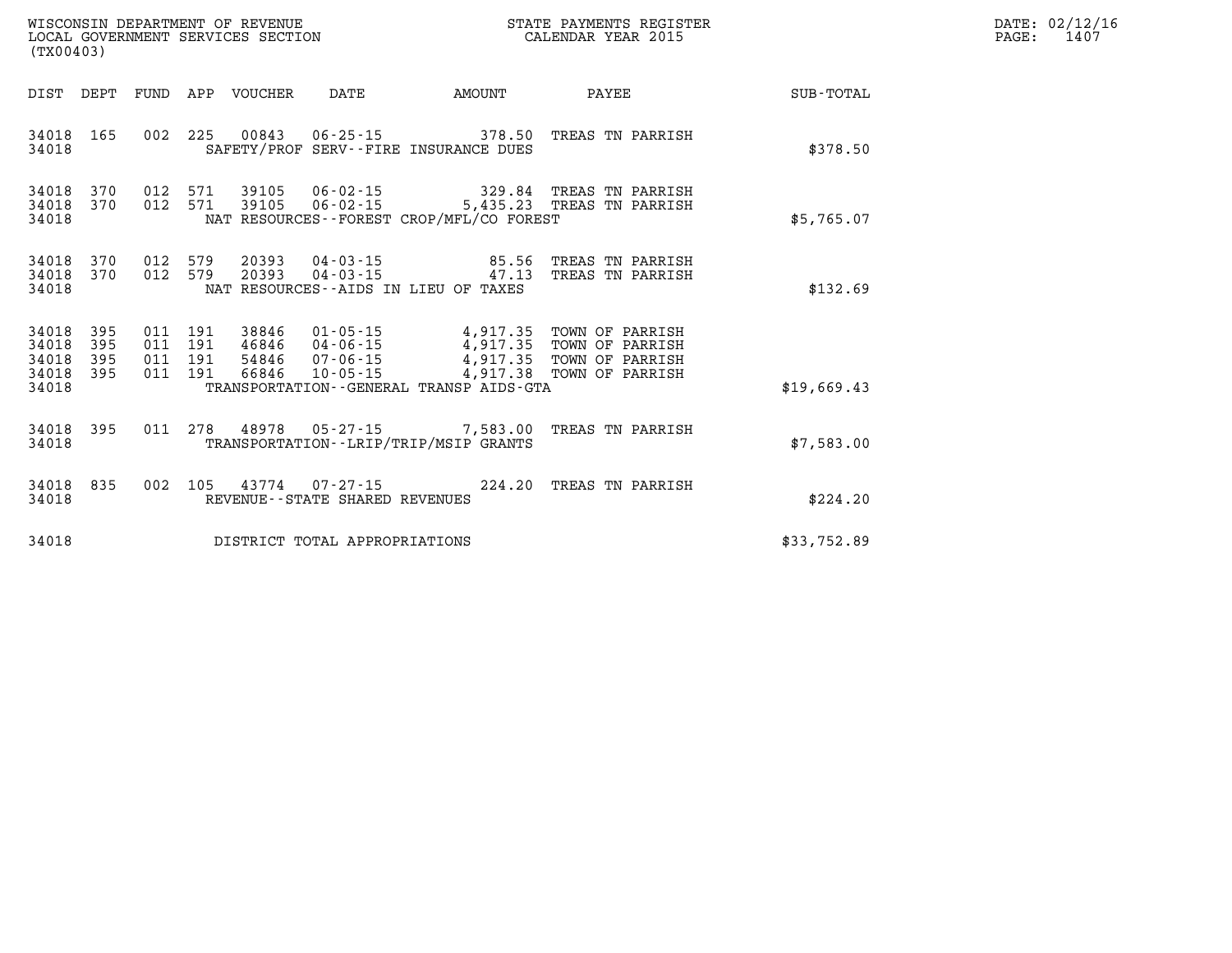| WISCONSIN DEPARTMENT OF REVENUE      | PAYMENTS REGISTER<br>3TATE | DATE: | 02/12/16 |
|--------------------------------------|----------------------------|-------|----------|
| GOVERNMENT SERVICES SECTION<br>LOCAL | CALENDAR YEAR 2015         | PAGE  | 1408     |

| (TX00403)                                    |           |  | LOCAL GOVERNMENT SERVICES SECTION |                                     |                                                                                                                                                                                                                                                  | CALENDAR YEAR 2015                                 | PAGE: | 1408 |
|----------------------------------------------|-----------|--|-----------------------------------|-------------------------------------|--------------------------------------------------------------------------------------------------------------------------------------------------------------------------------------------------------------------------------------------------|----------------------------------------------------|-------|------|
|                                              |           |  |                                   |                                     |                                                                                                                                                                                                                                                  | DIST DEPT FUND APP VOUCHER DATE AMOUNT PAYEE TOTAL |       |      |
| 34020                                        | 34020 165 |  |                                   |                                     | 002  225  00844  06-25-15  787.27  TREAS TN PECK<br>SAFETY/PROF SERV--FIRE INSURANCE DUES                                                                                                                                                        | \$787.27                                           |       |      |
| 34020                                        |           |  |                                   |                                     | $34020$ 370 000 001 01DNR 04-09-15 168.15 TREAS TOWN PECK<br>34020 370 000 001 05DNR 09-28-15 2,913.59 TREAS TOWN PECK<br>NAT RESOURCES-SEVERANCE/YIELD/WITHDRAWAL                                                                               | \$3,081.74                                         |       |      |
| 34020                                        |           |  |                                   |                                     | 34020 370 012 571 39106 06-02-15 1,102.49 TREAS TN PECK<br>NAT RESOURCES--FOREST CROP/MFL/CO FOREST                                                                                                                                              | \$1,102.49                                         |       |      |
| 34020                                        |           |  |                                   |                                     | 34020 370 012 579 20394 04-03-15 40.00 TREAS TN PECK<br>NAT RESOURCES--AIDS IN LIEU OF TAXES                                                                                                                                                     | \$40.00                                            |       |      |
| 34020 370                                    |           |  |                                   |                                     | 074 670 42759 05-29-15 961.47 TREAS TN PECK                                                                                                                                                                                                      | \$961.47                                           |       |      |
| 34020 395<br>34020 395<br>34020 395<br>34020 | 34020 395 |  |                                   |                                     | 011 191 38847 01-05-15 18,337.15 TOWN OF PECK<br>011 191 46847 04-06-15 18,337.15 TOWN OF PECK<br>011 191 54847 07-06-15 18,337.15 TOWN OF PECK<br>011 191 66847 10-05-15 18,337.17 TOWN OF PECK<br>TRANSPORTATION - - GENERAL TRANSP AIDS - GTA | \$73,348.62                                        |       |      |
| 34020 835<br>34020                           |           |  |                                   | REVENUE--STATE SHARED REVENUES      | 002 105 43775 07-27-15 4,151.04 TREAS TN PECK                                                                                                                                                                                                    | \$4,151.04                                         |       |      |
| 34020                                        |           |  |                                   | REVENUE--EXEMPT COMPUTER AID        | 34020 835 002 109 02791 07-27-15 1.00 TREAS TN PECK                                                                                                                                                                                              | \$1.00                                             |       |      |
|                                              |           |  |                                   | 34020 DISTRICT TOTAL APPROPRIATIONS |                                                                                                                                                                                                                                                  | \$83,473.63                                        |       |      |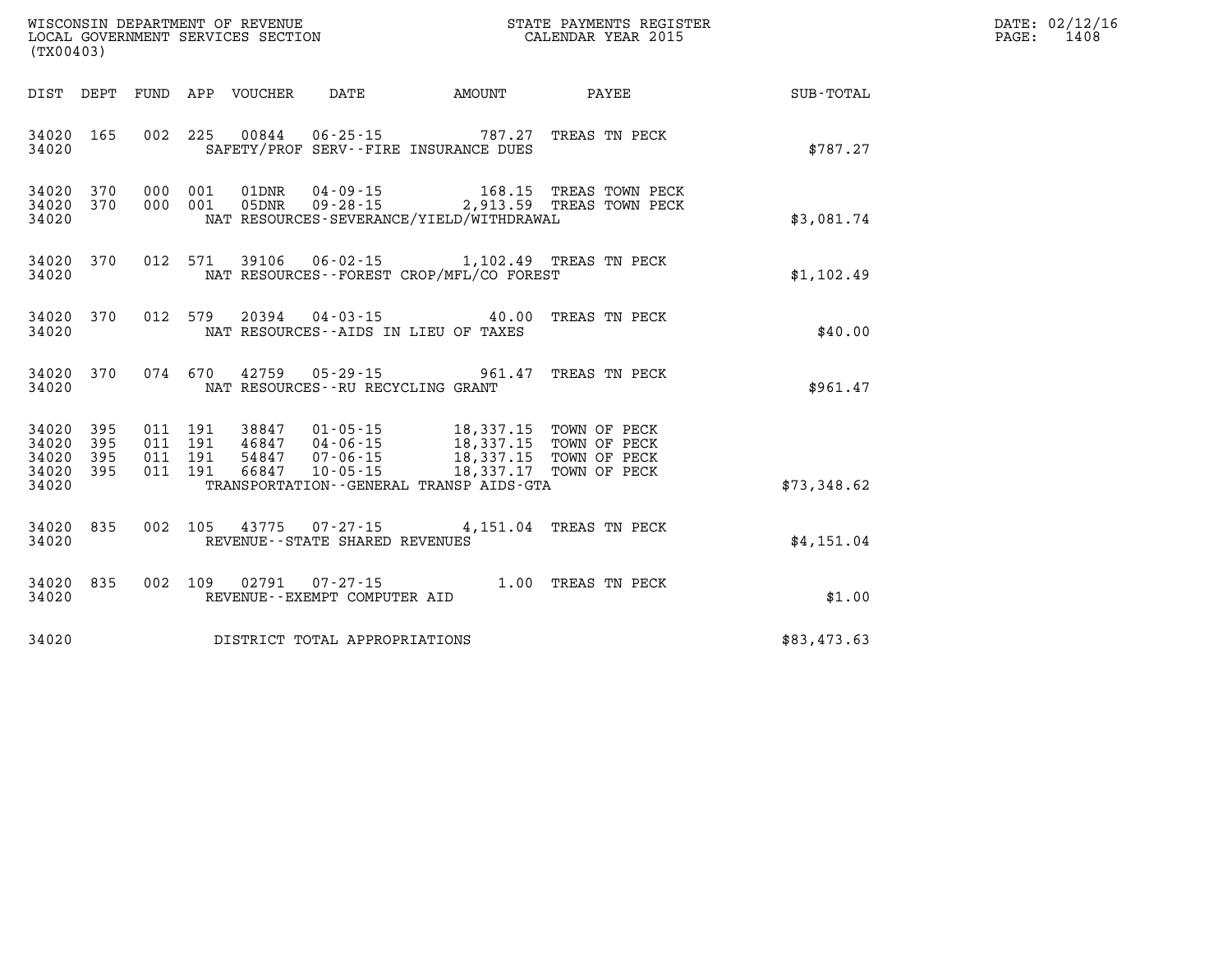| WISCONSIN DEPARTMENT OF REVENUE      | PAYMENTS REGISTER<br>3TATE | DATE: | 02/12/16 |
|--------------------------------------|----------------------------|-------|----------|
| GOVERNMENT SERVICES SECTION<br>LOCAL | CALENDAR YEAR 2015         | PAGE  | 1409     |

| (TX00403)                                                          |                               | LOCAL GOVERNMENT SERVICES SECTION                                                                                                                        | CALENDAR YEAR 2015                                                                                            |              | PAGE: | 1409 |
|--------------------------------------------------------------------|-------------------------------|----------------------------------------------------------------------------------------------------------------------------------------------------------|---------------------------------------------------------------------------------------------------------------|--------------|-------|------|
| DIST DEPT                                                          |                               | FUND APP VOUCHER                                                                                                                                         | DATE AMOUNT PAYEE                                                                                             | SUB-TOTAL    |       |      |
| 34022 165<br>34022                                                 |                               | 002 225<br>00845<br>SAFETY/PROF SERV--FIRE INSURANCE DUES                                                                                                | 06-25-15 2,662.66 TREAS TN POLAR                                                                              | \$2,662.66   |       |      |
| 34022<br>370<br>34022<br>370<br>34022<br>370<br>34022              | 000 001<br>000 001<br>000 001 | 01DNR<br>04DNR<br>05DNR<br>NAT RESOURCES-SEVERANCE/YIELD/WITHDRAWAL                                                                                      | 04-09-15 34,370.03 TREAS TOWN POLAR<br>06-03-15 682.34 TREAS TOWN POLAR<br>09-28-15 2,614.77 TREAS TOWN POLAR | \$37,667.14  |       |      |
| 34022<br>370<br>34022                                              | 002 503                       | 17586<br>NAT RESOURCES--AIDS IN LIEU OF TAXES                                                                                                            | 01-12-15 6,411.80 TREAS TN POLAR                                                                              | \$6,411.80   |       |      |
| 34022<br>370<br>34022<br>370<br>34022                              | 012 571                       | 39107  06-02-15  855.99  TREAS TN POLAR<br>39107  06-02-15  60.00  TREAS TN POLAR<br>012 571<br>NAT RESOURCES--FOREST CROP/MFL/CO FOREST                 |                                                                                                               | \$915.99     |       |      |
| 34022<br>370<br>34022 370<br>34022                                 | 012 579<br>012 579            | 20395<br>20395<br>NAT RESOURCES--AIDS IN LIEU OF TAXES                                                                                                   | 04-03-15  84.96 TREAS TN POLAR<br>04-03-15  225.75 TREAS TN POLAR                                             | \$310.71     |       |      |
| 34022 370<br>34022                                                 |                               | 074 670<br>42760<br>NAT RESOURCES--RU RECYCLING GRANT                                                                                                    | 05-29-15 3,340.18 TREAS TN POLAR                                                                              | \$3,340.18   |       |      |
| 34022 395<br>34022<br>395<br>34022<br>395<br>34022<br>395<br>34022 | 011 191<br>011 191<br>011 191 | 011 191<br>38848<br>01 - 05 - 15<br>04 - 06 - 15<br>07 - 06 - 15<br>46848<br>54848<br>66848<br>$10 - 05 - 15$<br>TRANSPORTATION--GENERAL TRANSP AIDS-GTA | 27,387.37 TOWN OF POLAR<br>27,387.37 TOWN OF POLAR<br>27,387.37 TOWN OF POLAR<br>27,387.39 TOWN OF POLAR      | \$109,549.50 |       |      |
| 34022<br>835<br>34022                                              |                               | 002 105 43776<br>$07 - 27 - 15$<br>REVENUE - - STATE SHARED REVENUES                                                                                     | 4,094.63 TREAS TN POLAR                                                                                       | \$4,094.63   |       |      |
| 34022<br>835<br>34022                                              | 002 109                       | 02792<br>07-27-15<br>REVENUE--EXEMPT COMPUTER AID                                                                                                        | 8.00 TREAS TN POLAR                                                                                           | \$8.00       |       |      |
| 34022                                                              |                               | DISTRICT TOTAL APPROPRIATIONS                                                                                                                            |                                                                                                               | \$164,960.61 |       |      |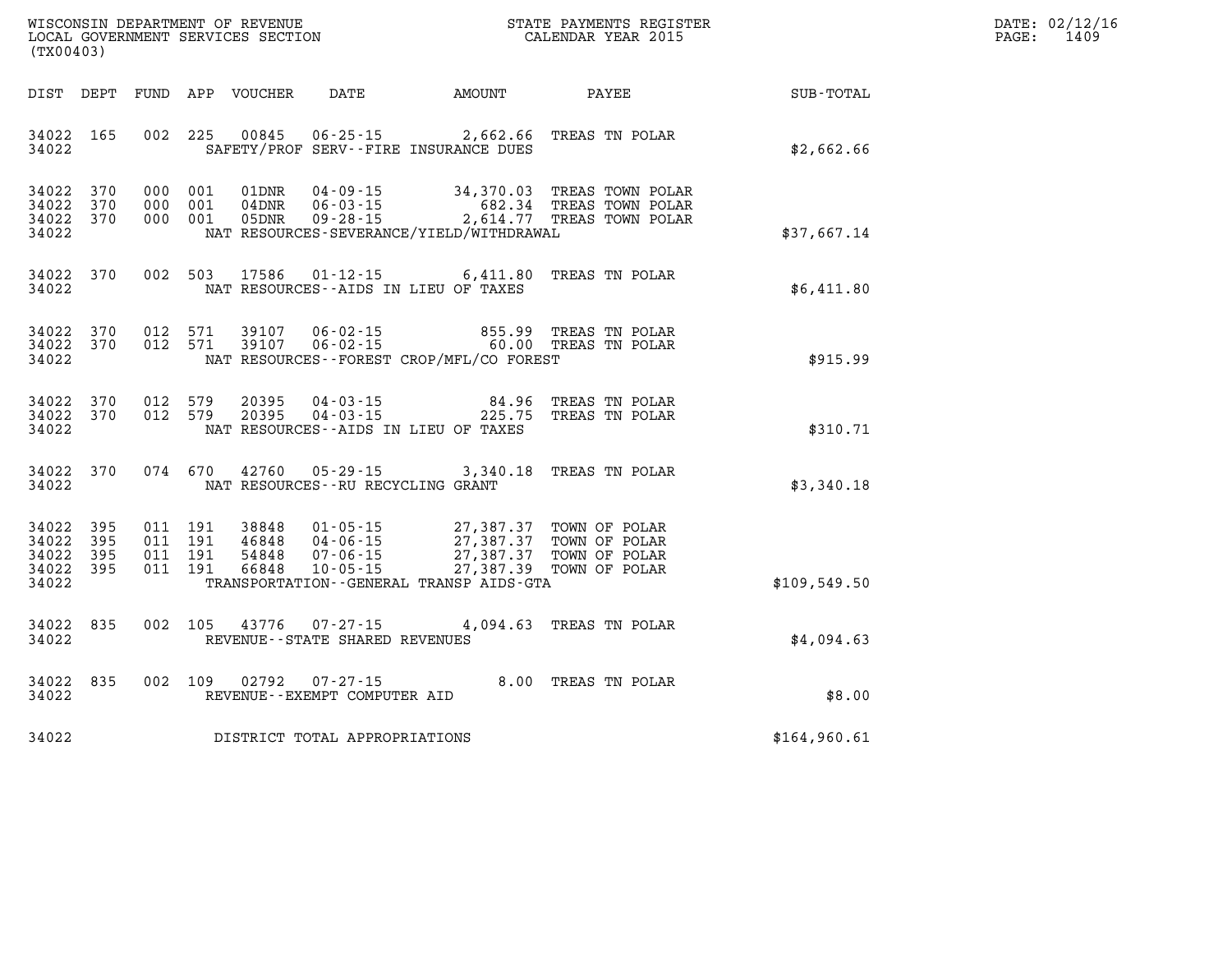| DATE: | 02/12/16 |
|-------|----------|
| PAGE: | 1410     |

| WISCONSIN DEPARTMENT OF REVENUE<br>LOCAL GOVERNMENT SERVICES SECTION<br>(TX00403) |                                                                                                                                                                                             |                                     | STATE PAYMENTS REGISTER<br>CALENDAR YEAR 2015                                   |             |
|-----------------------------------------------------------------------------------|---------------------------------------------------------------------------------------------------------------------------------------------------------------------------------------------|-------------------------------------|---------------------------------------------------------------------------------|-------------|
| DIST DEPT<br>FUND                                                                 | APP VOUCHER                                                                                                                                                                                 | DATE AMOUNT                         | PAYEE SUB-TOTAL                                                                 |             |
| 165<br>002<br>34024<br>34024                                                      | 225<br>00846<br>SAFETY/PROF SERV--FIRE INSURANCE DUES                                                                                                                                       | 06-25-15 611.87                     | TREAS TN PRICE                                                                  | \$611.87    |
| 370<br>34024<br>34024<br>370<br>000<br>34024<br>370<br>000<br>34024               | 000 001<br>01DNR<br>$04 - 09 - 15$<br>$06 - 03 - 15$<br>001<br>$04\mathtt{DNR}$<br>001<br>05DNR<br>$09 - 28 - 15$<br>NAT RESOURCES-SEVERANCE/YIELD/WITHDRAWAL                               |                                     | 2,059.69 TREAS TOWN PRICE<br>585.83 TREAS TOWN PRICE<br>466.76 TREAS TOWN PRICE | \$3,112.28  |
| 012<br>34024<br>370<br>012<br>34024<br>370<br>34024                               | 571<br>39108  06-02-15  1,157.66 TREAS TN PRICE<br>39108  06-02-15  2,451.99 TREAS TN PRICE<br>571<br>NAT RESOURCES - - FOREST CROP/MFL/CO FOREST                                           |                                     |                                                                                 | \$3,609.65  |
| 34024<br>370<br>012<br>34024                                                      | 579<br>20396 04-03-15<br>NAT RESOURCES -- AIDS IN LIEU OF TAXES                                                                                                                             | 251.00                              | TREAS TN PRICE                                                                  | \$251.00    |
| 34024<br>370<br>34024                                                             | 074 670<br>$05 - 29 - 15$<br>42761<br>NAT RESOURCES - - RU RECYCLING GRANT                                                                                                                  | 868.73                              | TREAS TN PRICE                                                                  | \$868.73    |
| 395<br>34024<br>395<br>34024<br>34024<br>395<br>34024<br>395<br>011<br>34024      | 011 191<br>38849<br>$01 - 05 - 15$<br>011 191<br>46849<br>$04 - 06 - 15$<br>011 191<br>54849<br>$07 - 06 - 15$<br>191<br>66849<br>$10 - 05 - 15$<br>TRANSPORTATION--GENERAL TRANSP AIDS-GTA | 16,790.25<br>16,790.25<br>16,790.25 | 16,790.25 TOWN OF PRICE<br>TOWN OF PRICE<br>TOWN OF PRICE<br>TOWN OF PRICE      | \$67,161.00 |
| 395<br>34024<br>34024                                                             | 011 278<br>64882 11-02-15 10,677.74<br>TRANSPORTATION - - LRIP/TRIP/MSIP GRANTS                                                                                                             |                                     | TREAS TN PRICE                                                                  | \$10,677.74 |
| 835<br>34024<br>34024                                                             | 43777 07-27-15 2,200.80<br>002 105<br>REVENUE - - STATE SHARED REVENUES                                                                                                                     |                                     | TREAS TN PRICE                                                                  | \$2,200.80  |
| 34024                                                                             | DISTRICT TOTAL APPROPRIATIONS                                                                                                                                                               |                                     |                                                                                 | \$88,493.07 |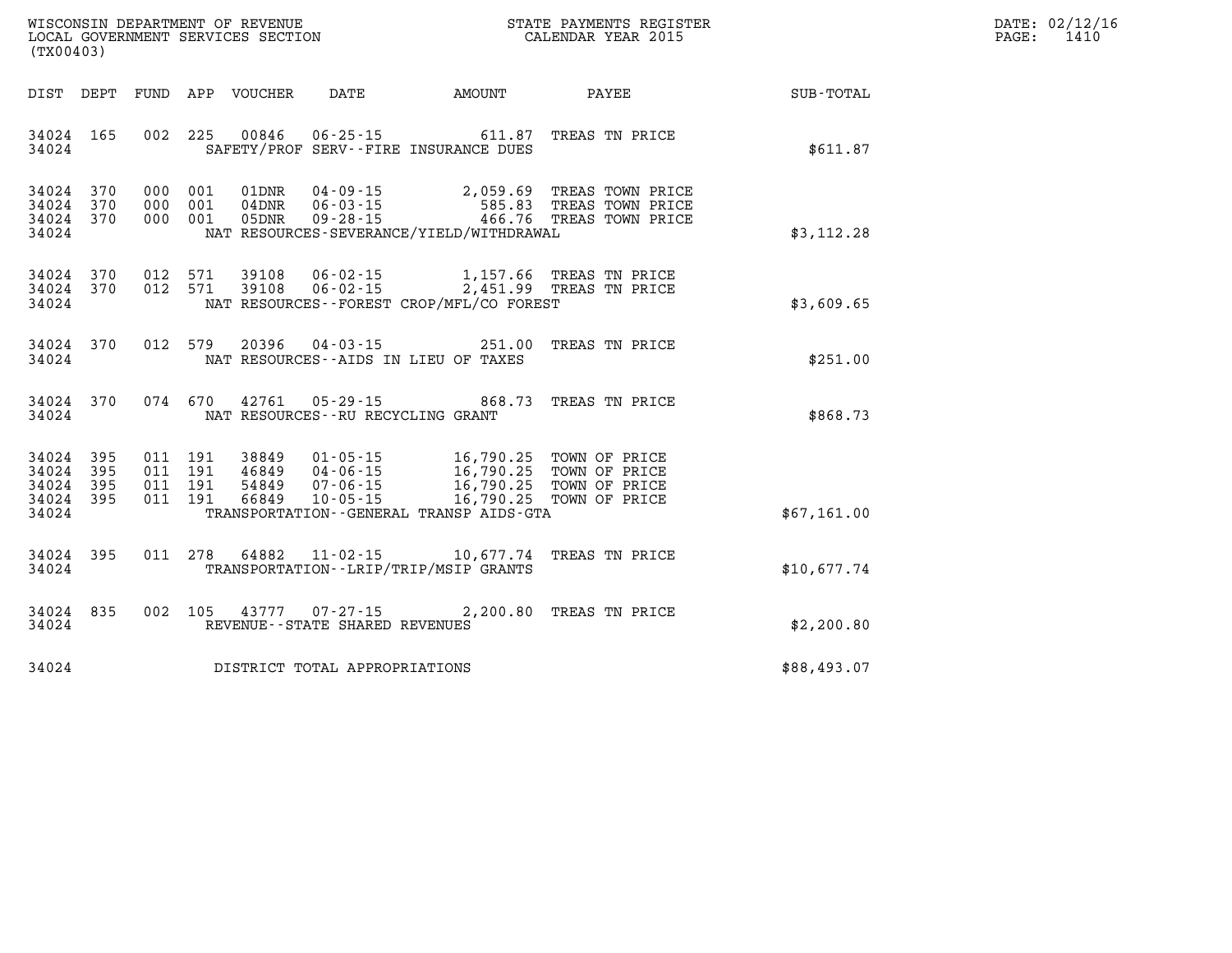| (TX00403)                                                          |                                                                                                                                                                                                                                                                                                                                                                                                       | STATE PAYMENTS REGISTER                                             |              | DATE: 02/12/16<br>PAGE:<br>1411 |
|--------------------------------------------------------------------|-------------------------------------------------------------------------------------------------------------------------------------------------------------------------------------------------------------------------------------------------------------------------------------------------------------------------------------------------------------------------------------------------------|---------------------------------------------------------------------|--------------|---------------------------------|
|                                                                    | DIST DEPT FUND APP VOUCHER                                                                                                                                                                                                                                                                                                                                                                            | DATE AMOUNT PAYEE                                                   | SUB-TOTAL    |                                 |
| 34026 165<br>34026                                                 | 002 225 00847 06-25-15 3,810.65 TREAS TN ROLLING<br>SAFETY/PROF SERV--FIRE INSURANCE DUES                                                                                                                                                                                                                                                                                                             |                                                                     | \$3,810.65   |                                 |
| 34026 370<br>34026                                                 | 000 001<br>NAT RESOURCES-SEVERANCE/YIELD/WITHDRAWAL                                                                                                                                                                                                                                                                                                                                                   | 05DNR  09-28-15  1,877.50 TREAS TOWN ROLLING                        | \$1,877.50   |                                 |
| 34026<br>370<br>34026 370<br>34026                                 | 012 571<br>39109<br>012 571 39109<br>NAT RESOURCES--FOREST CROP/MFL/CO FOREST                                                                                                                                                                                                                                                                                                                         | 06-02-15 780.49 TREAS TN ROLLING<br>06-02-15 36.00 TREAS TN ROLLING | \$816.49     |                                 |
| 34026<br>370<br>34026<br>370<br>34026                              | 012 579<br>20397<br>012 579<br>20397<br>NAT RESOURCES--AIDS IN LIEU OF TAXES                                                                                                                                                                                                                                                                                                                          | 04-03-15 3.20 TREAS TN ROLLING<br>04-03-15 32.00 TREAS TN ROLLING   | \$35.20      |                                 |
| 34026<br>370<br>34026                                              | 074 670 42762<br>NAT RESOURCES--RU RECYCLING GRANT                                                                                                                                                                                                                                                                                                                                                    | 05-29-15 863.98 TREAS TN ROLLING                                    | \$863.98     |                                 |
| 34026<br>395<br>34026<br>395<br>34026<br>395<br>34026 395<br>34026 | $\begin{array}{cccc} 011 & 191 & 38850 & 01\cdot 05\cdot 15 & 27,668.13 & \text{TOWN OF ROLLING} \\ 011 & 191 & 46850 & 04\cdot 06\cdot 15 & 27,668.13 & \text{TOWN OF ROLLING} \\ 011 & 191 & 54850 & 07\cdot 06\cdot 15 & 27,668.13 & \text{TOWN OF ROLLING} \\ 011 & 191 & 66850 & 10\cdot 05\cdot 15 & 27,668.13 & \text{TOWN OF ROLLING} \end{array}$<br>TRANSPORTATION--GENERAL TRANSP AIDS-GTA |                                                                     | \$110,672.52 |                                 |
| 34026 835<br>34026                                                 | 002 105 43778 07-27-15<br>REVENUE--STATE SHARED REVENUES                                                                                                                                                                                                                                                                                                                                              | 6,574.17 TREAS TN ROLLING                                           | \$6,574.17   |                                 |
| 835<br>34026<br>34026                                              | 002 109 02793<br>$07 - 27 - 15$<br>REVENUE--EXEMPT COMPUTER AID                                                                                                                                                                                                                                                                                                                                       | 147.00 TREAS TN ROLLING                                             | \$147.00     |                                 |
| 34026<br>835<br>34026                                              | 021 363<br>35726<br>REVENUE--LOTTERY CREDIT -                                                                                                                                                                                                                                                                                                                                                         | 03-23-15 580.80 TREAS TN ROLLING                                    | \$580.80     |                                 |
| 34026                                                              | DISTRICT TOTAL APPROPRIATIONS                                                                                                                                                                                                                                                                                                                                                                         |                                                                     | \$125,378.31 |                                 |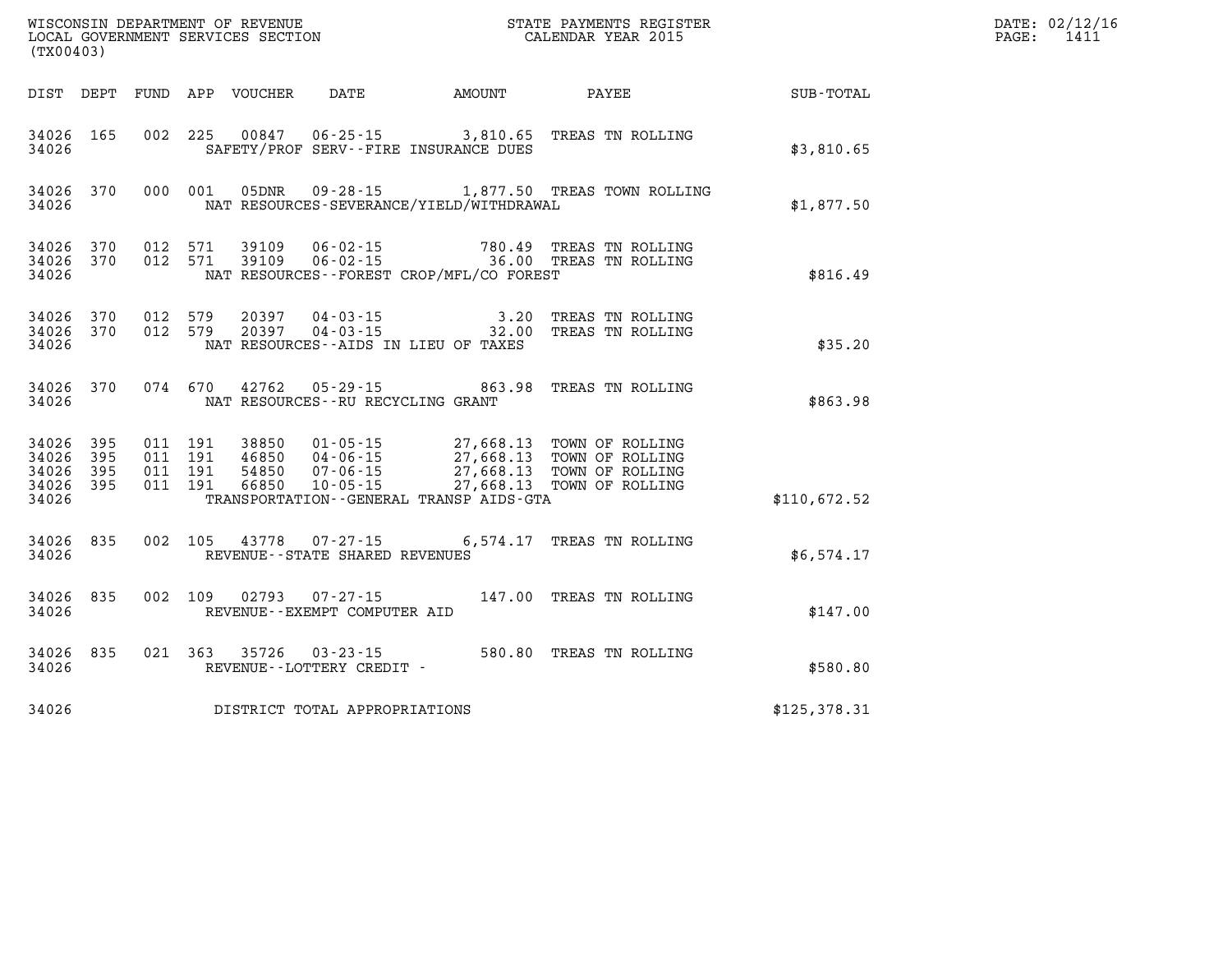| (TX00403)                            |                         |  |                                 |                                   |                                                                                                                                                                                                                                                 | % WISCONSIN DEPARTMENT OF REVENUE WISCONSIN STATE PAYMENTS REGISTER LOCAL GOVERNMENT SERVICES SECTION WELL TO SALENDAR YEAR 2015 |             | DATE: 02/12/16<br>$\mathtt{PAGE:}$<br>1412 |
|--------------------------------------|-------------------------|--|---------------------------------|-----------------------------------|-------------------------------------------------------------------------------------------------------------------------------------------------------------------------------------------------------------------------------------------------|----------------------------------------------------------------------------------------------------------------------------------|-------------|--------------------------------------------|
|                                      |                         |  | DIST DEPT FUND APP VOUCHER DATE |                                   | <b>EXAMPLE THE AMOUNT</b>                                                                                                                                                                                                                       | <b>PAYEE</b>                                                                                                                     | SUB-TOTAL   |                                            |
| 34028                                |                         |  |                                 |                                   | SAFETY/PROF SERV--FIRE INSURANCE DUES                                                                                                                                                                                                           | 34028 165 002 225 00848 06-25-15 416.20 TREAS TN SUMMIT                                                                          | \$416.20    |                                            |
| 34028                                |                         |  |                                 |                                   | NAT RESOURCES-SEVERANCE/YIELD/WITHDRAWAL                                                                                                                                                                                                        | 34028 370 000 001 05DNR 09-28-15 1,297.78 TREAS TOWN SUMMIT                                                                      | \$1,297.78  |                                            |
| 34028                                |                         |  |                                 |                                   | NAT RESOURCES - FOREST CROP/MFL/CO FOREST                                                                                                                                                                                                       | $34028$ 370 012 571 39110 06-02-15 1,651.52 TREAS TN SUMMIT<br>34028 370 012 571 39110 06-02-15 1,546.64 TREAS TN SUMMIT         | \$3,198.16  |                                            |
| 34028                                |                         |  |                                 |                                   | NAT RESOURCES--PMT IN LIEU OF TAXES                                                                                                                                                                                                             | 34028 370 012 584 00072 09-01-15 187.82 TREAS TN SUMMIT                                                                          | \$187.82    |                                            |
| 34028                                |                         |  |                                 | NAT RESOURCES--RU RECYCLING GRANT |                                                                                                                                                                                                                                                 | 34028 370 074 670 42763 05-29-15 577.04 TREAS TN SUMMIT                                                                          | \$577.04    |                                            |
| 34028<br>34028<br>34028 395<br>34028 | 34028 395<br>395<br>395 |  |                                 |                                   | 011 191 38851 01-05-15 9,672.93 TOWN OF SUMMIT<br>011 191 46851 04-06-15 9,672.93 TOWN OF SUMMIT<br>011 191 54851 07-06-15 9,672.93 TOWN OF SUMMIT<br>011 191 66851 10-05-15 9,672.93 TOWN OF SUMMIT<br>TRANSPORTATION--GENERAL TRANSP AIDS-GTA |                                                                                                                                  | \$38,691.72 |                                            |
| 34028                                |                         |  |                                 | REVENUE--STATE SHARED REVENUES    |                                                                                                                                                                                                                                                 | 34028 835 002 105 43779 07-27-15 1,021.77 TREAS TN SUMMIT                                                                        | \$1,021.77  |                                            |
| 34028                                |                         |  |                                 | DISTRICT TOTAL APPROPRIATIONS     |                                                                                                                                                                                                                                                 |                                                                                                                                  | \$45,390.49 |                                            |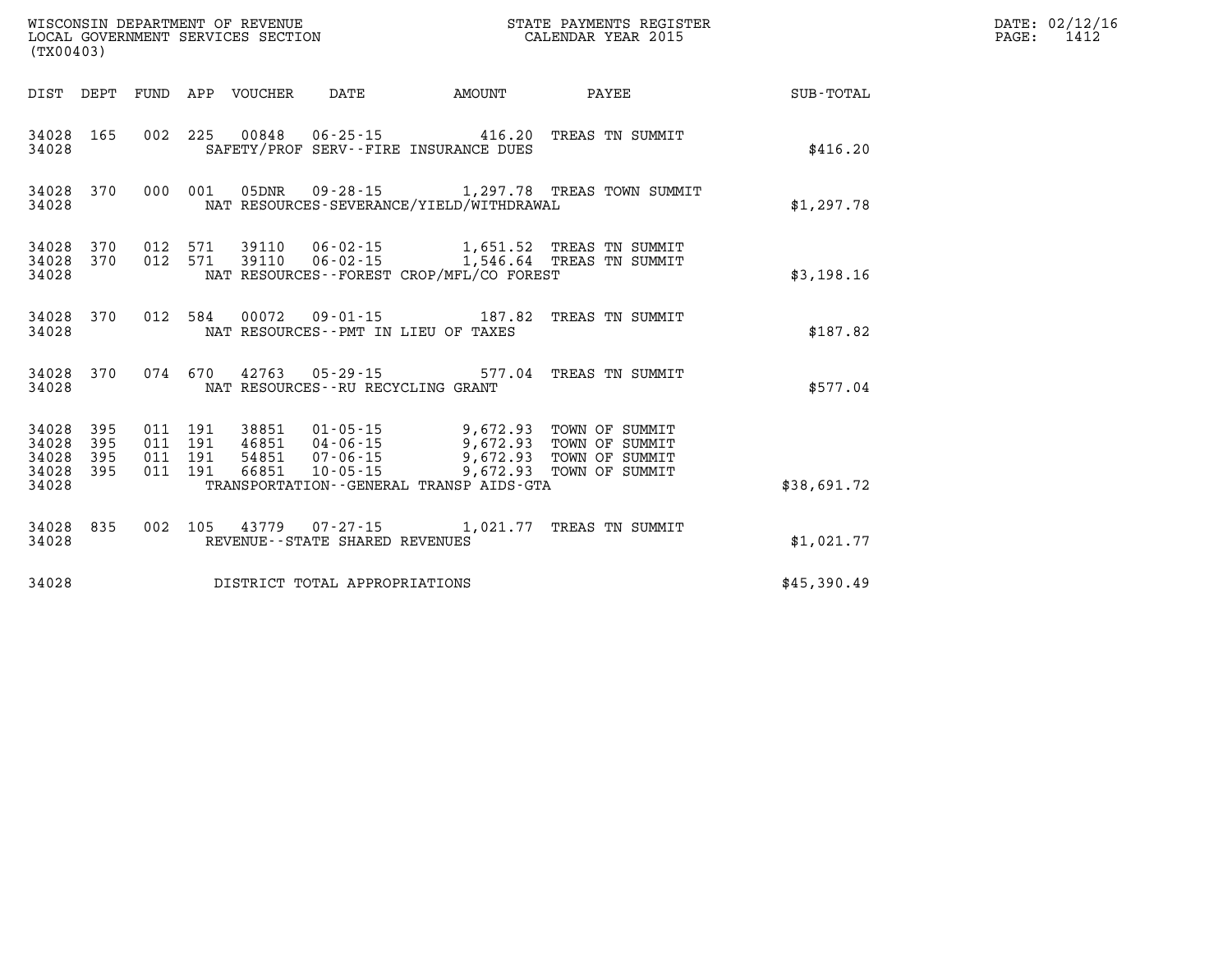| (TX00403)                                 |                            |                                          | WISCONSIN DEPARTMENT OF REVENUE<br>LOCAL GOVERNMENT SERVICES SECTION |                                                |                                                                                                                                                                                              | STATE PAYMENTS REGISTER<br>CALENDAR YEAR 2015                                                    |              | DATE: 02/12/16<br>$\mathtt{PAGE:}$<br>1413 |
|-------------------------------------------|----------------------------|------------------------------------------|----------------------------------------------------------------------|------------------------------------------------|----------------------------------------------------------------------------------------------------------------------------------------------------------------------------------------------|--------------------------------------------------------------------------------------------------|--------------|--------------------------------------------|
|                                           |                            |                                          |                                                                      | DIST DEPT FUND APP VOUCHER DATE AMOUNT         |                                                                                                                                                                                              | PAYEE                                                                                            | SUB-TOTAL    |                                            |
| 34030 165<br>34030                        |                            | 002 225                                  | 00849                                                                |                                                | $06 - 25 - 15$ 4,845.45<br>SAFETY/PROF SERV--FIRE INSURANCE DUES                                                                                                                             | TREAS TN UPHAM                                                                                   | \$4,845.45   |                                            |
| 34030 370<br>34030                        |                            | 000 001                                  | 05DNR                                                                |                                                | NAT RESOURCES-SEVERANCE/YIELD/WITHDRAWAL                                                                                                                                                     | 09-28-15 2,712.66 TREAS TOWN UPHAM                                                               | \$2,712.66   |                                            |
| 34030 370<br>34030 370<br>34030           |                            | 002 503<br>002 503                       | 17587<br>18110                                                       | 01-12-15                                       | NAT RESOURCES -- AIDS IN LIEU OF TAXES                                                                                                                                                       | 1,232.18 TREAS TN UPHAM<br>01-30-15 403.16 TREAS TN UPHAM                                        | \$1,635.34   |                                            |
| 34030<br>34030 370<br>34030               | 370                        | 012 571<br>012 571                       | 39111<br>39111                                                       | $06 - 02 - 15$                                 | NAT RESOURCES--FOREST CROP/MFL/CO FOREST                                                                                                                                                     | 06-02-15 1,168.34 TREAS TN UPHAM<br>6,981.19 TREAS TN UPHAM                                      | \$8,149.53   |                                            |
| 34030 370<br>34030<br>34030<br>34030      | 370<br>370                 | 012 579<br>012 579<br>012 579            | 20398<br>20398<br>20398                                              |                                                | NAT RESOURCES -- AIDS IN LIEU OF TAXES                                                                                                                                                       | 04-03-15 33.44 TREAS TN UPHAM<br>04-03-15 147.78 TREAS TN UPHAM<br>04-03-15 68.50 TREAS TN UPHAM | \$249.72     |                                            |
| 34030 370<br>34030                        |                            | 074 670                                  | 42764                                                                | NAT RESOURCES - - RU RECYCLING GRANT           | $05 - 29 - 15$ 2, 235.68                                                                                                                                                                     | TREAS TN UPHAM                                                                                   | \$2,235.68   |                                            |
| 34030<br>34030<br>34030<br>34030<br>34030 | 395<br>395<br>- 395<br>395 | 011 191<br>011 191<br>011 191<br>011 191 | 38852<br>46852<br>54852<br>66852                                     |                                                | 01-05-15 27,024.04 TOWN OF UPHAM<br>04-06-15 27,024.04 TOWN OF UPHAM<br>07-06-15 27,024.04 TOWN OF UPHAM<br>10-05-15 27,024.06 TOWN OF UPHAM<br>TRANSPORTATION - - GENERAL TRANSP AIDS - GTA |                                                                                                  | \$108,096.18 |                                            |
| 34030 395<br>34030                        |                            |                                          | 011 278 61308                                                        |                                                | TRANSPORTATION - - LRIP/TRIP/MSIP GRANTS                                                                                                                                                     | 09-25-15 10,677.74 TREAS TN UPHAM                                                                | \$10,677.74  |                                            |
| 34030 835<br>34030                        |                            | 002 105                                  |                                                                      | REVENUE - - STATE SHARED REVENUES              |                                                                                                                                                                                              | 43780  07-27-15  2,014.05  TREAS TN UPHAM                                                        | \$2,014.05   |                                            |
| 34030<br>34030                            | 835                        | 002 109                                  | 02794                                                                | $07 - 27 - 15$<br>REVENUE--EXEMPT COMPUTER AID |                                                                                                                                                                                              | 5.00 TREAS TN UPHAM                                                                              | \$5.00       |                                            |
| 34030                                     |                            |                                          |                                                                      | DISTRICT TOTAL APPROPRIATIONS                  |                                                                                                                                                                                              |                                                                                                  | \$140,621.35 |                                            |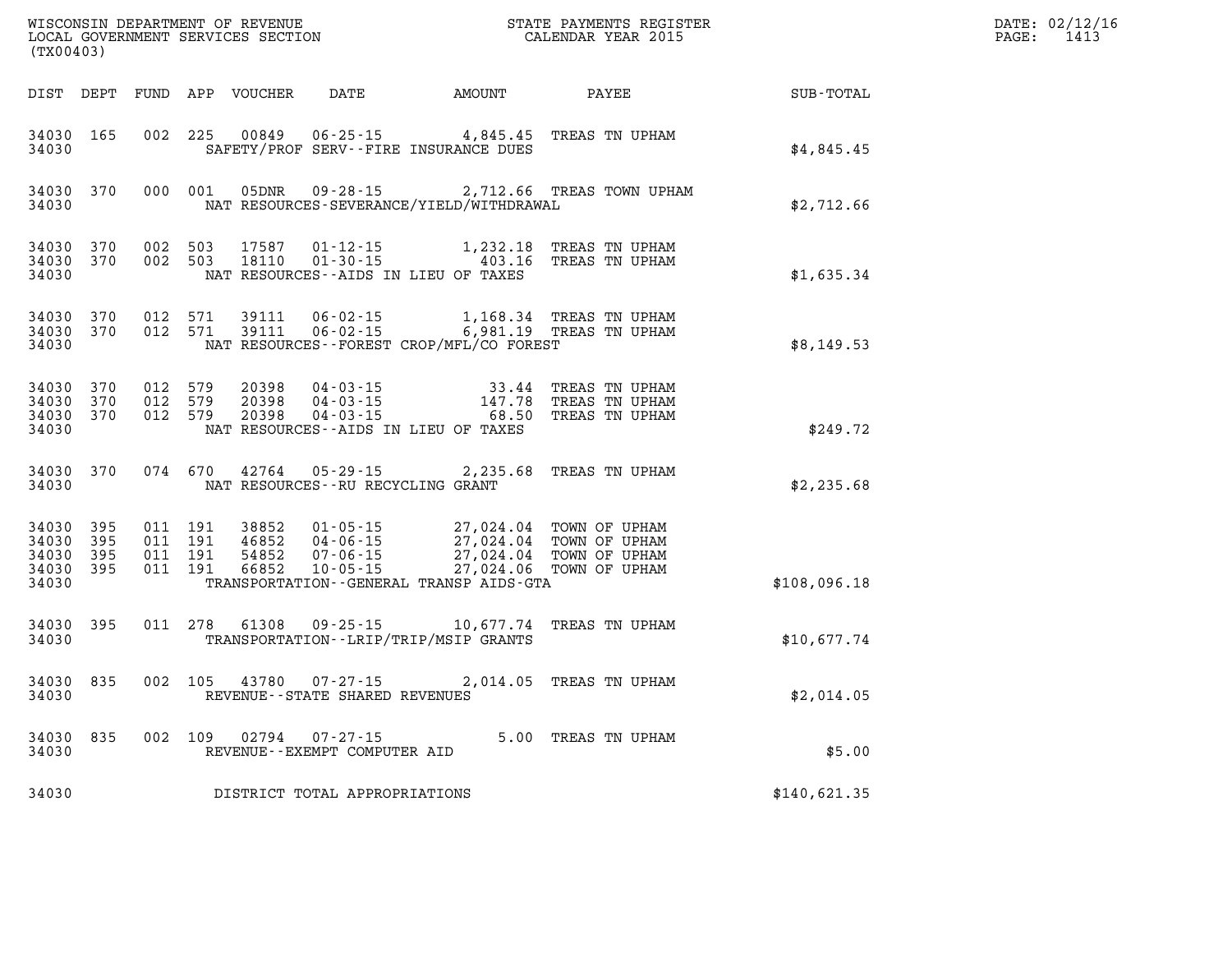|                                               | (TX00403)              |  |  |  |                                      |                                                                                                                                                                                                                                                                                                                                                                                  |                                                                                                |              | DATE: 02/12/16<br>$\mathtt{PAGE:}$<br>1414 |
|-----------------------------------------------|------------------------|--|--|--|--------------------------------------|----------------------------------------------------------------------------------------------------------------------------------------------------------------------------------------------------------------------------------------------------------------------------------------------------------------------------------------------------------------------------------|------------------------------------------------------------------------------------------------|--------------|--------------------------------------------|
|                                               |                        |  |  |  |                                      |                                                                                                                                                                                                                                                                                                                                                                                  | DIST DEPT FUND APP VOUCHER  DATE           AMOUNT            PAYEE                             | SUB-TOTAL    |                                            |
| 34032 165<br>34032                            |                        |  |  |  |                                      | 002 225 00850 06-25-15 599.24 TREAS TN VILAS<br>SAFETY/PROF SERV--FIRE INSURANCE DUES                                                                                                                                                                                                                                                                                            |                                                                                                | \$599.24     |                                            |
| 34032                                         | 34032 370              |  |  |  |                                      | NAT RESOURCES-SEVERANCE/YIELD/WITHDRAWAL                                                                                                                                                                                                                                                                                                                                         | 000 001 01DNR 04-09-15 1,859.23 TREAS TOWN VILAS                                               | \$1,859.23   |                                            |
| 34032                                         | 34032 370<br>34032 370 |  |  |  |                                      | NAT RESOURCES--FOREST CROP/MFL/CO FOREST                                                                                                                                                                                                                                                                                                                                         | 012 571 39112 06-02-15 432.00 TREAS TN VILAS<br>012 571 39112 06-02-15 1,841.02 TREAS TN VILAS | \$2,273.02   |                                            |
| 34032                                         | 34032 370              |  |  |  | NAT RESOURCES - - RU RECYCLING GRANT | 074 670 42765 05-29-15 234.62 TREAS TN VILAS                                                                                                                                                                                                                                                                                                                                     |                                                                                                | \$234.62     |                                            |
| 34032<br>34032<br>34032<br>34032 395<br>34032 | 395<br>395<br>395      |  |  |  |                                      | $\begin{array}{cccc} 011 & 191 & 38853 & 01\cdot 05\cdot 15 & 13\, , 310\, .29 & \text{TOWN OF VILAS} \\ 011 & 191 & 46853 & 04\cdot 06\cdot 15 & 13\, , 310\, .29 & \text{TOWN OF VILAS} \\ 011 & 191 & 54853 & 07\cdot 06\cdot 15 & 13\, , 310\, .29 & \text{TOWN OF VILAS} \\ 011 & 191 & 66853 & 10\cdot 05\cdot 15 & 13\, , 310$<br>TRANSPORTATION--GENERAL TRANSP AIDS-GTA |                                                                                                | \$53, 241.17 |                                            |
| 34032                                         | 34032 835              |  |  |  | REVENUE - - STATE SHARED REVENUES    | 002 105 43781 07-27-15 1,027.24 TREAS TN VILAS                                                                                                                                                                                                                                                                                                                                   |                                                                                                | \$1,027.24   |                                            |
| 34032 835<br>34032                            |                        |  |  |  | REVENUE--EXEMPT COMPUTER AID         | 002 109 02795 07-27-15 1.00 TREAS TN VILAS                                                                                                                                                                                                                                                                                                                                       |                                                                                                | \$1.00       |                                            |
| 34032                                         |                        |  |  |  | DISTRICT TOTAL APPROPRIATIONS        |                                                                                                                                                                                                                                                                                                                                                                                  |                                                                                                | \$59,235.52  |                                            |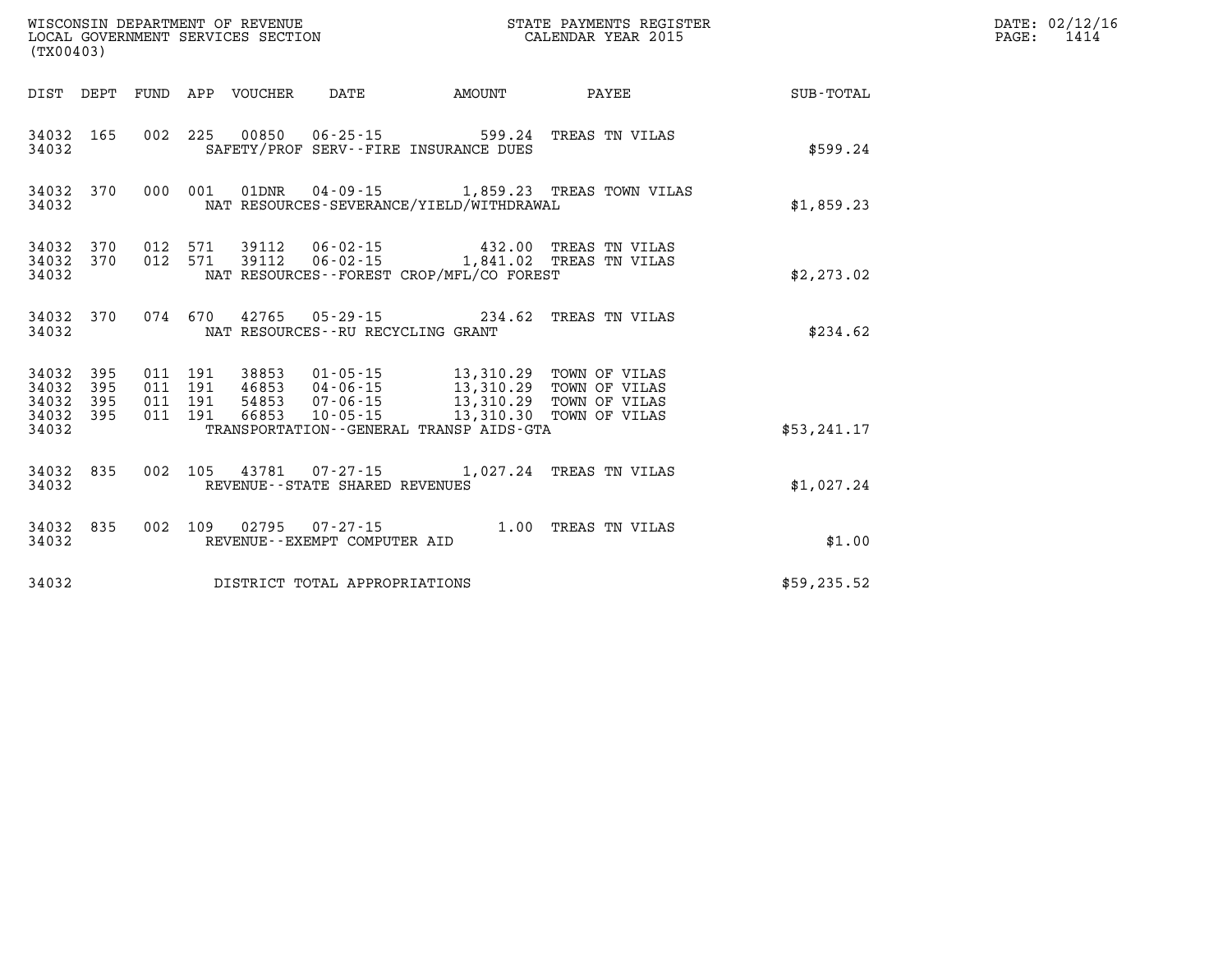| WISCONSIN DEPARTMENT OF REVENUE   | PAYMENTS REGISTER<br>3TATE | DATE: | 02/12/16 |
|-----------------------------------|----------------------------|-------|----------|
| LOCAL GOVERNMENT SERVICES SECTION | CALENDAR YEAR 2015         | PAGE  | 141!     |

| (TX00403)                                                 |  |                    | LOCAL GOVERNMENT SERVICES SECTION |                                          |                                              | CALENDAR YEAR 2015                                                                                                                                                                                                                                                                                                                                                                 |              | PAGE: | 1415 |
|-----------------------------------------------------------|--|--------------------|-----------------------------------|------------------------------------------|----------------------------------------------|------------------------------------------------------------------------------------------------------------------------------------------------------------------------------------------------------------------------------------------------------------------------------------------------------------------------------------------------------------------------------------|--------------|-------|------|
|                                                           |  |                    |                                   |                                          | DIST DEPT FUND APP VOUCHER DATE AMOUNT PAYEE |                                                                                                                                                                                                                                                                                                                                                                                    | SUB-TOTAL    |       |      |
| 34034 165<br>34034                                        |  | 002 225            | 00851                             | SAFETY/PROF SERV--FIRE INSURANCE DUES    |                                              | 06-25-15 3,550.53 TREAS TN WOLF RIVER                                                                                                                                                                                                                                                                                                                                              | \$3,550.53   |       |      |
| 34034 370<br>34034 370<br>34034 370<br>34034              |  |                    |                                   |                                          | NAT RESOURCES-SEVERANCE/YIELD/WITHDRAWAL     | 000 001 01DNR 04-09-15 947.65 TREAS TOWN WOLF RIVER<br>000 001 04DNR 06-03-15 1,463.60 TREAS TOWN WOLF RIVER<br>000 001 05DNR 09-28-15 1,496.84 TREAS TOWN WOLF RIVER                                                                                                                                                                                                              | \$3,908.09   |       |      |
| 34034 370<br>34034                                        |  |                    |                                   | NAT RESOURCES--AIDS IN LIEU OF TAXES     |                                              | 002 503 17588 01-12-15 22,924.24 TREAS TN WOLF RIVER                                                                                                                                                                                                                                                                                                                               | \$22,924.24  |       |      |
| 34034 370<br>34034                                        |  | 012 571            | 39113                             |                                          | NAT RESOURCES - - FOREST CROP/MFL/CO FOREST  | 06-02-15 3,674.70 TREAS TN WOLF RIVER                                                                                                                                                                                                                                                                                                                                              | \$3,674.70   |       |      |
| 34034 370<br>34034 370<br>34034                           |  | 012 579<br>012 579 | 20399<br>20399                    | NAT RESOURCES--AIDS IN LIEU OF TAXES     |                                              | 04-03-15 270.51 TREAS TN WOLF RIVER<br>04-03-15 7,964.13 TREAS TN WOLF RIVER                                                                                                                                                                                                                                                                                                       | \$8,234.64   |       |      |
| 34034 370<br>34034                                        |  | 012 584            |                                   | NAT RESOURCES -- PMT IN LIEU OF TAXES    |                                              | 00073  09-01-15  64,395.75  TREAS  TN WOLF RIVER                                                                                                                                                                                                                                                                                                                                   | \$64,395.75  |       |      |
| 34034 370<br>34034                                        |  |                    |                                   | NAT RESOURCES--RU RECYCLING GRANT        |                                              | 074 670 42766 05-29-15 2,165.49 TREAS TN WOLF RIVER                                                                                                                                                                                                                                                                                                                                | \$2,165.49   |       |      |
| 34034 395<br>34034 395<br>34034 395<br>34034 395<br>34034 |  |                    |                                   |                                          | TRANSPORTATION - - GENERAL TRANSP AIDS - GTA | $\begin{array}{cccc} 011 & 191 & 38854 & 01\cdot 05\cdot 15 & 41\,, 458\,.15 & \text{TOWN OF WOLF RIVER} \\ 011 & 191 & 46854 & 04\cdot 06\cdot 15 & 41\,, 458\,.15 & \text{TOWN OF WOLF RIVER} \\ 011 & 191 & 54854 & 07\cdot 06\cdot 15 & 41\,, 458\,.15 & \text{TOWN OF WOLF RIVER} \\ 011 & 191 & 66854 & 10\cdot 05\cdot 15 & 41\,, 458\,.17$<br>41,458.17 TOWN OF WOLF RIVER | \$165,832.62 |       |      |
| 34034 835<br>34034                                        |  | 002 105            |                                   | REVENUE--STATE SHARED REVENUES           |                                              | 43782 07-27-15 3,092.34 TREAS TN WOLF RIVER                                                                                                                                                                                                                                                                                                                                        | \$3,092.34   |       |      |
| 34034 835<br>34034                                        |  |                    | 002 109 02796                     | 07-27-15<br>REVENUE--EXEMPT COMPUTER AID |                                              | 3.00 TREAS TN WOLF RIVER                                                                                                                                                                                                                                                                                                                                                           | \$3.00       |       |      |
| 34034 835<br>34034                                        |  |                    |                                   | 002 501 00002 02-02-15                   | DOA-PAYMENT FOR MUNICIPAL SERVICES AID       | 131.98 TREAS TN WOLF RIVER                                                                                                                                                                                                                                                                                                                                                         | \$131.98     |       |      |
| 34034                                                     |  |                    |                                   | DISTRICT TOTAL APPROPRIATIONS            |                                              |                                                                                                                                                                                                                                                                                                                                                                                    | \$277,913.38 |       |      |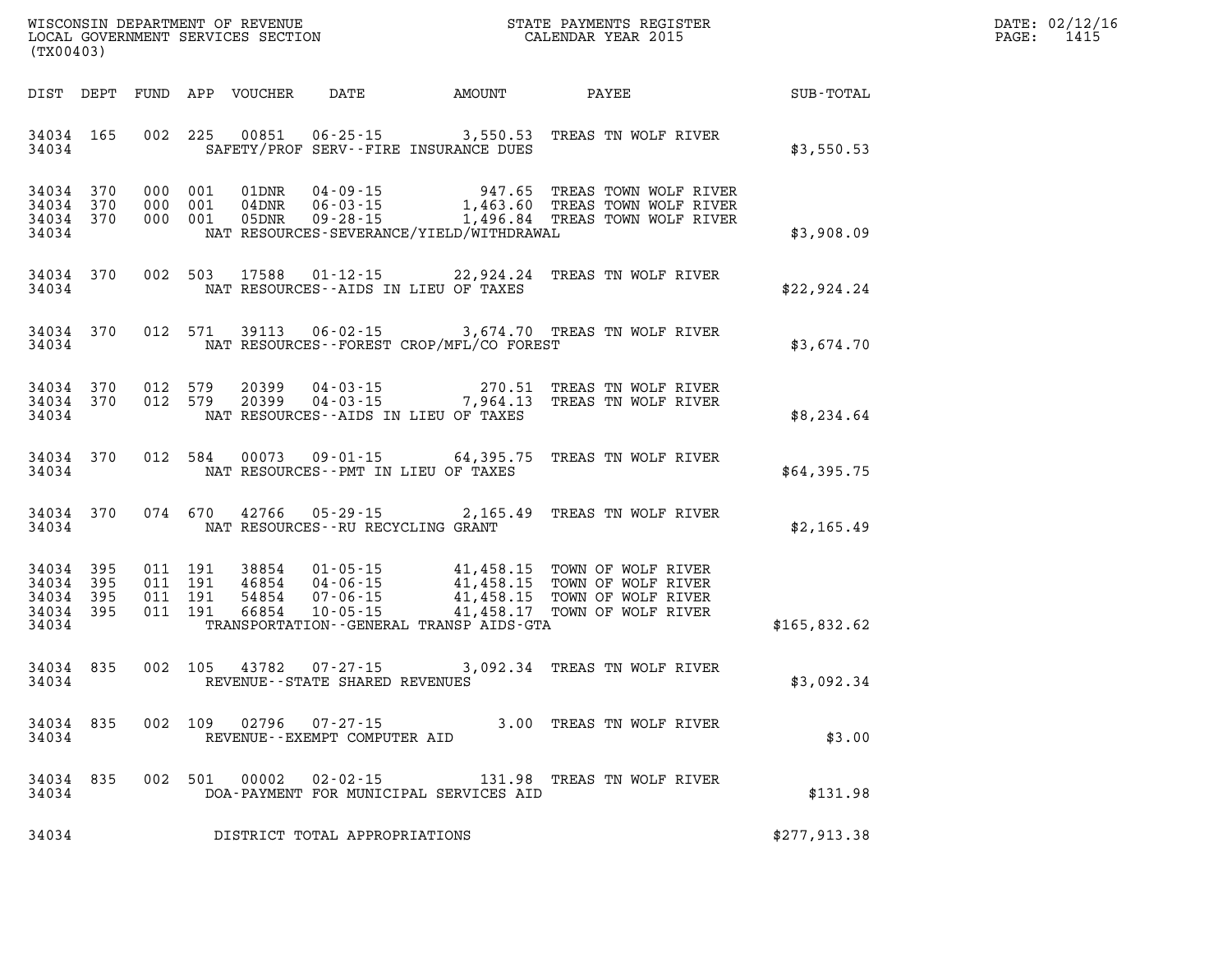| (TX00403)                                        | WISCONSIN DEPARTMENT OF REVENUE<br>LOCAL GOVERNMENT SERVICES SECTION<br>CALENDAR YEAR 2015                                                                                                                                       | DATE: 02/12/16<br>PAGE: 1416 |
|--------------------------------------------------|----------------------------------------------------------------------------------------------------------------------------------------------------------------------------------------------------------------------------------|------------------------------|
|                                                  | DIST DEPT FUND APP VOUCHER DATE AMOUNT PAYEE SUB-TOTAL                                                                                                                                                                           |                              |
|                                                  | 34191 165 002 225 00852 06-25-15 694.58 TREAS VIL WHITE LAKE<br>34191 SAFETY/PROF SERV--FIRE INSURANCE DUES                                                                                                                      | \$694.58                     |
| 34191                                            | 34191 370 000 001 01DNR 04-09-15 743.98 TREAS VILL WHITE LAKE<br>NAT RESOURCES-SEVERANCE/YIELD/WITHDRAWAL                                                                                                                        | \$743.98                     |
|                                                  | 34191 370 002 503 17589 01-12-15 228.90 TREAS VIL WHITE LAKE<br>61.49 VILL SHARE<br>61.49 VILL SHARE<br>34191 NAT RESOURCES--AIDS IN LIEU OF TAXES                                                                               | \$228.90                     |
|                                                  | 34191 370 012 571 39114 06-02-15 93.40 TREAS VIL WHITE LAKE<br>34191 NAT RESOURCES--FOREST CROP/MFL/CO FOREST                                                                                                                    | \$93.40                      |
|                                                  | 34191 370 074 670 42767 05-29-15 763.31 TREAS VIL WHITE LAKE<br>34191 NAT RESOURCES--RU RECYCLING GRANT                                                                                                                          | \$763.31                     |
| 34191 395<br>34191 395<br>34191 395<br>34191 395 | 011 191 38855 01-05-15 4,205.82 VILLAGE OF WHITE LAKE<br>011 191 46855 04-06-15 4,205.82 VILLAGE OF WHITE LAKE<br>011 191 54855 07-06-15 4,205.82 VILLAGE OF WHITE LAKE<br>011 191 66855 10-05-15 4,205.82 VILLAGE OF WHITE LAKE |                              |
|                                                  | 34191 TRANSPORTATION - GENERAL TRANSP AIDS - GTA                                                                                                                                                                                 | \$16,823.28                  |
|                                                  | 34191 835 002 105 43783 07-27-15 18,274.73 TREAS VIL WHITE LAKE<br>34191 REVENUE--STATE SHARED REVENUES                                                                                                                          | \$18, 274.73                 |
| 34191                                            | 34191 835 002 109 02797 07-27-15 38.00 TREAS VIL WHITE LAKE<br>REVENUE--EXEMPT COMPUTER AID                                                                                                                                      | \$38.00                      |
|                                                  | 34191 DISTRICT TOTAL APPROPRIATIONS                                                                                                                                                                                              | \$37,660.18                  |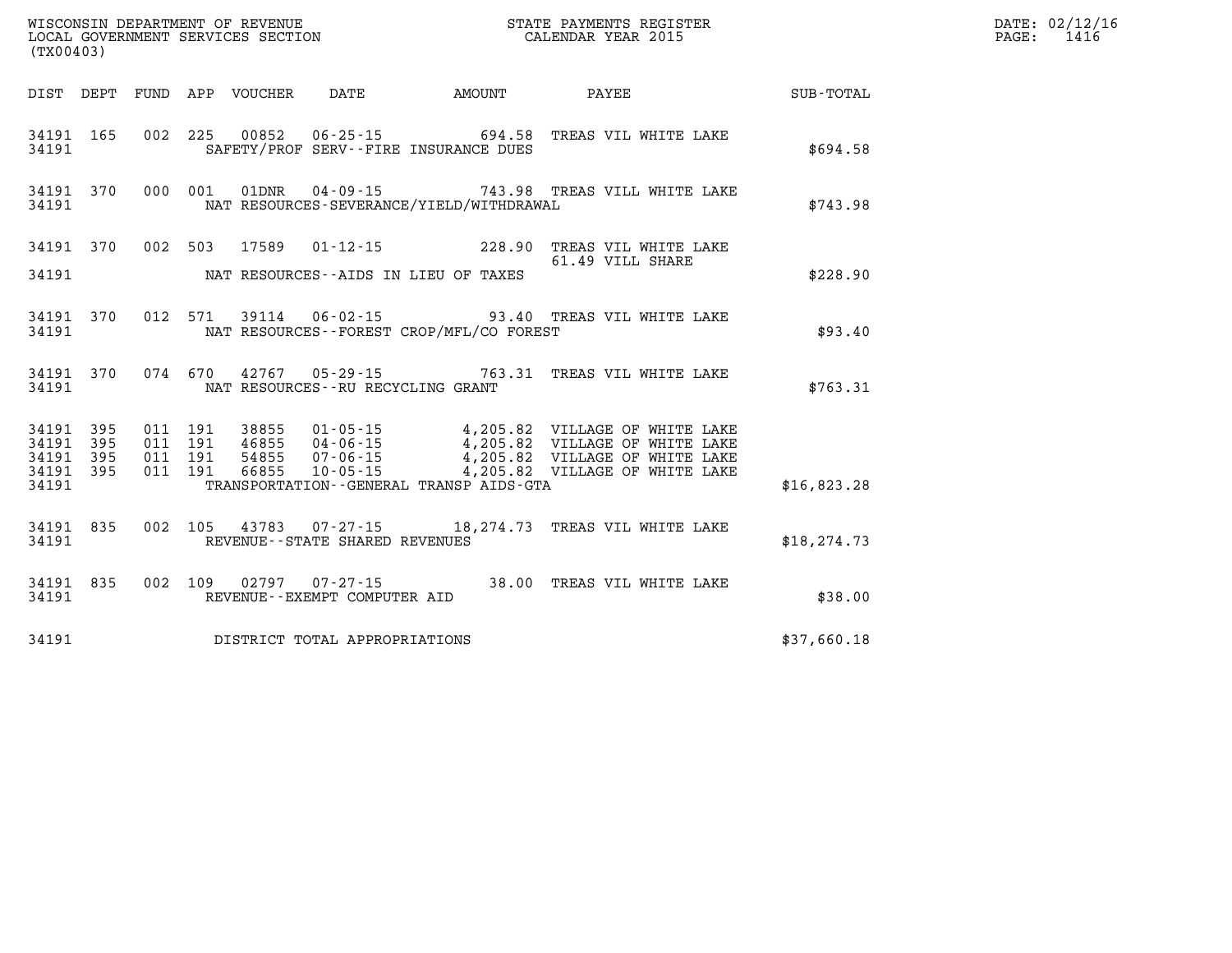| DATE: | 02/12/16 |
|-------|----------|
| PAGE: | 1417     |

| (TX00403)                                             |            |                                          | LOCAL GOVERNMENT SERVICES SECTION |                                                                  |                                                                                                                                                                                                          | CALENDAR YEAR 2015                                                      |              | PAGE: | 1417 |
|-------------------------------------------------------|------------|------------------------------------------|-----------------------------------|------------------------------------------------------------------|----------------------------------------------------------------------------------------------------------------------------------------------------------------------------------------------------------|-------------------------------------------------------------------------|--------------|-------|------|
|                                                       | DIST DEPT  |                                          | FUND APP VOUCHER                  |                                                                  |                                                                                                                                                                                                          | DATE AMOUNT PAYEE SUB-TOTAL                                             |              |       |      |
| 34201                                                 | 34201 165  |                                          | 002 225 00853                     |                                                                  | SAFETY/PROF SERV--FIRE INSURANCE DUES                                                                                                                                                                    | 06-25-15 15,314.89 TREAS CITY ANTIGO                                    | \$15,314.89  |       |      |
| 34201 370                                             |            |                                          |                                   |                                                                  |                                                                                                                                                                                                          | 002 503 17590 01-12-15 3,211.76 TREAS CITY ANTIGO<br>1217.65 TOWN SHARE |              |       |      |
| 34201                                                 |            |                                          |                                   |                                                                  | NAT RESOURCES--AIDS IN LIEU OF TAXES                                                                                                                                                                     |                                                                         | \$3,211.76   |       |      |
| 34201                                                 | 34201 370  | 074 670                                  |                                   | 42768 05-29-15<br>NAT RESOURCES--RU RECYCLING GRANT              |                                                                                                                                                                                                          | 57,115.99 TREAS CITY ANTIGO                                             | \$57,115.99  |       |      |
| 34201 395<br>34201<br>34201 395<br>34201 395<br>34201 | 395        | 011 162<br>011 162<br>011 162<br>011 162 | 40045<br>48045<br>56045<br>68045  |                                                                  | 01-05-15 16,564.70 CITY OF ANTIGO<br>04-06-15<br>07-06-15 16,564.70 CITY OF ANTIGO<br>07-06-15 16,564.70 CITY OF ANTIGO<br>10-05-15 16,564.73 CITY OF ANTIGO<br>TRANSPORTATION - CONNECTING HIGHWAY AIDS |                                                                         | \$66, 258.83 |       |      |
| 34201<br>34201 395<br>34201<br>34201 395<br>34201     | 395<br>395 | 011 191<br>011 191<br>011 191<br>011 191 | 54856<br>66856                    | 07-06-15<br>$10 - 05 - 15$                                       | 38856  01-05-15  118,863.12  CITY OF ANTIGO<br>46856  04-06-15  118,863.12  CITY OF ANTIGO<br>118,863.12 CITY OF ANTIGO<br>118,863.13 CITY OF ANTIGO<br>TRANSPORTATION--GENERAL TRANSP AIDS-GTA          |                                                                         | \$475,452.49 |       |      |
| 34201                                                 | 34201 435  | 005 162                                  | 01DHS                             | $09 - 11 - 15$                                                   | HS--AMBULANCE FUNDING ASSISTANCE GRANTS                                                                                                                                                                  | 5,897.46 ANTIGO FIRE DEPT                                               | \$5,897.46   |       |      |
| 34201 435<br>34201                                    |            | 005 163                                  | $01$ LGS                          |                                                                  | HS--PREPAID MEDICAL TRANSPORT REIMBURSE                                                                                                                                                                  | 11-16-15 33,673.80 DHS PREPAID MEDICAL TRANSPORT                        | \$33,673.80  |       |      |
| 34201 455<br>34201                                    |            | 002 231                                  | 04786                             | $03 - 05 - 15$<br>JUSTICE - - LAW ENFORCEMENT TRAINING           |                                                                                                                                                                                                          | 2,240.00 TREAS CITY ANTIGO                                              | \$2,240.00   |       |      |
| 34201 835<br>34201                                    |            | 002 105                                  | 43784                             | $07 - 27 - 15$<br>REVENUE - - STATE SHARED REVENUES              |                                                                                                                                                                                                          | 540,618.45 TREAS CITY ANTIGO                                            | \$540,618.45 |       |      |
| 34201 835<br>34201 835<br>34201                       |            | 002 109<br>002 109                       | 02798<br>05175                    | $07 - 27 - 15$<br>$07 - 27 - 15$<br>REVENUE--EXEMPT COMPUTER AID |                                                                                                                                                                                                          | 7,609.00 TREAS CITY ANTIGO<br>64,013.00 TREAS CITY ANTIGO               | \$71,622.00  |       |      |
| 34201 835<br>34201                                    |            | 002 501                                  | 00002                             | 02-02-15                                                         | DOA-PAYMENT FOR MUNICIPAL SERVICES AID                                                                                                                                                                   | 6,094.98 TREAS CITY ANTIGO                                              | \$6,094.98   |       |      |
| 34201 835                                             |            |                                          | 021 363 35727                     | $03 - 23 - 15$                                                   |                                                                                                                                                                                                          | 1,961.04 TREAS CITY ANTIGO                                              |              |       |      |

WISCONSIN DEPARTMENT OF REVENUE **STATE PAYMENTS REGISTER**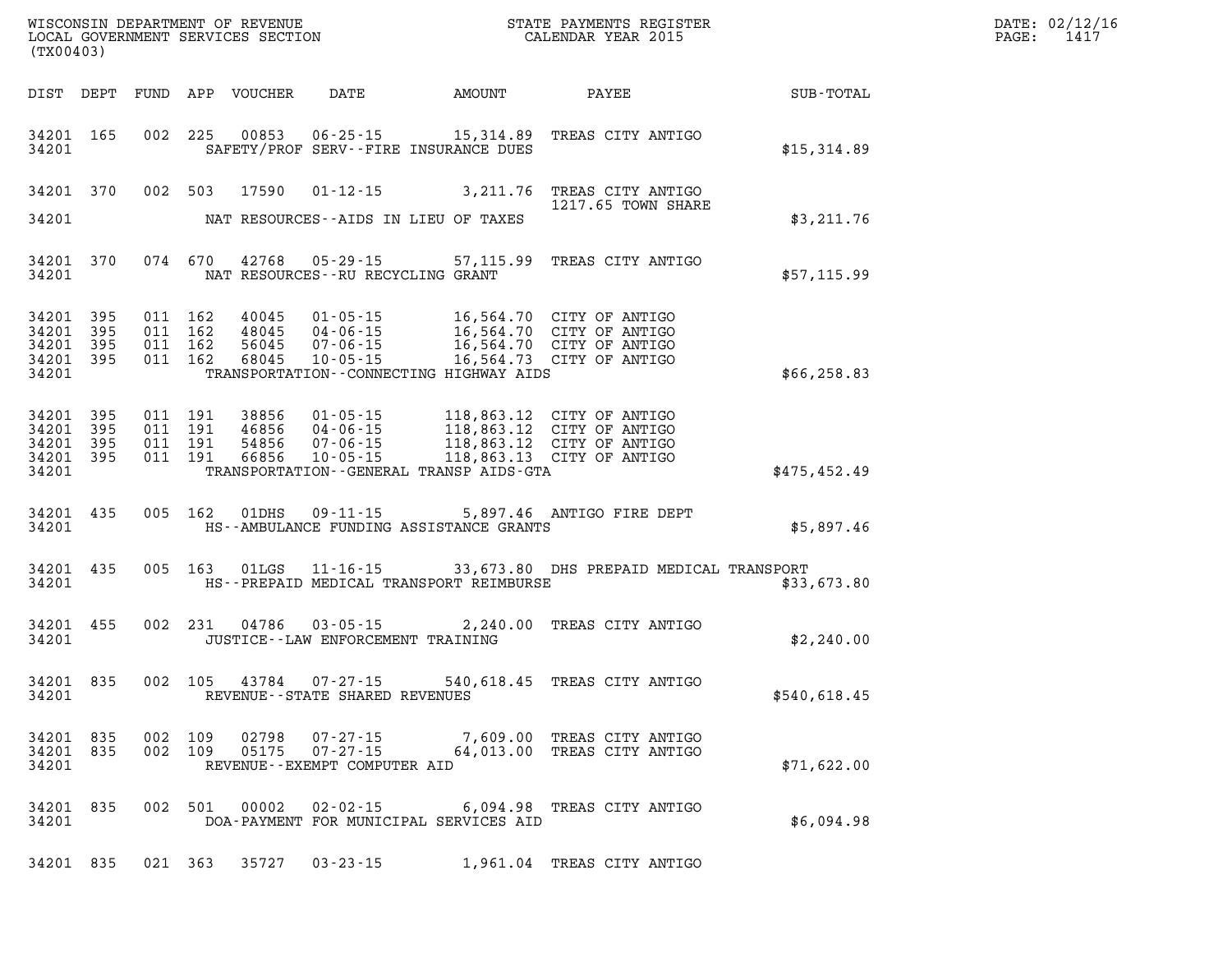| WISCONSIN DEPARTMENT OF REVENUE<br>LOCAL GOVERNMENT SERVICES SECTION<br>(TX00403) |      |      |     |                |                               |        | STATE PAYMENTS REGISTER<br>CALENDAR YEAR 2015 |                | PAGE: | DATE: 02/12/16<br>1418 |
|-----------------------------------------------------------------------------------|------|------|-----|----------------|-------------------------------|--------|-----------------------------------------------|----------------|-------|------------------------|
| DIST                                                                              | DEPT | FUND | APP | <b>VOUCHER</b> | DATE                          | AMOUNT | PAYEE                                         | SUB-TOTAL      |       |                        |
| 34201<br>REVENUE--LOTTERY CREDIT -                                                |      |      |     |                |                               |        |                                               | \$1,961.04     |       |                        |
| 34201                                                                             |      |      |     |                | DISTRICT TOTAL APPROPRIATIONS |        |                                               | \$1,279,461.69 |       |                        |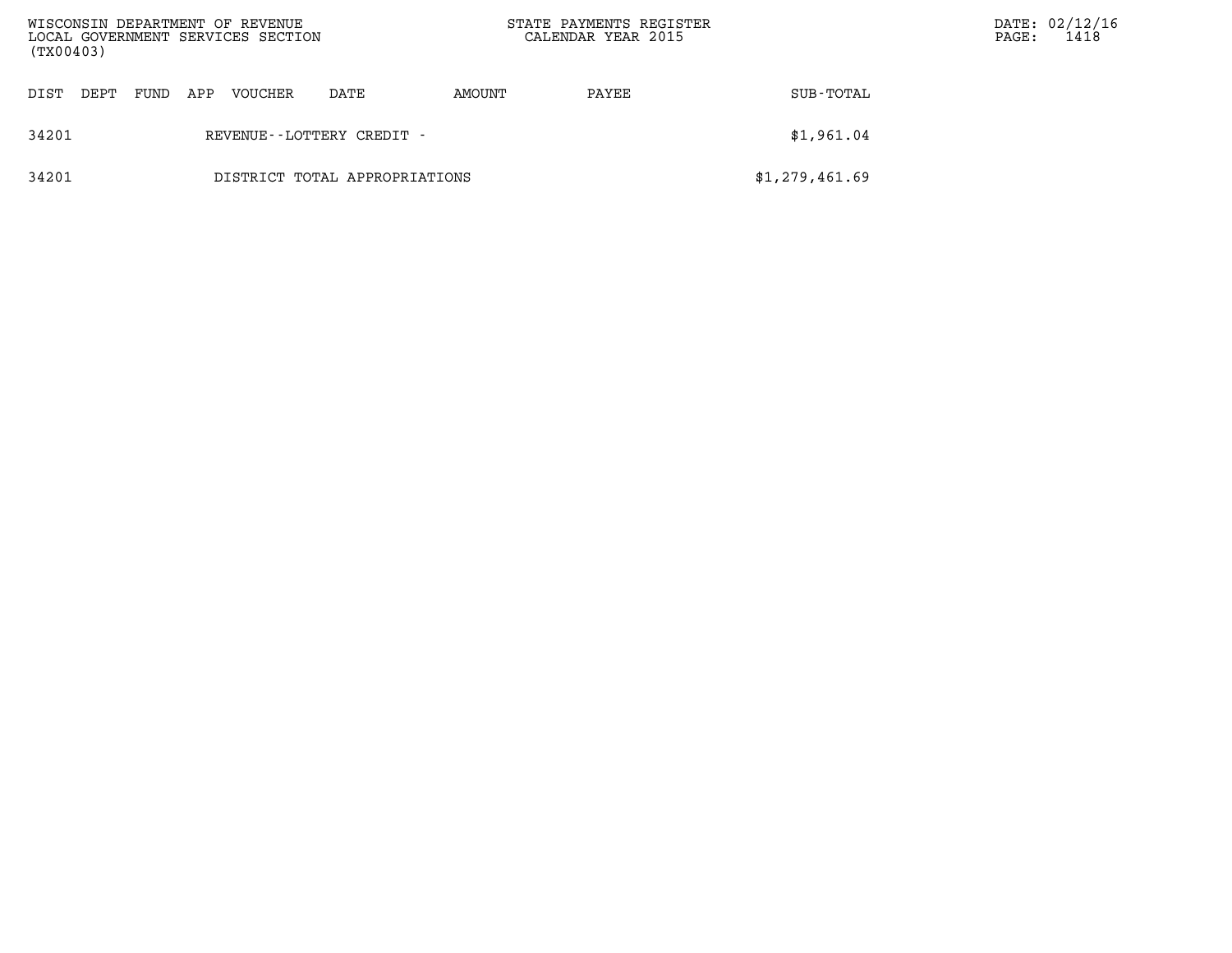| <b>District</b> | <b>District Name (Payee)</b> | Dept. | <b>Agency Name</b>             | Fund  |              | Appropriati Payment Description     | Voucher  | Date          | <b>Payment Amount</b> |
|-----------------|------------------------------|-------|--------------------------------|-------|--------------|-------------------------------------|----------|---------------|-----------------------|
| M34000          | Langlade County              | 11500 | Dept of Ag, Trade & Cons Protc | 10000 | 70300        | Soil_Water Resource Mgmt            | 00003226 | 12/10/2015    | 19,771.90<br>-\$      |
| M34000          | Langlade County              | 11500 | Dept of Ag, Trade & Cons Protc | 27400 | 76300        | Soil_Water Mgmt_Cnty Staffing       | 00003226 | 12/10/2015 \$ | 58,907.00             |
| M34000          | Langlade County              | 11500 | Dept of Ag, Trade & Cons Protc | 27400 | 76400        | Soil_Water Mgmt Aids                | 00002803 | 12/4/2015 \$  | 901.88                |
| M34000          | Langlade County              | 11500 | Dept of Ag, Trade & Cons Protc | 27400 | 76400        | Soil_Water Mgmt Aids                | 00002804 | 12/4/2015 \$  | 3,155.60              |
| M34000          | Langlade County              | 11500 | Dept of Ag, Trade & Cons Protc | 27400 | 76400        | Soil Water Mgmt Aids                | 00002806 | 12/4/2015 \$  | 5,576.20              |
| M34000          | Langlade County              | 11500 | Dept of Ag, Trade & Cons Protc | 27400 | 76400        | Soil_Water Mgmt Aids                | 00002807 | 12/4/2015 \$  | 544.88                |
| M34000          | Langlade County              | 11500 | Dept of Ag, Trade & Cons Protc | 27400 | 76400        | Soil_Water Mgmt Aids                | 00002808 | 12/4/2015 \$  | 364.00                |
| M34000          | Langlade County              | 11500 | Dept of Ag, Trade & Cons Protc | 27400 | 76400        | Soil_Water Mgmt Aids                | 00002809 | 12/4/2015 \$  | 1,204.00              |
| M34000          | Langlade County              | 11500 | Dept of Ag, Trade & Cons Protc | 27400 | 76400        | Soil_Water Mgmt Aids                | 00002810 | 12/4/2015 \$  | 2,861.88              |
| M34000          | Langlade County              | 11500 | Dept of Ag, Trade & Cons Protc | 27400 | 76400        | Soil_Water Mgmt Aids                | 00002811 | 12/4/2015 \$  | 8,123.36              |
| M34000          | Langlade County              | 11500 | Dept of Ag, Trade & Cons Protc | 27400 | 76400        | Soil_Water Mgmt Aids                | 00002812 | 12/4/2015 \$  | 602.56                |
| M34000          | Langlade County              | 11500 | Dept of Ag, Trade & Cons Protc | 27400 | 76400        | Soil_Water Mgmt Aids                | 00002813 | 12/4/2015     | 2,809.80<br>  \$      |
| M34000          | Langlade County              | 11500 | Dept of Ag, Trade & Cons Protc | 36300 | <b>WE100</b> | <b>AGRICULTURE-SOIL &amp; WATER</b> | 00002814 | 12/4/2015 \$  | 285.00                |
| M34000          | Langlade County              | 16500 | Dept of Safety & Prof Services | 10000 | 23600        | POWTS Replacement Rehab             | 00000352 | 11/12/2015 \$ | 9,765.59              |
| M34000          | Langlade County              | 37000 | Dept of Natural Resources      | 21200 | 38100        | GPO -federal funds                  | 00009196 | 11/12/2015    | l \$<br>7,071.02      |
| M34000          | Langlade County              | 37000 | Dept of Natural Resources      | 21200 | 56300        | ResAids - county cons aids          | 00006741 | 11/2/2015 \$  | 2,065.00              |
| M34000          | Langlade County              | 41000 | Department of Corrections      | 10000 | 11600        | Reimbursing counties for proba      | 00009410 | 11/18/2015 \$ | 10,286.08             |
| M34000          | Langlade County              | 41000 | Department of Corrections      | 10000 | 31300        | Community youth and family aid      | 00005590 | 11/10/2015 \$ | 40,084.95             |
| M34000          | Langlade County              | 43500 | Department of Health Services  | 10000 | 15000        | Federal project aids                | 00006480 | 11/20/2015 \$ | 60.84                 |
| M34000          | Langlade County              | 43500 | Department of Health Services  | 10000 | 15000        | Federal project aids                | 00011475 | 12/4/2015 \$  | 1,742.09              |
| M34000          | Langlade County              | 45500 | Department of Justice          | 10000 | 23100        | Law enforcement train, local        | 00003897 | 12/21/2015 \$ | 268.67                |
| M34000          | Langlade County              | 46500 | Department of Military Affairs | 10000 | 30800        | Emergency response equipment        | 00000603 | 10/23/2015 \$ | 8,160.00              |
| M34000          | Langlade County              | 48500 | Department of Veterans Affairs | 58200 | 28000        | Veterans transportation grant       | 00004062 | 12/21/2015 \$ | 3,123.45              |
| M34000          | Langlade County              | 50500 | Department of Administration   | 10000 | 15500        | Federal aid, local assistance       | 00001050 | 10/16/2015 \$ | 766.29                |
| M34000          | Langlade County              | 50500 | Department of Administration   | 10000 | 15500        | Federal aid, local assistance       | 00003328 | 11/18/2015 \$ | 1,366.64              |
| M34000          | Langlade County              | 50500 | Department of Administration   | 10000 | 15500        | Federal aid, local assistance       | 00006161 | 12/16/2015    | <b>S</b><br>2,845.83  |
| M34000          | Langlade County              | 50500 | Department of Administration   | 10000 | 74300        | Federal aid, local assistance       | 00002295 | 11/5/2015 \$  | 43,403.00             |
| M34000          | Langlade County              | 50500 | Department of Administration   | 10000 | 74300        | Federal aid, local assistance       | 00002535 | 11/9/2015 \$  | 81,164.00             |
| M34000          | Langlade County              | 50500 | Department of Administration   | 10000 | 74300        | Federal aid, local assistance       | 00003241 | 11/18/2015 \$ | 76,787.00             |
| M34000          | Langlade County              | 50500 | Department of Administration   | 10000 | 74300        | Federal aid, local assistance       | 00005956 | 12/16/2015 \$ | 80,693.00             |
| M34000          | Langlade County              | 50500 | Department of Administration   | 23500 | 37100        | Low-income assistance grants        | 00001050 | 10/16/2015 \$ | 3,645.39              |
| M34000          | Langlade County              | 50500 | Department of Administration   | 23500 | 37100        | Low-income assistance grants        | 00003328 | 11/18/2015 \$ | 2,039.19              |
| M34000          | Langlade County              | 50500 | Department of Administration   | 23500 | 37100        | Low-income assistance grants        | 00006161 | 12/16/2015 \$ | 1,099.19              |
| M34000          | Langlade County              | 83500 | Department of Revenue          | 10000 | 10500        | County and Municipal Aid            | 00001199 | 11/16/2015 \$ | 614,417.64            |
| M34002          | Town Of Ackley               | 83500 | Department of Revenue          | 10000 | 10500        | County and Municipal Aid            | 00001180 | 11/16/2015 \$ | 21,526.03             |
| M34004          | Town Of Ainsworth            | 83500 | Department of Revenue          | 10000 | 10500        | County and Municipal Aid            | 00001181 | 11/16/2015 \$ | 11,215.61             |
| M34006          | Town Of Antigo               | 83500 | Department of Revenue          | 10000 | 10500        | County and Municipal Aid            | 00001182 | 11/16/2015 \$ | 19,935.81             |
| M34008          | Town Of Elcho                | 83500 | Department of Revenue          | 10000 | 10500        | County and Municipal Aid            | 00001183 | 11/16/2015 \$ | 19,122.96             |
| M34010          | Town Of Evergreen            | 83500 | Department of Revenue          | 10000 | 10500        | County and Municipal Aid            | 00001184 | 11/16/2015 \$ | 23,264.05             |
| M34012          | Town Of Langlade             | 83500 | Department of Revenue          | 10000 | 10500        | County and Municipal Aid            | 00001185 | 11/16/2015 \$ | 5,772.21              |